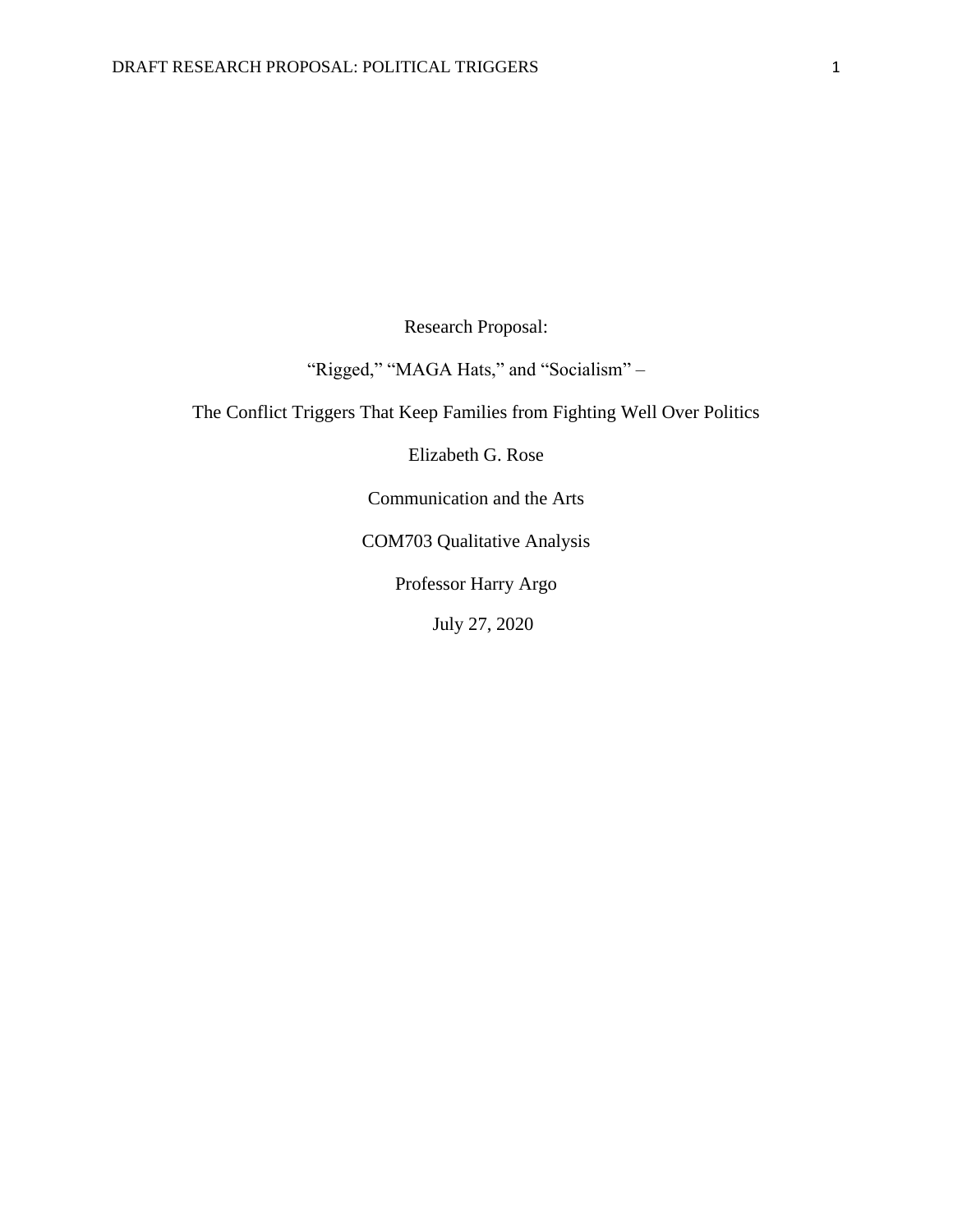#### **Introduction**

The issue this study addresses is that conflict is inevitable in politics yet certain triggers can create more barriers in dialog. Political conflict occurs in all types of environments but looking at what issues, topics, statements, words, symbols, facial expressions, tone of voice, and behaviors trigger conflict when families with counter-political ideals engage in political discourse is important to understand. Families have a stake in community and must come together even when there is conflict. What instigates or worsens conflict in families is an area of research that needs further study. Conflict triggers can cause dialog derailment, create negative spiraling or suspension of communication creating relationship difficulties within the family unit as well as the extended family.

My family of origin, including my father, mother, two sisters and their families, has had difficulty talking about politics around the "Thanksgiving table." The common religious base of Christianity is a thread that binds us together, but when it comes to politics, we are very diverse in thought and belief. Political discourse has worn thin and is not on any table of conversation. Much of the difficulty has been centered around using specific words, names of political actors, issues, facial expressions, tone of voice, even symbols. These seem to trigger the conflict or make it worse.

The purpose of this study is to expose the triggers (verbal or nonverbal) used when families discuss opposing political views. Also, it is critical to discover how families respond to being aware of triggers and how the family will collaborate on resolutions to move through and past the triggers.

## **Literature Review**

In the article, "Talking turkey: Effects of family discussions about the 2016 election over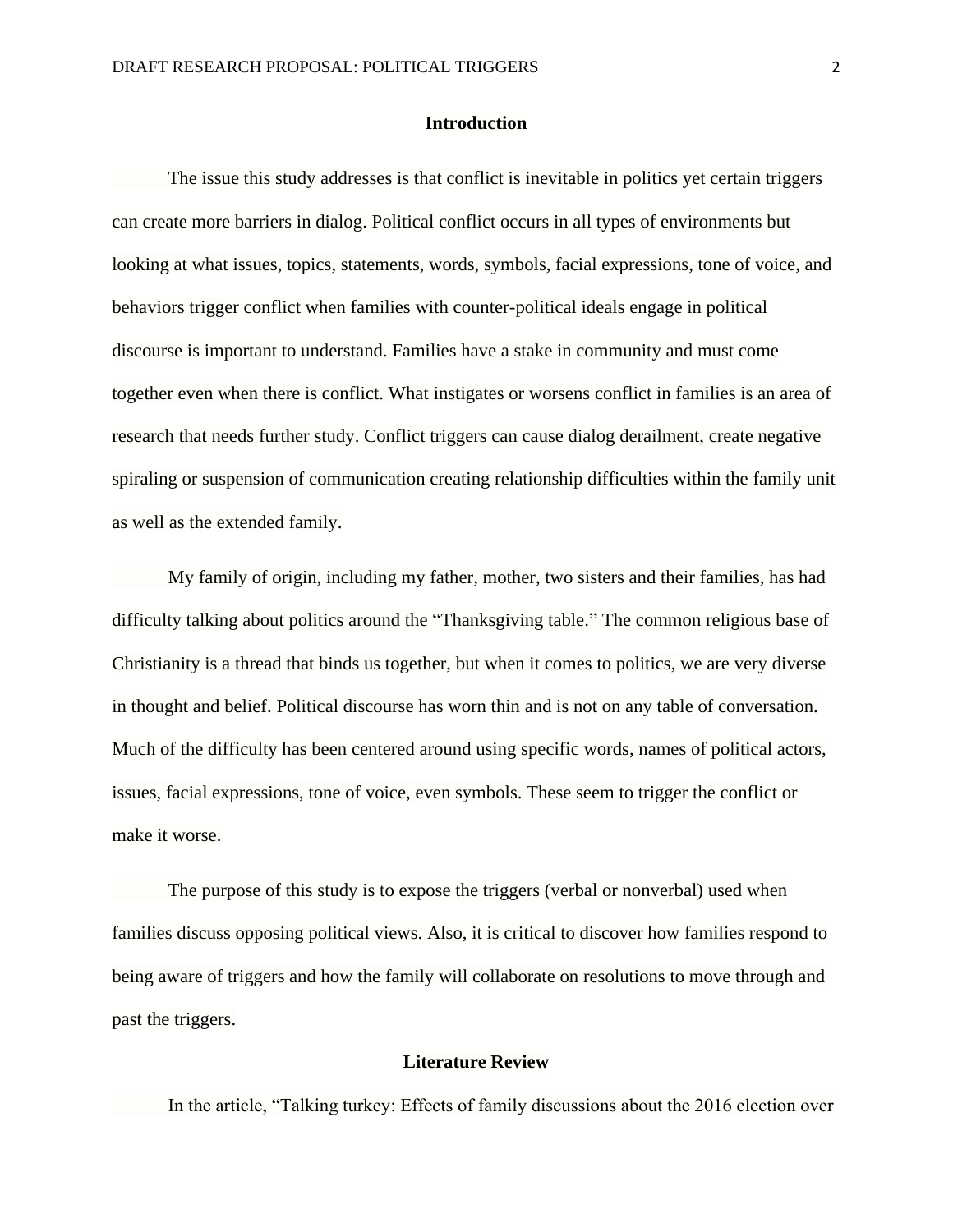the Thanksgiving Holiday," researchers looked at the perceived closeness of families with congruent political parties vs. incongruent. Their study looked at families with more congruent political beliefs and stated that conversation seemed to draw the family together after the election (Johnson, Bostwick, Cionea, 2019, p. 72). Their assessment of future study stated that focus should show why families are congruent or incongruent and not just on the relationships and "family communication patterns." Further, they proposed that future study should incorporate a "desire to avoid future discussions about the election" and include subjects which have more variation in political views than similar ones. This study would propose to do so by the selection of families with political divisiveness. Lastly, the study suggests that "more work is needed to understand the complex dynamics surrounding the discussion of elections and politics in general in the family" (Johnson, Bostwick, Cionea, 2019, p. 73). To fill this gap, the proposed study will delineate the incongruencies that occur when a family member uses a verbal or nonverbal trigger and in so doing will highlight how triggers affect relationships within the family and the patterns of communication. In addition, the study would deal with the "complex dynamics" in political discussions by looking at the types of verbal word choices, tonalities, volume changes, etc., as well as nonverbal behaviors and symbolism displays used by family members.

Clifford (2019) studied how individuals moralize politics through "disgust" and "anger" with verbal "persuasion" and "affect" displays, much like is proposed through verbal and nonverbal triggers in this study, and that this consistently leads to "polarization" (p. 75). However, it was stated that "further research on the interaction between the information environment and individual differences will likely lend new insight into why some people come to moralize some issues while others do not" (p. 88). The specific triggers which family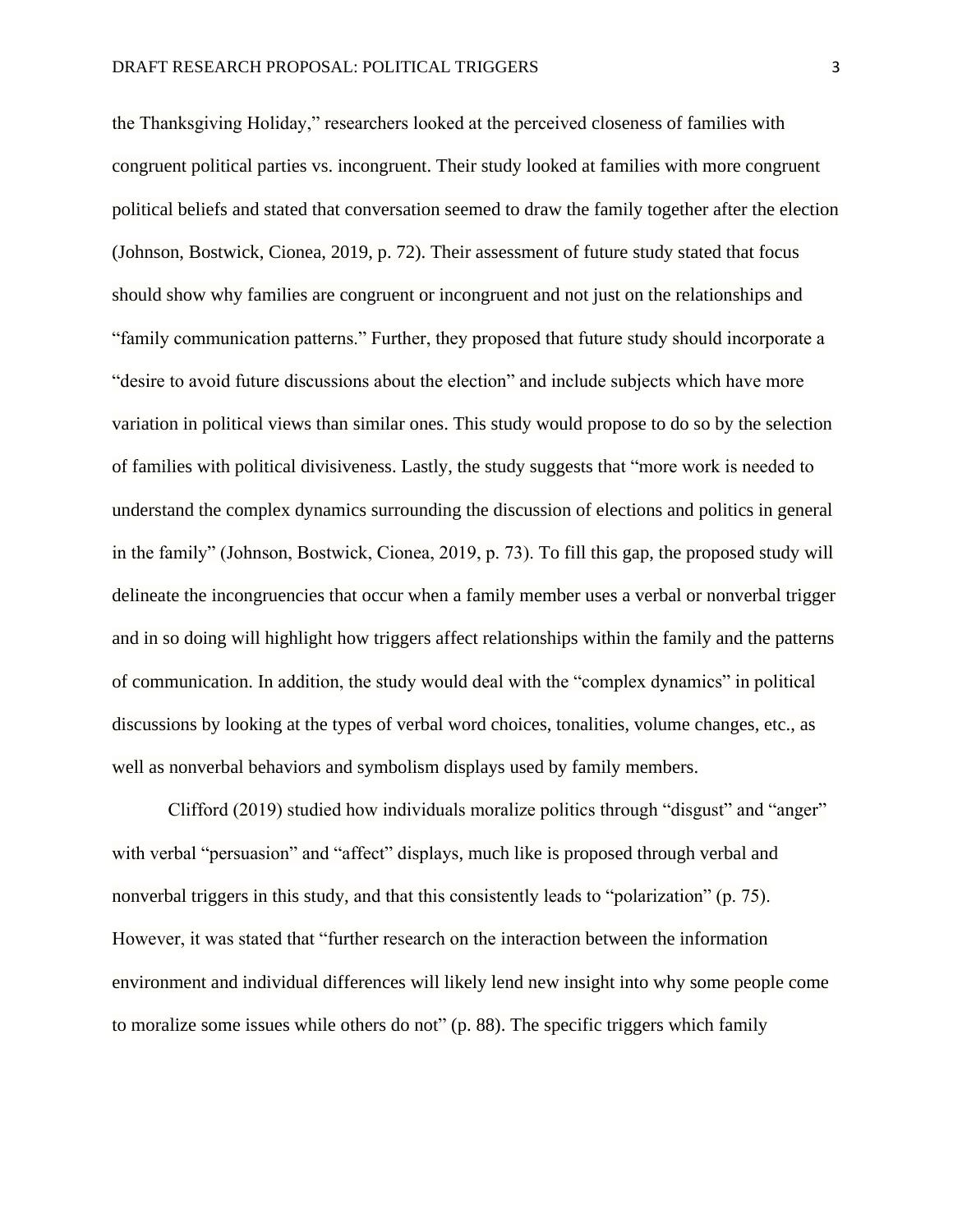members might use in this study, identified by those participating, will naturally lead to discussions about moralizing issues within political dialog.

Wells (et al, 2017) states, "Despite the democratic significance of citizen talk about politics, the field of communication has not considered how that talk is weathering stresses facing our civic culture" (p. 131). Their study found that the opportunity to talk about politics during the 2012 election of Wisconsin Governor Scott Walker was so contentious that "citizens found it impossible to continue political discussion" and that many, due to personal circumstances, were prone to 'breakdown' (p.131). Moreover, this study concluded, "Our results call into question the ability of talk to bridge political and social differences in periods of polarization and fragmentation, with implications for democratic functioning" (p.131). This provides more evidence that further study is needed. While local politics have potential for divisiveness, national elections may have more reach and more impact. This proposed study will be conducted in the summer before one of the most emotional and volatile elections in history. The goal is to create a conducive environment through the collaborative interview process which will lead to the opportunity to talk about politics from all sides.

In reading the literature on conflict in family discussions over politics, there appears to be a gap in the area of relationship outcomes, especially in families with diverse political perspectives. The purpose of this study will focus on these questions:

RQ1. What are the verbal and nonverbal triggers families tend to use when engaged in political discussion?

RQ2. How will the family unit and larger extended family move forward while having political discussions and manage their relationships?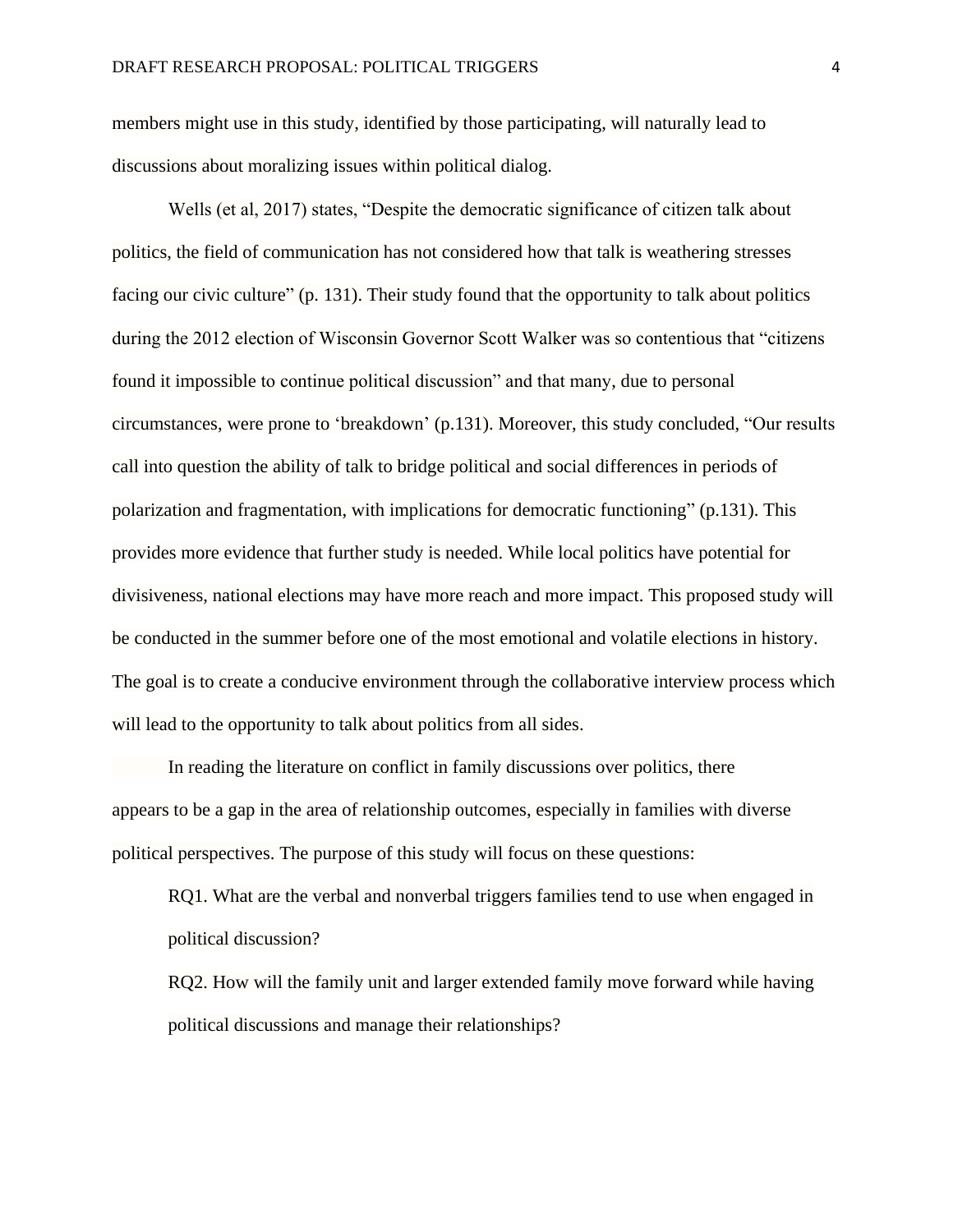#### **Methodology**

The method for this study was qualitative, utilizing interaction and participation by those in the study. Patton (2015) states that this type of inquiry is "practical and pragmatic," one "in which the researcher is especially sensitive to the perspectives of others and interacts closely with them in designing and/or implementing the study" (p. 213). The focus of the study involved my family of origin in the process of determining the issue as well as the outcome in exploring the processes used and the activities engaged in when triggers are present with four core family members representing the various extended family as well as some extended family (Creswell & Creswell, 2018, p. 183).

A combination of reflective practice (Patton, 2015, p. 214-216) and participatory research and evaluation (Patton, 2015, p. 220-222) was conducive in that "The researcher or evaluator acts as a facilitator, collaborator, and learning resource to make the experience meaningful and mutually respectful" (p. 222). The family participants learned about the study in initial meetings and became a part of the process with the group meetings. They were privy to how I was approaching the study and analysis and that they would help to determine the meaning and outcomes of the findings. McDonald (2012) states that "PAR (Participative Action Research) is a qualitative inquiry that is considered democratic, equitable, liberating, and life-enhancing (Kach & Kralik, 2006), and which remains distinct from other qualitative methodologies, particularly concerning the roles played by the researcher and the participants (Gibson, 2002)" (p. 35).

The goal in using this type of qualitative inquiry was to create an equal partnership between me as the researcher/facilitator and the family members in which each was aware of and in agreement with the goals of the study. Participation and collaboration also helped create an environment conducive to open dialog regarding the conflict triggers of which the family groups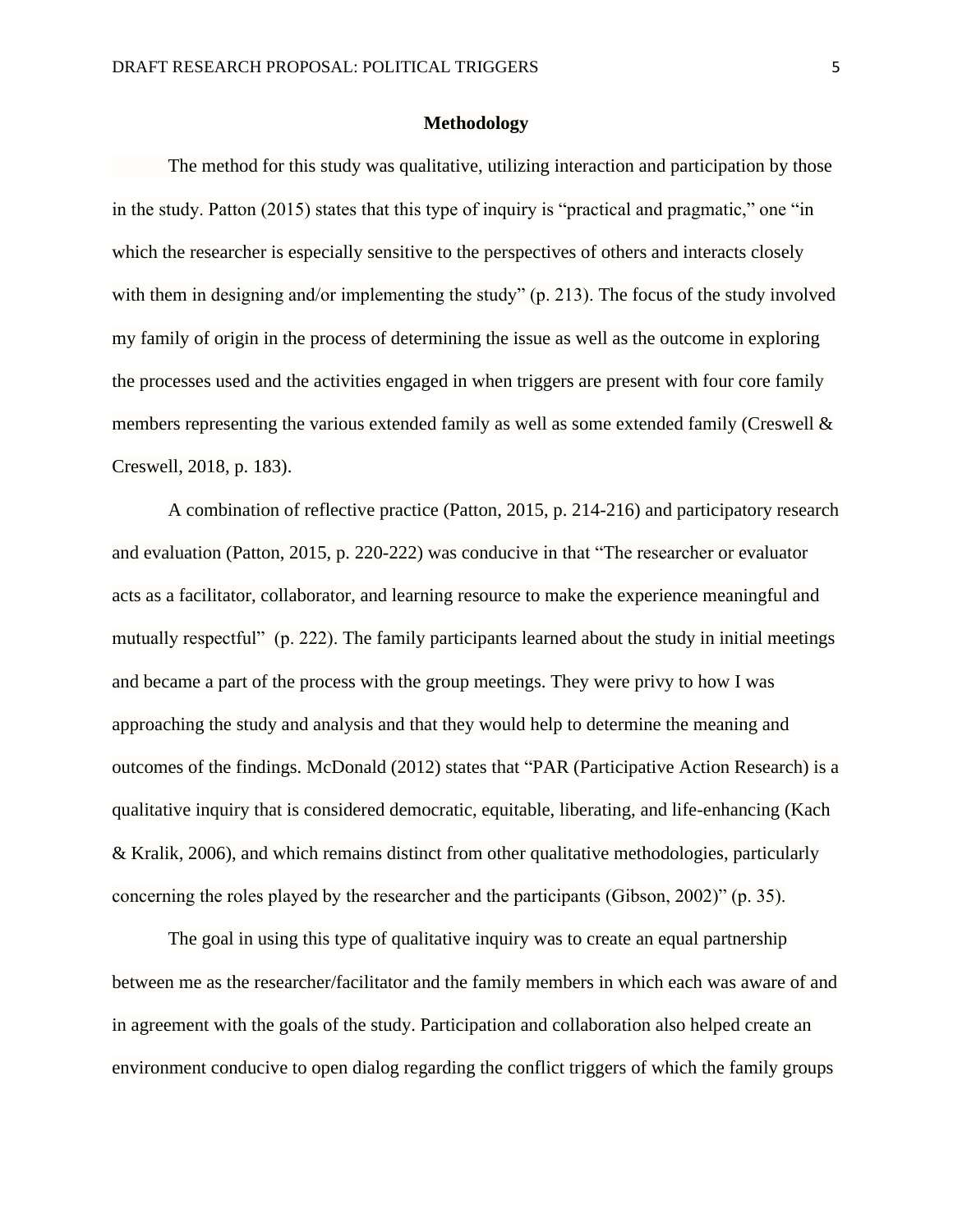generated understanding and which create barriers for political conversations in the family, paving the path forward for conversations with the whole extended family.

In preparation for the role of researcher/facilitator rather than family member, I acknowledged that there had been political disagreements and arguments in the past between me and one sister who had agreed to be a part of the group interviews. I planned to state before the first meeting that our past conflicts would not influence my ability to observe and facilitate the dialog in the interview meetings. However, I planned to state that I had been a part of political conflict in the family in the past and that could be discussed in any way they felt it needed to be discussed in the group.

#### **Process**

For the purposes of time and due to the restrictions of COVID-19 social distancing, two groups of family were interviewed through Zoom meetings: 1) four of my core family members, consisting of the matriarch - 96, from the Greatest Generation (conservative Republican); the oldest sister  $-75$ , Baby Boomer (conservative); the middle sister  $-73$ , Baby Boomer (liberally minded independent); and me, the youngest sister – 59, Baby Boomer (conservative Republican), referred to as "Generation One;" 2) five extended family members consisting of a daughter (conservative Republican) 49 - and son (moderate conservative) – 47 from the oldest sister, a daughter (Democrat) – 39 from the middle sister and her husband (undecided, who immigrated from Mexico but is now a citizen) – 38, and a Millennial (conservative Republican) – 25, my daughter. This group will be referred to as "Generation Two."

The Interview Guide (Appendix A) was sent to each participant before each first session conducted with each group as well as an explanation of the study and request for formal consent (Appendix B and Appendix C). Prior to the start of each first group meeting, I explained the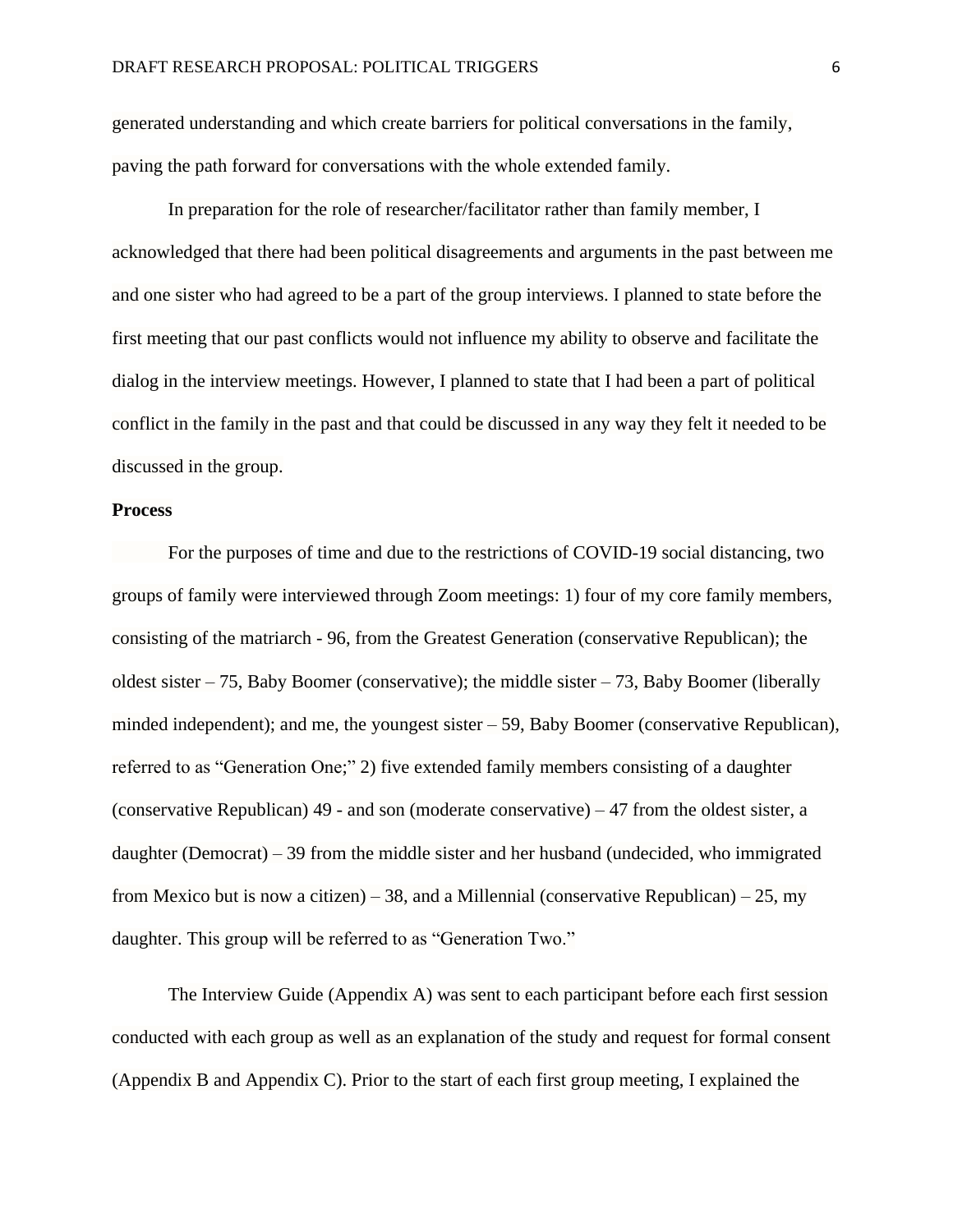research purposed, the role I would take as facilitator and the expectations of the meetings (Appendix D). I clarified that even though I was the researcher/facilitator and a part of the family, I was taking the position of "empathic neutrality" which, according to Patton (2015) "is understanding a person's situation and perspective without judging the person – and communicating that understanding with authenticity to build rapport, trust, and openness" (p. 57). Personally, I mentally prepared myself before each interview meeting in order to come from the researcher/facilitator role rather than as daughter, sister, mom or aunt.

#### **Interview Results**

The four group interviews with the two groups, "Generation One" and "Generation Two," were a start to a process of discovering the triggers that create ongoing and increasing conflict in families when discussing politics. To understand the perspectives of these two generations better, the conversations centered around verbal and nonverbal triggers, intentionality, and the plans on moving forward with conversations with the extended family.

#### **Triggers**

Regarding the first and second questions I asked in the interview on verbal triggers, there were varying responses on different terminology and phraseology, written and spoken, which individuals in both groups felt were a trigger. There was one area of consensus between Generation One and Generation Two in the use of certain news organization acronyms, primarily on cable, that of "CNN," "FOX News," and one mention of "MSNBC." One individual in Generation One stated that for some people, "CNN represents really liberal viewpoints. Some even go so far as to think it's made up. I'm not saying it's not," while another individual stated in the same group, "It's the same with FOX News. It's a trigger. It represents over the top criticism of any democrat led effort . . . A lot of times they seem to perpetuate false news." This same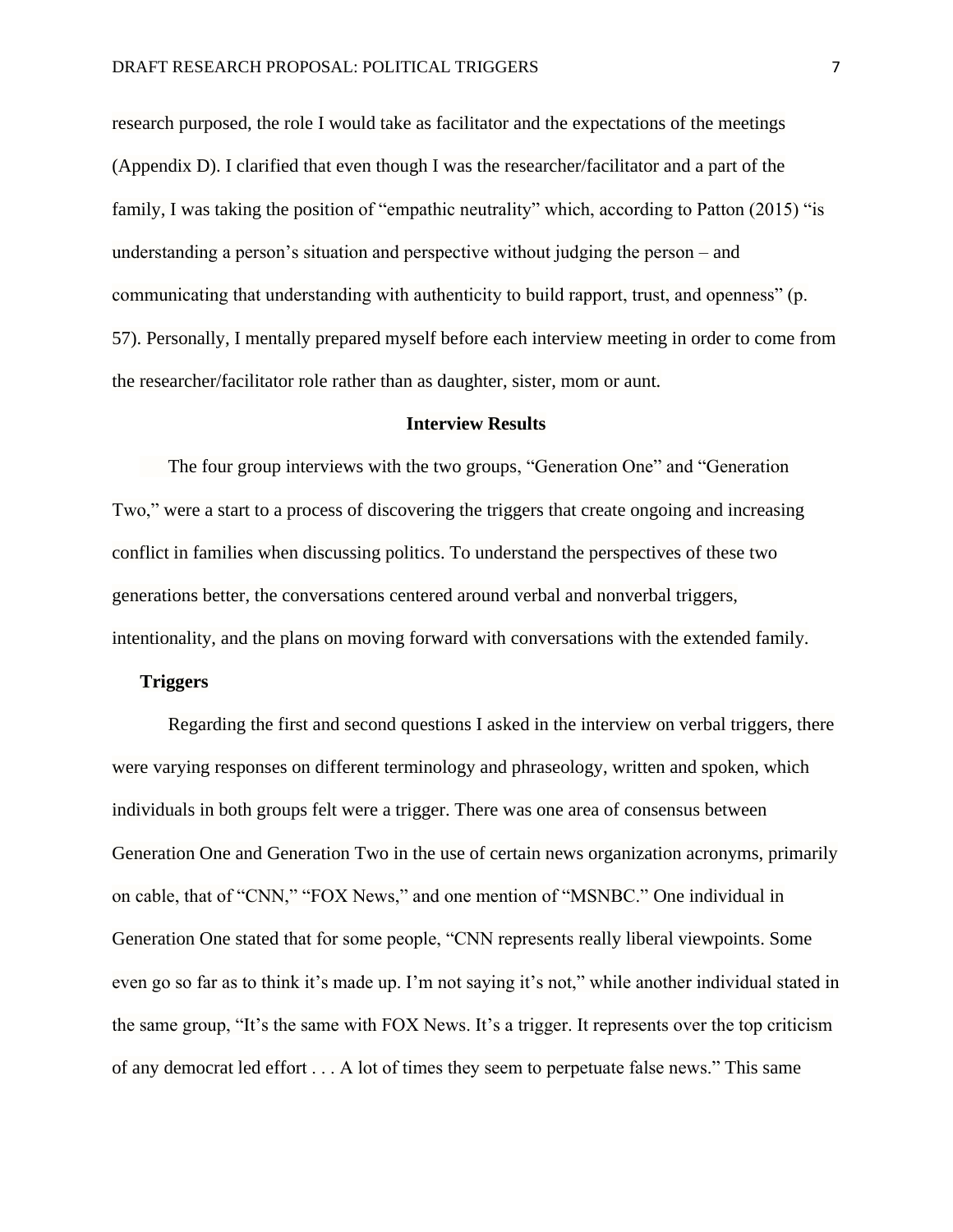member states that she only listens to "unbiased news" to which the matriarch states, "There's no such thing as unbiased opinion in the news." One member states, "A trigger for Mom is seeing different news people on T.V. and she says, 'Oh, I can't stand so and so!'" said with a big smile.

Another area of consensus between the two generation groups was the use of Trump's name, however, a Generation One member, politically independent, stated, "For me, if I would use Trump's name, I would say things like, and I know I have, he lies, he's a philanderer, he uses women. Those would be triggers for someone else." Additionally, there were several points throughout the interviews when this member made similar statements like the following: "I don't believe that Trump is an honest person. I think he is totally trying just to get reelected . . . when coming up with a plan for COVID-19 for the U.S. to save people's lives. I don't think you should be putting people in jeopardy." In Generation Two group, a member states that "the name 'Trump' alone gets people really pissed off." The group, at one point, is asked by one member who they will each vote for, stating:

There's only one question that's been on my mind both times (interviews). Who are you voting for? Not that I care who you are voting for, but I want to know where you stand and what you are seeing from your perspective. I'll ask you anything I want, but I'm trying to be a little more reserved because I know that not everybody can handle the way it is.

This led two members to state that they thought just asking the question, "Who are you voting for?" can be a trigger because they might think that their opinion was being called into question or that the question itself might be couched in sarcasm that it might be a set up with which to use against the person and that the question is "divisive." Several emotional responses regarding President Trump as the Republican candidate were then stated. One started out by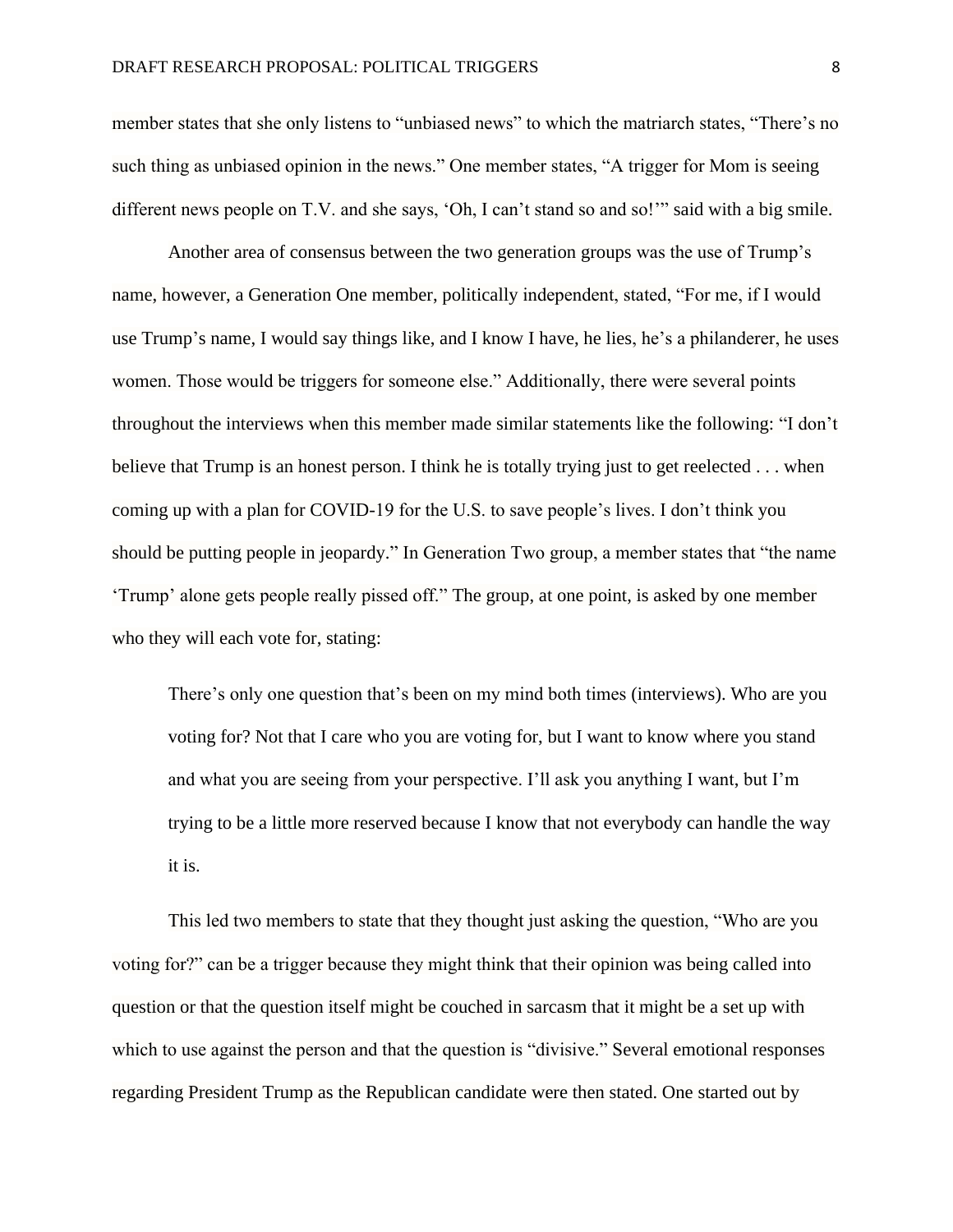joking, "I would have thought we were all voting for Kanye," which caused a lot of laughter in the group. Then, she continued, "I'm going to have to vote for Trump. He's a total jackass. I'm going to have to stab and vote with my finger in blood. I'm humiliated by him but when I think of the alternative I shiver and shake. I'm horrified either way."

Another member agreed stating, "I'd rather die than vote for him." This discussion got the attention, off camera of the husband of one of the members who stated (and voted for President Trump in the last election), "If there was somebody else would you vote for them or is it just that binary for you – it's only Trump and Biden?" In response, the member explained that she had voted for Hillary in the last election not because she loved Hillary but that she wanted anyone else besides, "that blankety, blank, blank, blank," that "there's no way in hell you could get me to vote for Trump." When asked why, by another group member, she states:

He's racist. He's not an idiot. He's a very intelligent person but he's intelligent in the manipulative, asshole type of way . . . He does not care about people – he cares about the economy, which is important, but I think people's lives come first. Everything I hear him say, it doesn't even make sense . . . I have really tried to listen to others who have voted for him. Not one person has provided clarity about why this guy should be president again.

Her husband, an immigrant from Mexico who came to the U.S. illegally and was living for 14 years before becoming an American citizen, states, "I don't like Biden, I don't like Trump . . ." He says, "The guy I was following was Sanders . . ." because of free education for his children, and "Trump has been attacking the Mexican population a lot." However, he sees President Trump working on immigration reform and thinks that a lot of Latinos will vote for him because, "The Latino population will see who is going to help them more." He believes that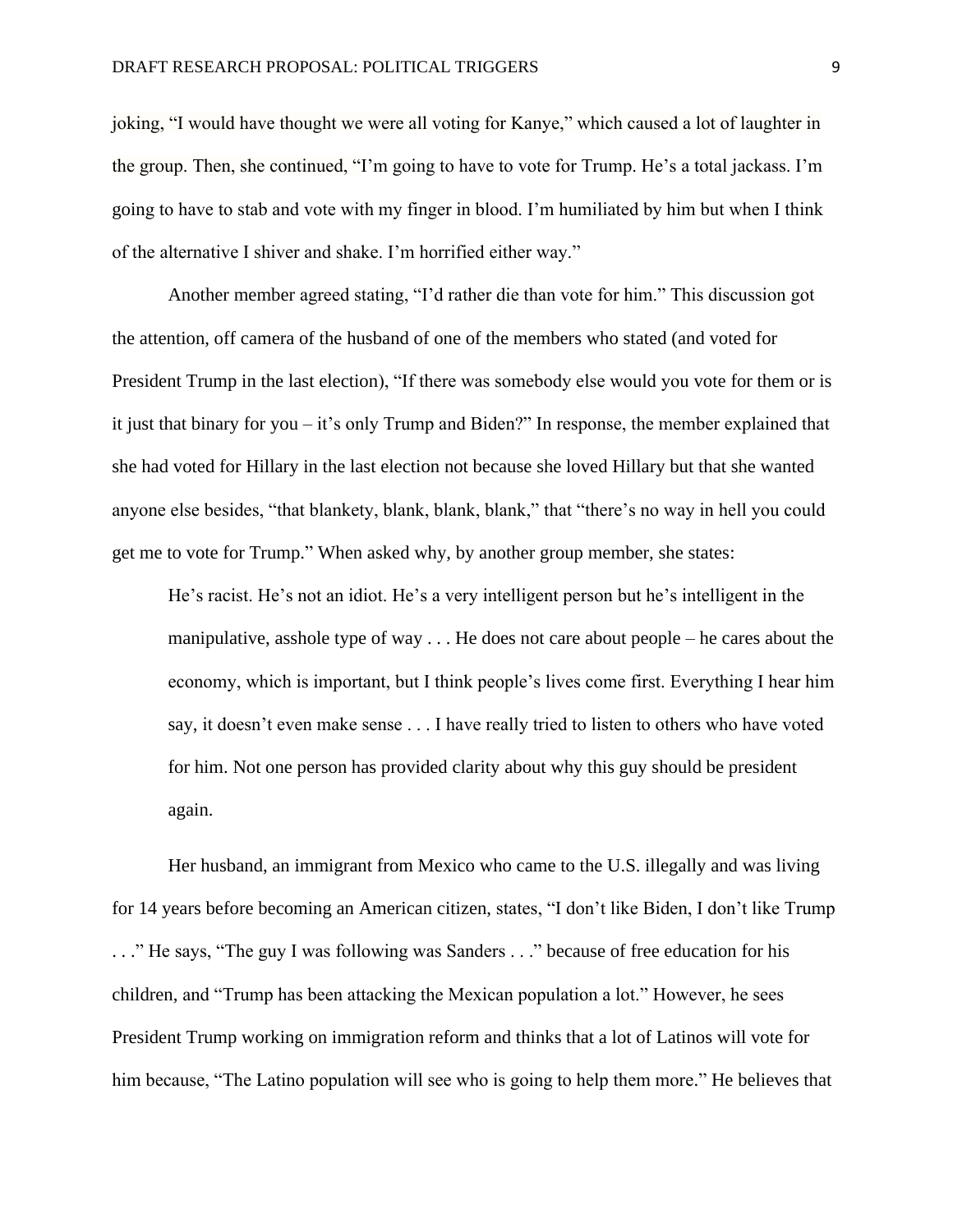people shouldn't get anything for free because it makes them "lazy." (This is a confusing statement since he stated he would support getting free education and wanted Bernie Sanders as President.) Two other group members state they will likely vote for Trump even though, one states, "He is a buffoon, a king more than a president" and that "a third option would never win." The other member states, "it depends on how he carries himself" and "despite his stupid venting on Twitter." They reveal the reasons they might vote for him: his way of handling economics, major platform issues such as abortion, getting things done, and as one states, "cutting the political BS."

The conversation about "Trump" as a trigger and how people will vote leads the group to a new level of conversation, that knowing why people are voting for him creates understanding. One Generation Two member states, "I do understand if those are your viewpoints and what you are focusing on, I could see how you would possibly be interested in voting for Trump. It helps me to see it through your eyes a little. Does it persuade me in any way? Absolutely not." Another Generation two member responds, "I like what you said, after listening to [these] arguments why you would vote for Trump. Certainly I can understand why you are voting for Biden because of the issues are important to you. It makes sense."

A revelation seems to have occurred at that point when a Generation Two member states: I think a lot of our viewpoints come from what we know or what we understand about a situation. For example people's viewpoints on immigration. He (husband who immigrated from Mexico) paid taxes for 12 years being illegal. I think little things like that would change their perspective. [Another group member's] talk about abortion - I think that's a big one because you think about girls have who have been raped . . .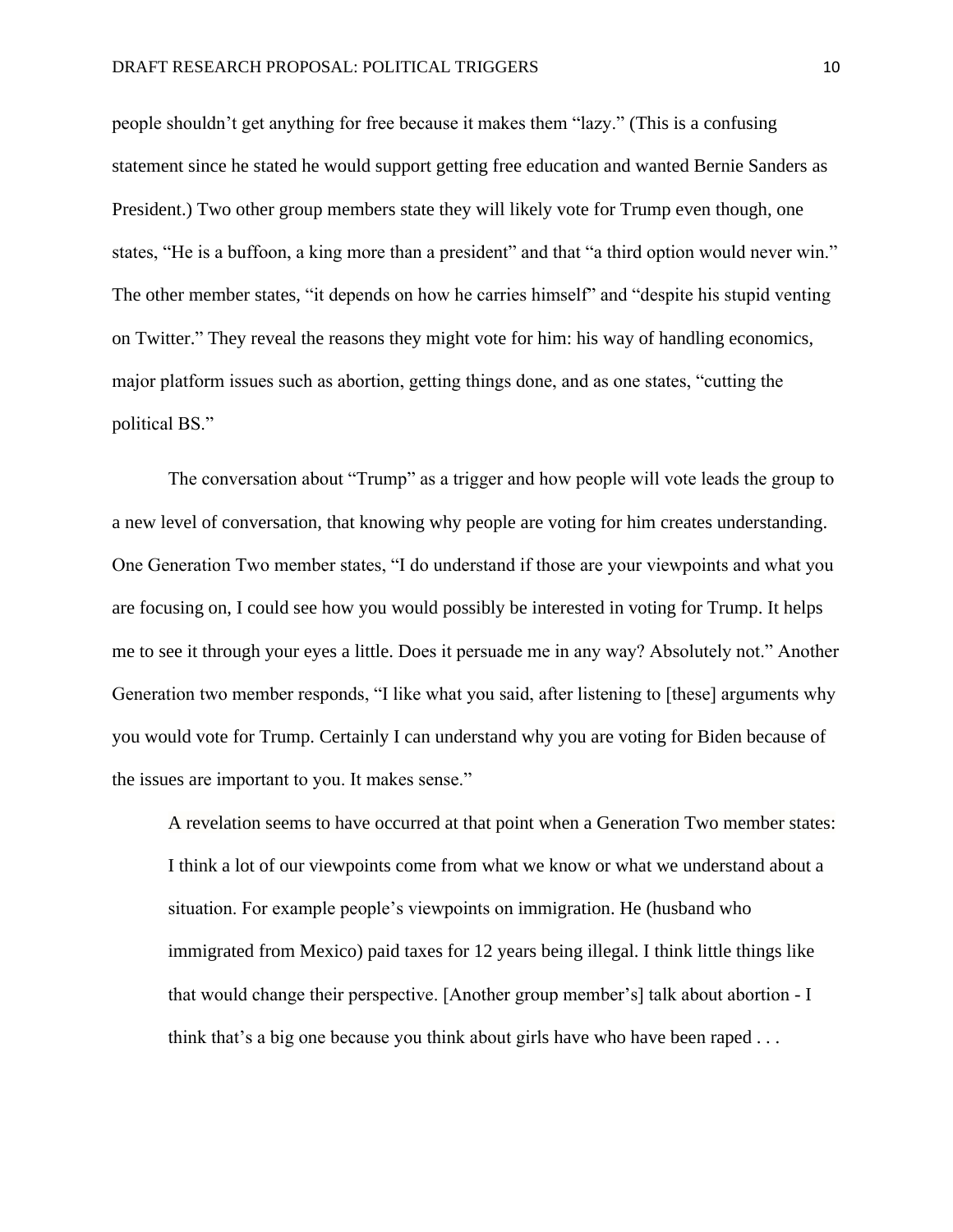Other trigger words, phraseology or statements shared throughout both groups in all four sessions created reactions. For example, a Generation One member stated, "Taking away parent's rights in schools" and the agenda with the LGBTQ groups in California, "that's a button, a trigger for me!" Another member thought that talking about legislation or activities by political figures could be a trigger like "Hillary Clinton and Obama were church going people." Immediately, a more conservative member laughs out loud in response. The laugh is ignored by the family member who made the statement.

In another session with Generation One, the term "black power" and the use of the "the fist held up" is a trigger and that where one member lives in Washington D.C. there are many black professionals who live around her who are concerned with that term yet they may get stopped by a police officer just for their color. Based on these comments, this group member makes it seem that the issues surrounding the black community are very complicated. She shares a story of when she was involved in a suit by a black employee against a white employee who had commented, "Oh, do you do those braids yourself?" when referring to the black woman's hair. The group member states, "This is why I struggle with race . . . The fact that she wanted to sue me, that was a trigger for me. I felt that was so unjust . . . She wanted money."

Members of Generation One brought up additional events that have happened in the family where statements have been made that can be triggers. One conservative stated that she couldn't remember if politics were off the table during her visit to her sister's house but was sitting on the patio when the brother in law came out and announced, "Look at what Trump has done!" showing her the newspaper article. She mentions that she was just trying to have a nice breakfast (which she mentions again later in another meeting). I recalled a time with the group while visiting that same sister in D.C. when she asked me, "Can I just ask you a question? Why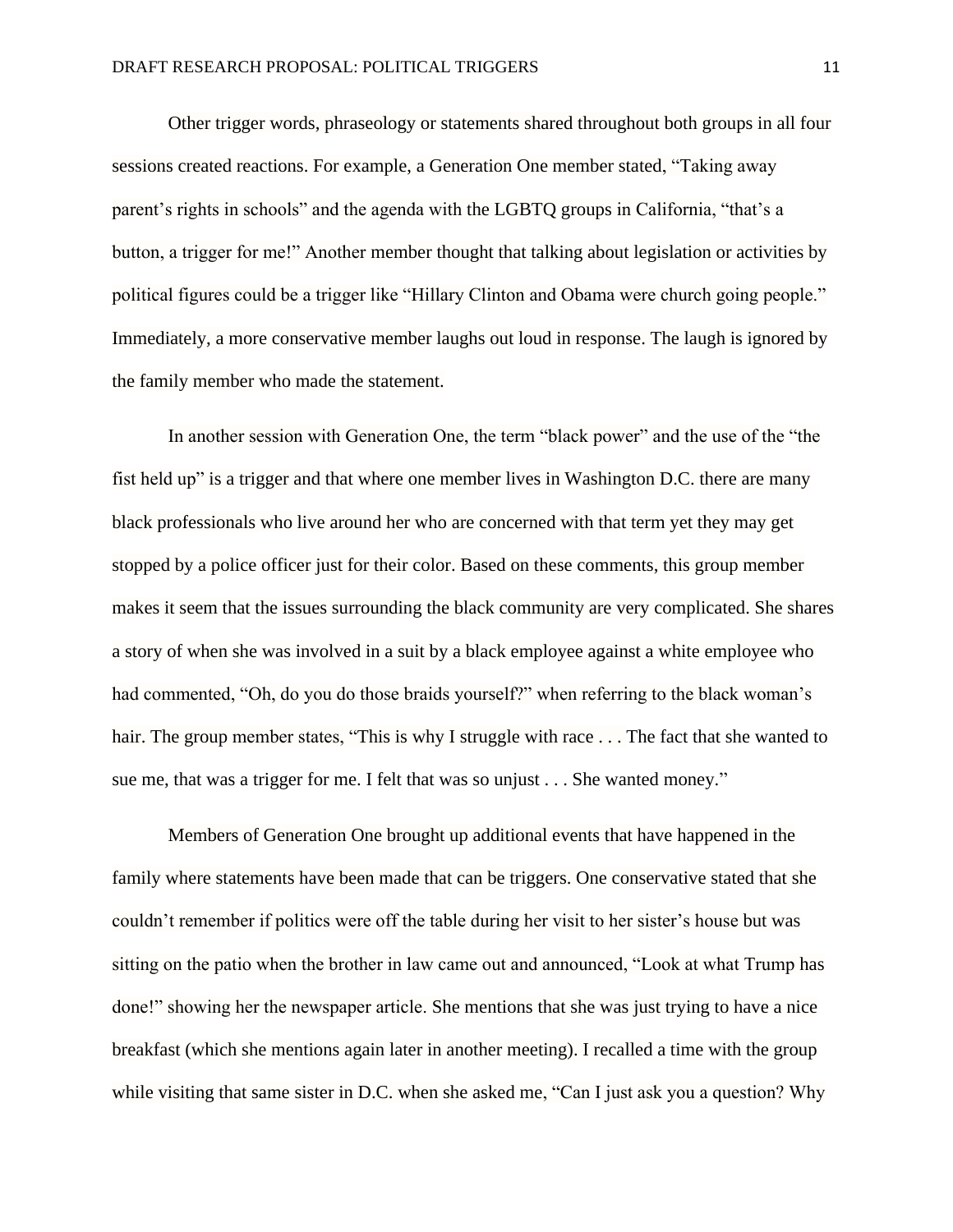in the world did you vote for Trump?" (This could have been a trigger at the time, but I viewed it as my sister trying hard to understand my perspective.) After stating this memory and without commenting on it, my sister immediately said, "Let me ask you this question. If there was another Republican who had a similar platform, would you rather vote for that person than Trump. . . that was ethical?" I responded, "Depends on who the person is." The matriarch responds: "Trump is who he is, and we knew that when we voted for him at least we partially knew it. So we have to accept what he has done even though we do not agree with his remarks. I wish he would keep his mouth shut sometimes."

The conversation continues as that same sister, an independent, states: "There's a line you should not cross in my opinion and that's why I could never vote for him. He's just way beyond that line, ethically. I think it's important that the President should be an ethical person." This triggers more response and triggering exchanges:

- A. "Yes, that's why I wish any of them would be. That's why I was going to vote for Ben Carson."
- B. ". . . not Ben Carson!
- A. "You don't like Ben Carson?"
- B. "Oh, no!"
- A. "Why? Oh, I shouldn't say that."
- B. "He hasn't done anything. He doesn't have a clue how to run a housing program!"
- A. (agreeing) "He should never have been put in that position. That was ridiculous. He should have been the surgeon general or something. That's what he knows!"
- B. "I agree with you."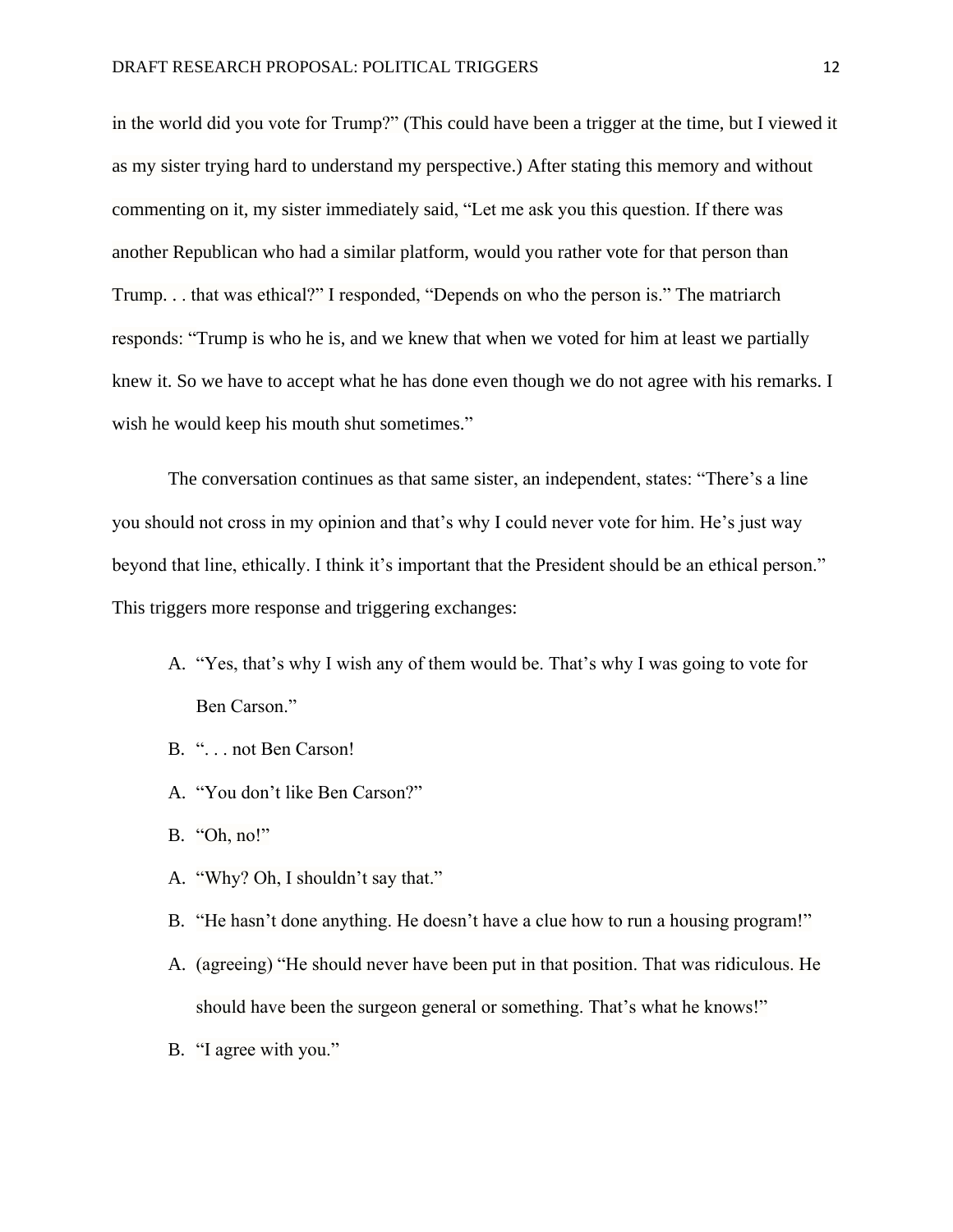A. "At least he's on the cabinet. What do you think of him as a person, like what he stood for? He doesn't want to hand over free stuff to everybody just because they have black skin. He wants them to work like he did; he wants opportunities. Do you believe he's ethical? All I believe is his story . . . "

The conversation moves on as I ask the group to think of how to move forward with deeply held beliefs about politics. The group asks the more liberal leaning member if she thinks she is at all a conservative. To which, that member says, "No, not at all. Only with anti-abortion" and continues to explain the difference between thinking like a liberal, how it is different from a more conservative, Republican viewpoint.

Generation Two focuses on labels like "liberals," "conservatives," "radical right," "liberal far left," etc. One group member states that being called a "Millennial" can "discredit" her opinions, "degrading us, like we're younger and we don't understand." She quickly states that it doesn't apply to her because she is "not some cry baby liberal or something" and then quickly apologizes. She, in fact, comes back to that subject at the beginning of the next group session, stating:

It was not directed at the whole party (Democrats) but a faction within it, (knowing there are more liberally minded people in the group) really leftist people – don't really get out of their own comfort zone of reference when it comes to their politics. They're kind of sheep in that heard – they don't really do their research and then they complain and have to retreat to their safe place. I'm trying to bite my tongue in half, but I don't go sulk in a corner for five hours. It's OK to have different opinions. You have to learn to deal with that and have comments of your own.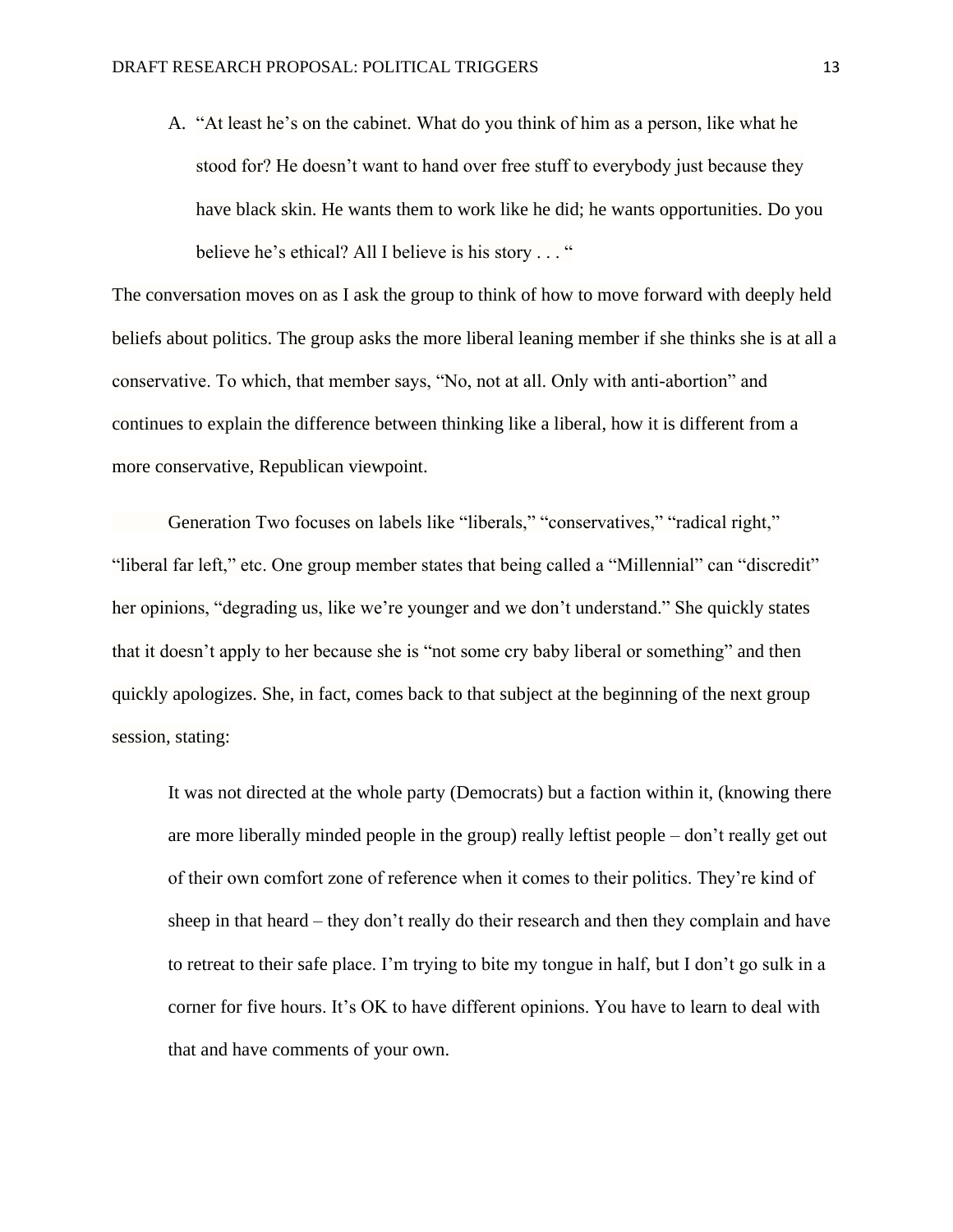This triggers a reaction by another member who asks whether her comments include just one side (Democrats) or is it on both sides (including Republicans). The member responds, "It's on both sides." This perspective seems to satisfy her.

Generation Two also focused on the label "illegals" as well as "black," "African Americans," "brown," "Hispanics," and "white." A group member mentions how quickly society has gone from "we're in this together" going through COVID to civil "unrest and divide" after the George Floyd incident. This leads to another group member stating, "Here (in Washington D.C.) it's always been 'I'm my color and you're your color," and that 'we're all separate,' because, she states, when she's with her African American friends they talk about being "all in it together," but "when they're with their own race they have a different conversation." She says that one of her black friends has decided that she is not white and wonders why that person gets to make that decision for her. Her husband, who is Hispanic, says that since the riots have started, "They (black people) blame white people taking advantage (of them) and the blacks take advantage of Hispanics," and that "Hispanics and Mexicans that were born in the U.S. are mad at the African American community because they ask for respect, but they don't respect other people. It's not all of them . . . a lot of them . . ." Another group member agrees that "it's frustrating to hear African Americans talk about racial inequality but then just focus on black this, black that, and there's no mention of any other races."

The conversation turns to disappointments with those (the term "immigrants" is not used at first) who come to the U.S. and utilize "all the freedoms" and "the rights that they have" when most countries do not have these amenities, like "free education" (and another member adds "free healthcare"). She states: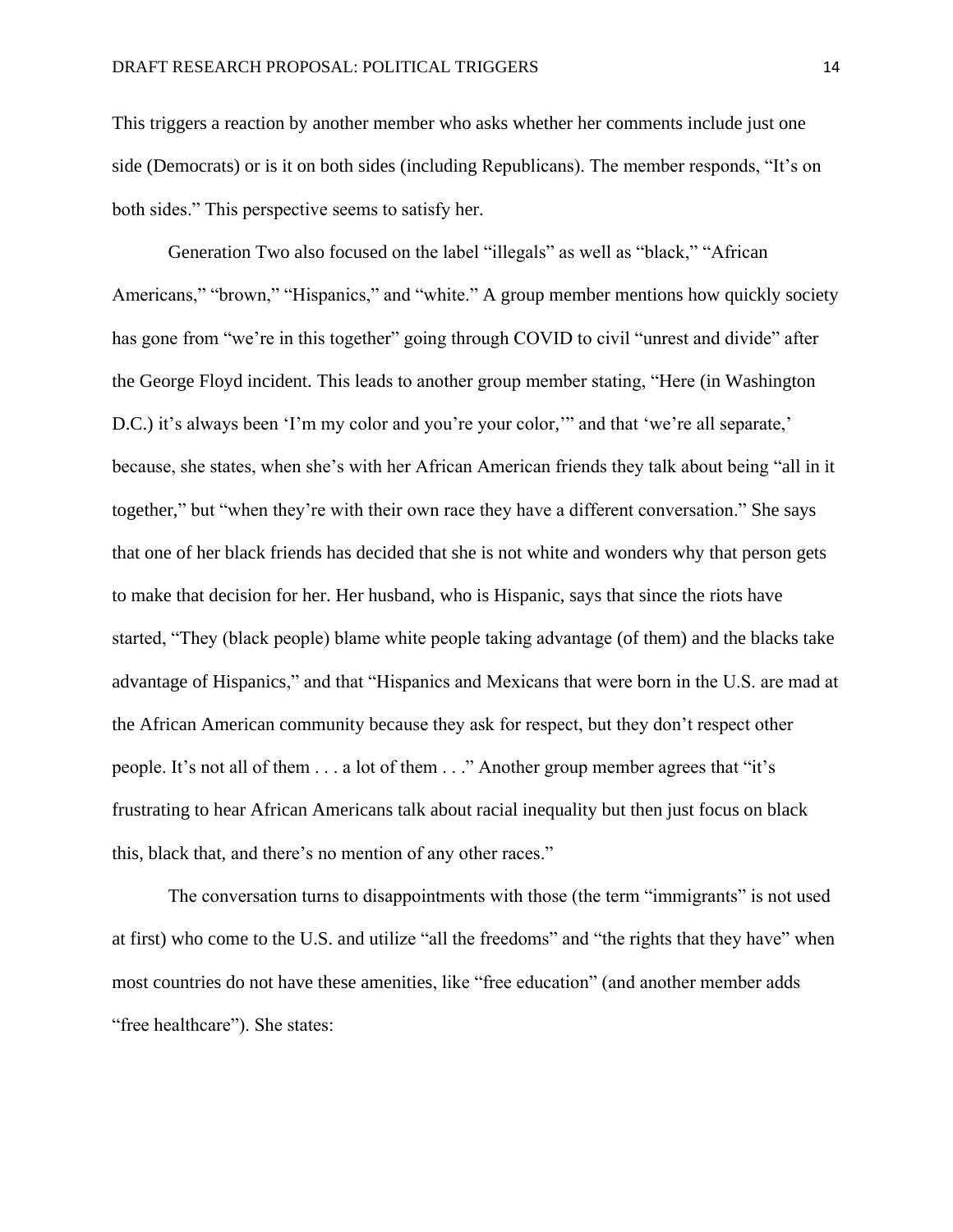This experiment in democracy that the founding fathers put together in some miraculous way, I don't even know how they did, it has become so taken for granted now that people just don't even know what they're fighting for anymore. If people would step outside of this country and get a reality check like people who come illegally (now it is clarified). They come here for a reason because they know it's a place that's better.

The group member that had immigrated to the U.S. from Mexico and lived illegally for many years responded:

I agree with that. I think what I have seen in these 20 years, all these benefits that a lot of people get. Not many other countries give them all that and they keep asking for more and more . . . This country, in my opinion, it's amazing – you can do anything you want; you can work where you want. If I end up losing my job, I won't blame the government it's because I'm getting lazy.

The fourth and fifth questions that were posed to the two groups centered around nonverbal triggers such as behaviors, tone of voice or even symbols on hats. The questions I asked dealt with the nonverbal triggers they had experienced by someone else or what triggers they had used that they believe created conflict or increased conflict.

Generation One talked about facial expressions which would indicate unbelief, for example, someone rolling their eyes would be a nonverbal trigger. One member stated several times that she would have a problem when someone just announces that something is true rather than stating it an as opinion especially if it is a topic she knows well i.e. medical issues (she is an RN). She also admitted that she had just recently used a sarcastic tone in responding to one of her grandsons and knew immediately it was not the right thing to do because of his reaction.

A group member brings up a recent issue, stating: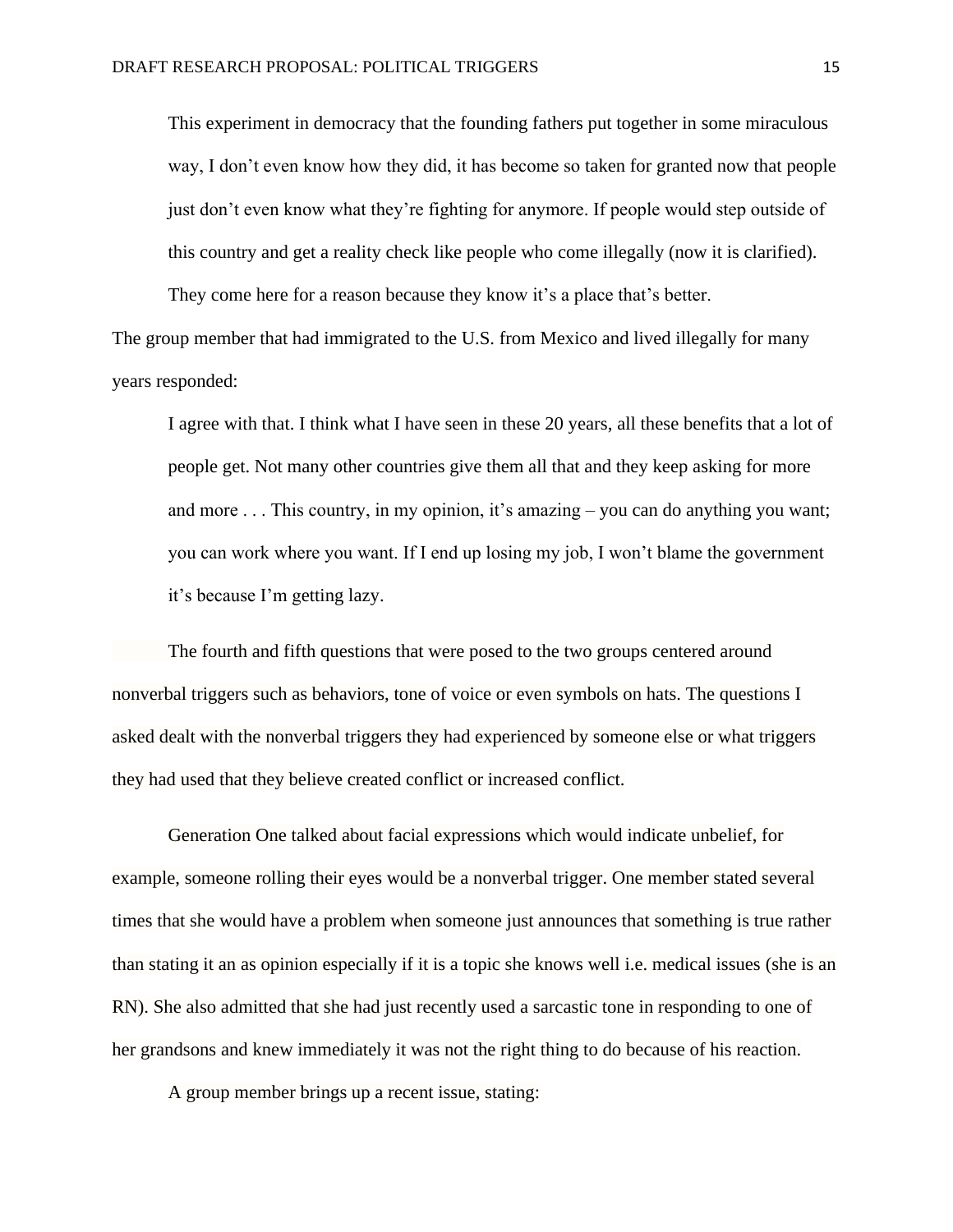I really am very concerned about the triggers that Trump is bringing up around the confederate flag and the fact that he has asked Bubba to apologize for that whole incident with NASCAR. . . he's yelling at The Washington Redskins and the Cleveland Indians about changing their name. If I were a Native American, I would be livid about it. I know this is going to trigger some things with you guys . . . he's really trying to go back to the 1850's when the confederacy was still functioning. It's really disturbing.

She continues stating that we should not be destroying statues and that we should learn from history, but that Trump isn't altruistic in trying to stop these sorts of acts. "I think what he's trying to do is to whip up descent among and dysfunction among us and create division. I think that's his whole premise. He's taken it way too far." A conservative member states, "I agree with a lot of what he stands for." To which the more liberal member states, "I don't think he stands for anything. I think he stands for himself to get elected." This triggers the conservative group member to say:

I don't think I can say that I know what someone else is thinking. We really don't know. I don't like a lot of what he says but I like what he's done. I don't like abortion and I don't like gays taking over the country and sex education in the schools and changing history. It's sad they are wanting to tear down Washington's statue.

There is no reaction from the group member to whom she is responding.

Generation Two discussed several nonverbal triggers ranging from symbols to guns. A group member that has been mistaken for Hispanic says that how people speak to you can be a trigger. For example, ". . . when people talk to you really slow because they assume you might not speak English," and she retorts, "Well, I'm working on my second master's degree, and I'm pretty good at English." She says that in the summer she looks darker and more Hispanic, and in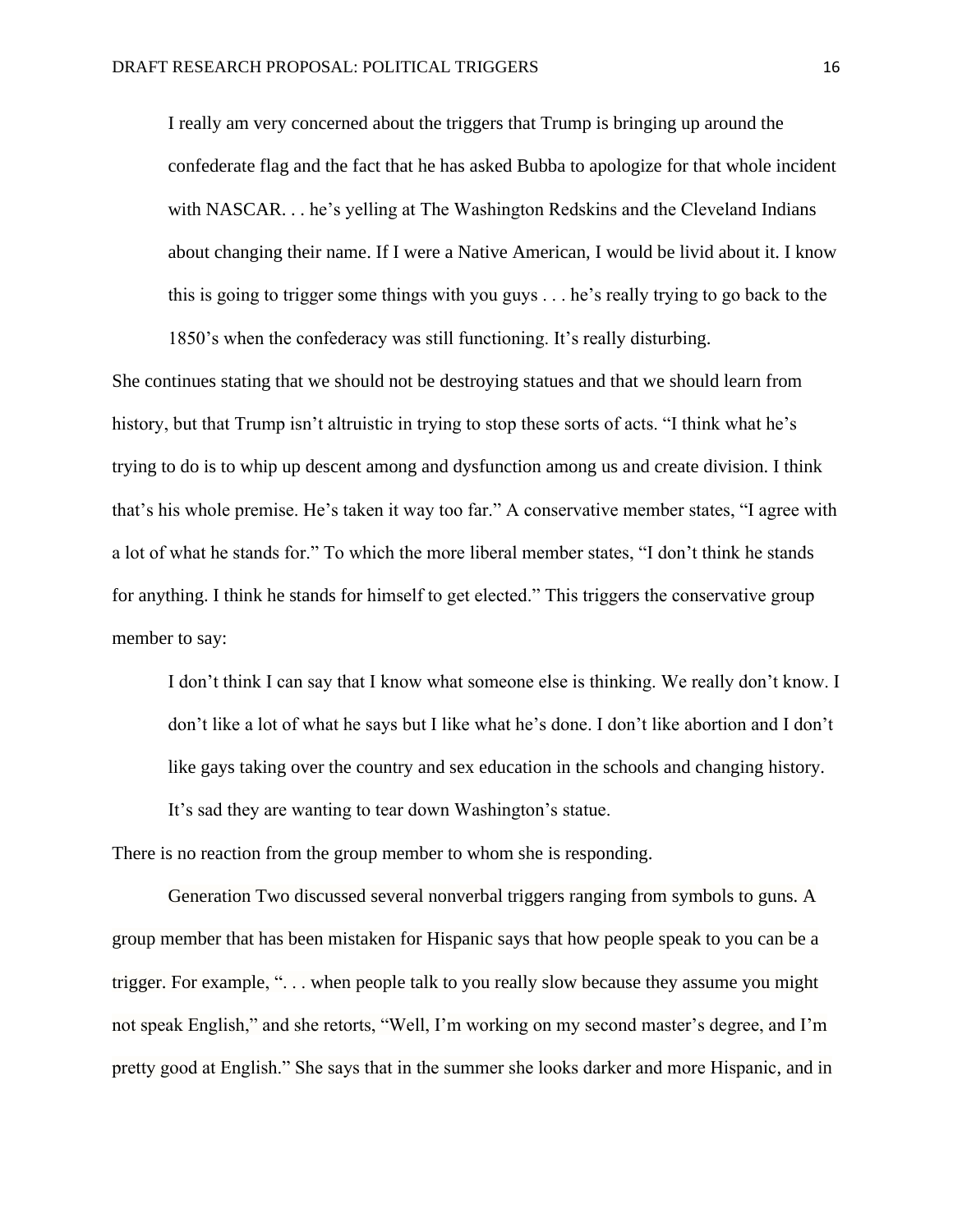the winter she looks lighter, so she is treated differently at different times of the year. Her husband who is Hispanic says that when people talk slowly with him, "it is a benefit" because he has difficulty understanding at times. The group smiles and one member says, "That's not a trigger for [you]." She states that it becomes difficult when you feel targeted by others because they think you are Hispanic like walking out of Walmart and the white people in front of you are waved on but she consistently is asked to show her receipt before leaving.

The group talked about symbols, for instance, the Trump "MAGA" hat. One member stated that a coworker wore it to work and people got upset. Another member who lives in Washington D.C. sees a lot of tourists wear them; "... they come to see the White House and they're walking like crazy with their hats on and lot people get mad about it. . . especially the African American population get offended with that." They discuss flag burning, desecrating statues, looting, destroying buildings, reconstructing confederate flags, colors red-blue-purple, signs like "Black Lives Matter," which one has in their yard. One member talks about being glared at by African Americans just walking down the street as a white person. "What did I do to you? It's not like every white person is horrible. You can just feel it walking around."

The conversation then focuses on guns, that it's an impacting trigger in some families in discussions. One group member states, "The idea of having a gun in your house . . . I don't get it. Some of my family thinks that owning a gun is an OK thing and we get in lots of arguments about the gun laws." She reiterates, when asked what sort of nonverbals occur which might make the conversation worse, "The throwing up of arms, the increasing of tone of voice . . . someone just walks away. The not listening, like I may not agree with you but I'm still going to listen." (In Generation One, her mother, stated in her group meeting that she has had "respectful discussions" on gun rights with their son (the Generation Two's brother) because "people don't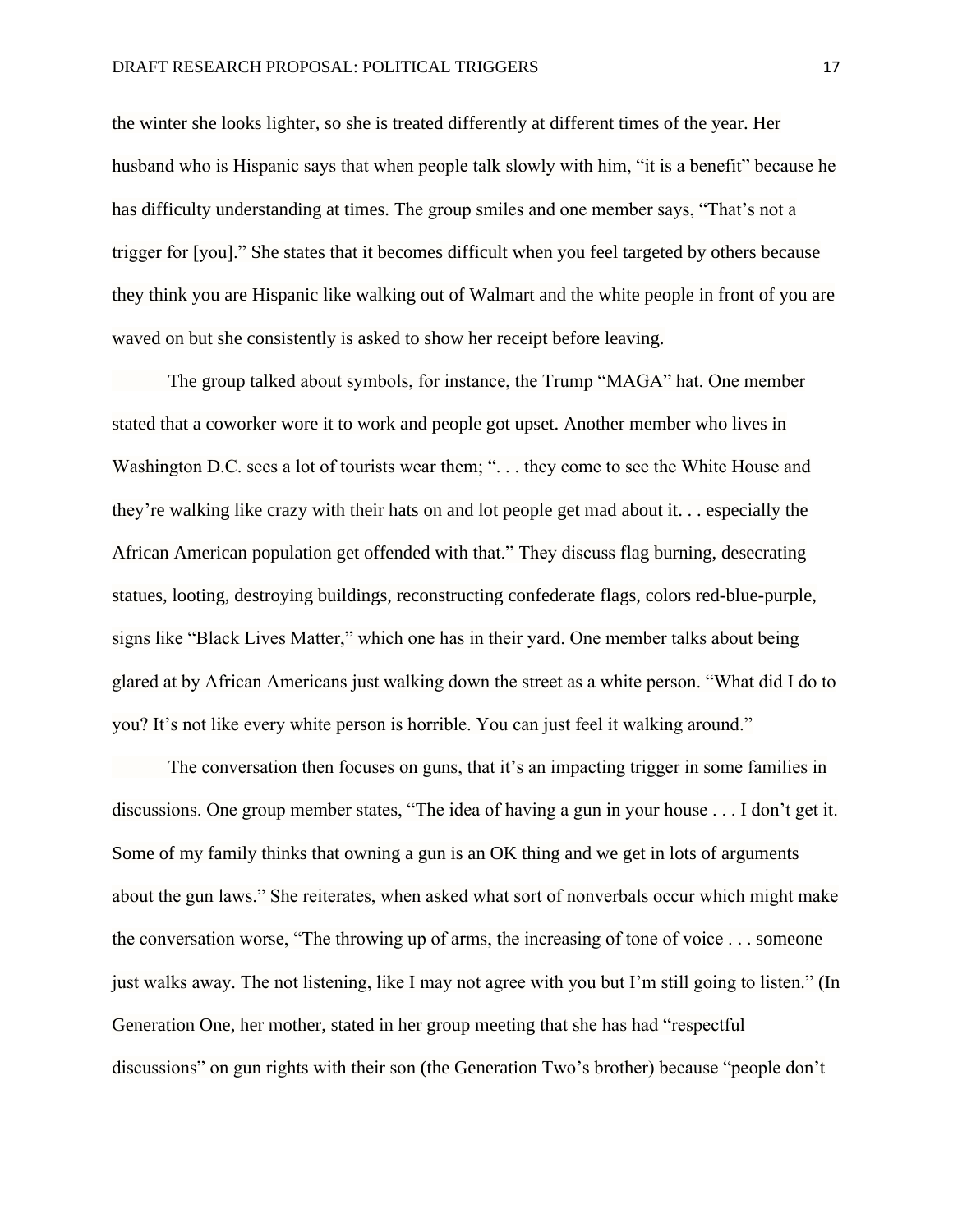want to damage relationships." The Generation Two member's husband is conflicted whether to have a gun or not because he says, "he was attacked by some guys who wanted his money" and recalled a time about a year ago when both of their cars were burned in front of their house. He says, "I started thinking about maybe I should get a gun . . . to protect my family. At the same time, I don't think it's the right thing, that the law enforcement is here to protect us." At that moment, a few in the group laugh. (This could be due to the issues with law enforcement lately. I should have circled back to that to discuss it as a trigger and check in with person who made the statement.) He continues, "I'm in between because sometimes it makes you change your mind, and I've got boys and they can be stupid at some point." So, he says he avoids the issue.

Another group member mentions that seeing "furled eye brows" or people "grinding their teeth, waving their middle finger around" can be nonverbal triggers. At the end of an interview, a group member states, ". . . I got to say, when you were talking, I started to grind my teeth. I was like, you're right . . ., people grind their teeth. I'm like maybe she can't see me on Zoom though (laughter)." The group member she is referring to says, "I saw you." The group laughs.

#### **Intentionality**

The next two questions in the interview sessions dealt with intentionality of using verbal or nonverbal triggers, whether the group members intended or not to use the triggers or whether they thought others intentionally or unintentionally used them.

Generation Two was not able to get to this subject due to time and Generation One focused on how having strong values can influence how someone may intentionally or unintentionally use verbal or nonverbal triggers. One group member states:

". . . sometimes whoever is talking is trying to change the other's opinion. So, it's intentional a lot of times. It's because . . . we all have deep-seeded values, like Black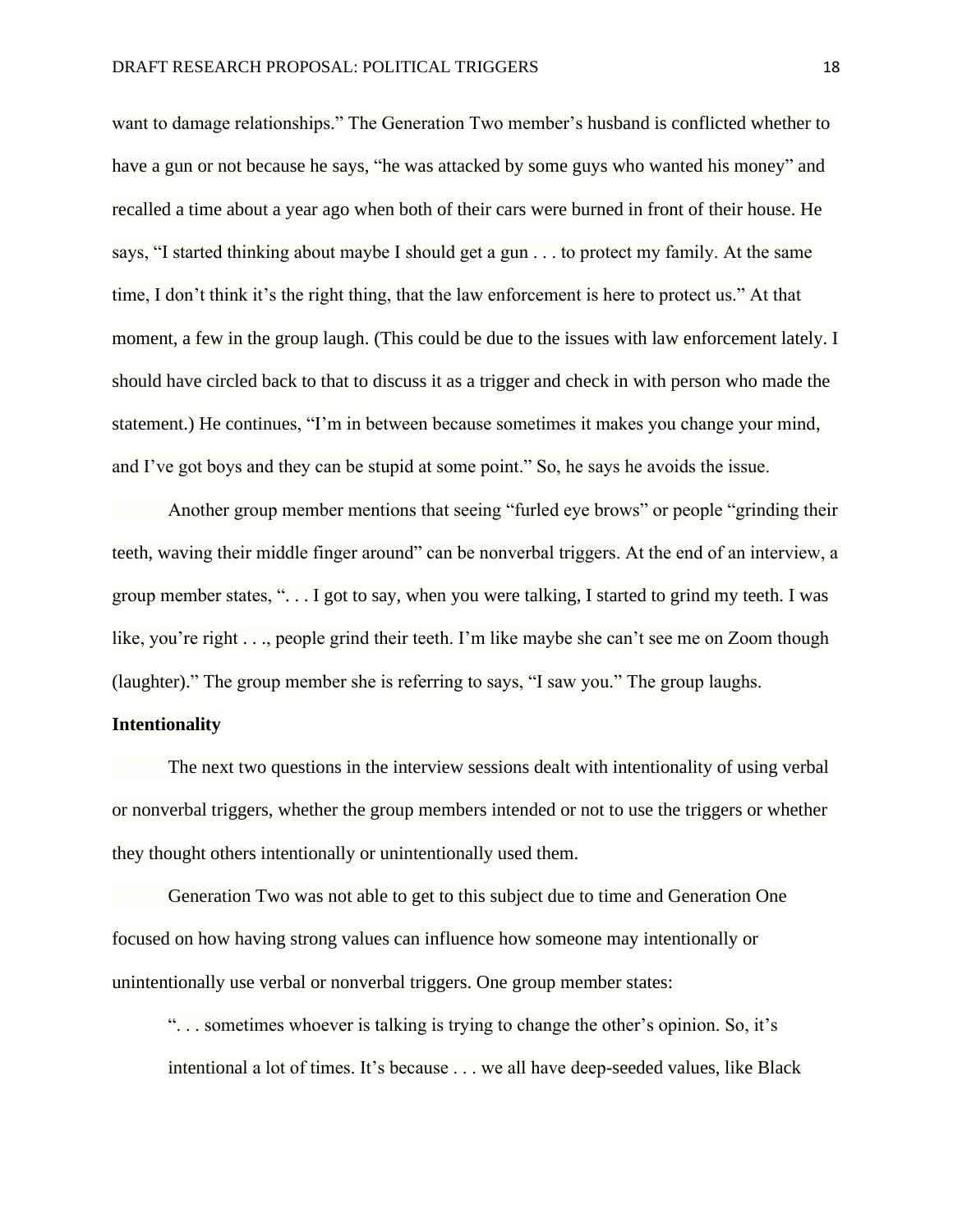Lives Matter, but a friend of mine says, 'What about the black babies lives that are being aborted? They matter, too!' So, it is values on both sides, what values are most important to you."

The matriarch continues with this thought by speaking about how those rioting don't care about what anybody thinks that they are going to say and do what they want no matter who it hurts because they do not seem to have values. The more liberal minded sister states that rioters don't include the peaceful protestors and that we shouldn't look at them all in one group. The group acknowledges that is true but that the matriarch was not including them in her statement.

This leads the group to discuss how using triggers intentionally or not is because of a lack of understanding, not having all the facts, and depending on the facts you listen to. The more liberally minded group member states:

I think we have opinions about where we get our information. I think that colors how we listen and absorb information and I think there are filters on our ability to hear. . . I think we hear what we want to hear. That is filtered by our values. Our bent toward the

political side that we agree with colors everything. It continually builds the experience. I suggest that what she is talking about is an "echo chamber" to which she agrees. The matriarch finishes the conversation by suggesting that everything in the news must be "sifted" no matter where it comes from (news outlet), that we must figure out whether we believe it or not.

#### **Moving Forward**

Questions nine and ten asked the group participants how they would like political discussions to occur in the family and what rules need to be established.

Generation One stated that in order to have political discussions in the family several rules would have to be created. One area they agreed on mirrors the interview regarding triggers,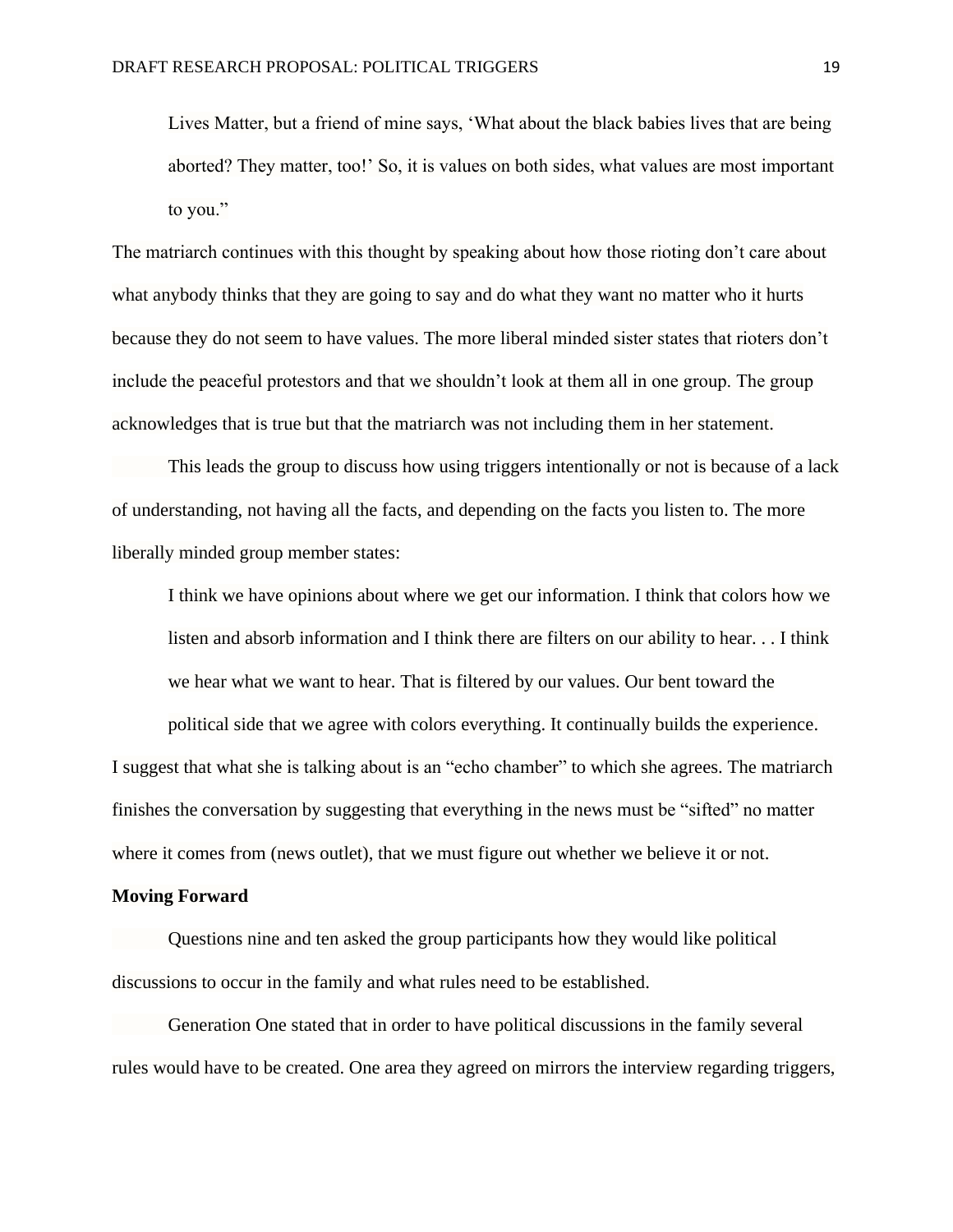that they need to be avoided. They also said that it would be helpful if a caveat is given when stating opinions that they are just that, opinions. One member states, "That would put water on the fire if I heard someone who has a strong opinion first say, the reason I have this opinion is . . . When I can empathize with somebody then I don't judge them - I listen to them, I value their opinion more because I know where its coming from." There was agreement by the group. Additionally, one member stated that "hard conversations" should not be avoided that people learn through the "exchange of ideas" and dialog but that everyone should "listen before you speak, respecting other people" because they are valued. The matriarch stated that she thought that was possible, that people can have their opinions and be respected for them, but that she thought they should keep their opinions to themselves, that "at age 96, I find it very hard to change my opinions about things." That led to the group discussing how a rule should be not to try and change people's opinions because that leads to frustration and "it's going to get heated." Instead, it was suggested, to say, "OK, I'm not going to change that person's mind, but I'd like them to understand my perspective on something and at least listen to me." Another member added to go into the conversation trying to understand the other person as well, "where that person is coming from and really care why they think that way." Everyone agreed these were great rules to move ahead with political conversations in the family.

The group also discussed how important it is to understand how people feel about certain issues, talking about their values, how people grew up and their experiences. The more conservative member stated, "If I know why somebody feels that way, that totally changes everything for me." However, she didn't think candidate names should be mentioned. The more liberal group member pushed back by saying that it is hard to have political conversations without mentioning who is in the political arena. "If you are going to have an honest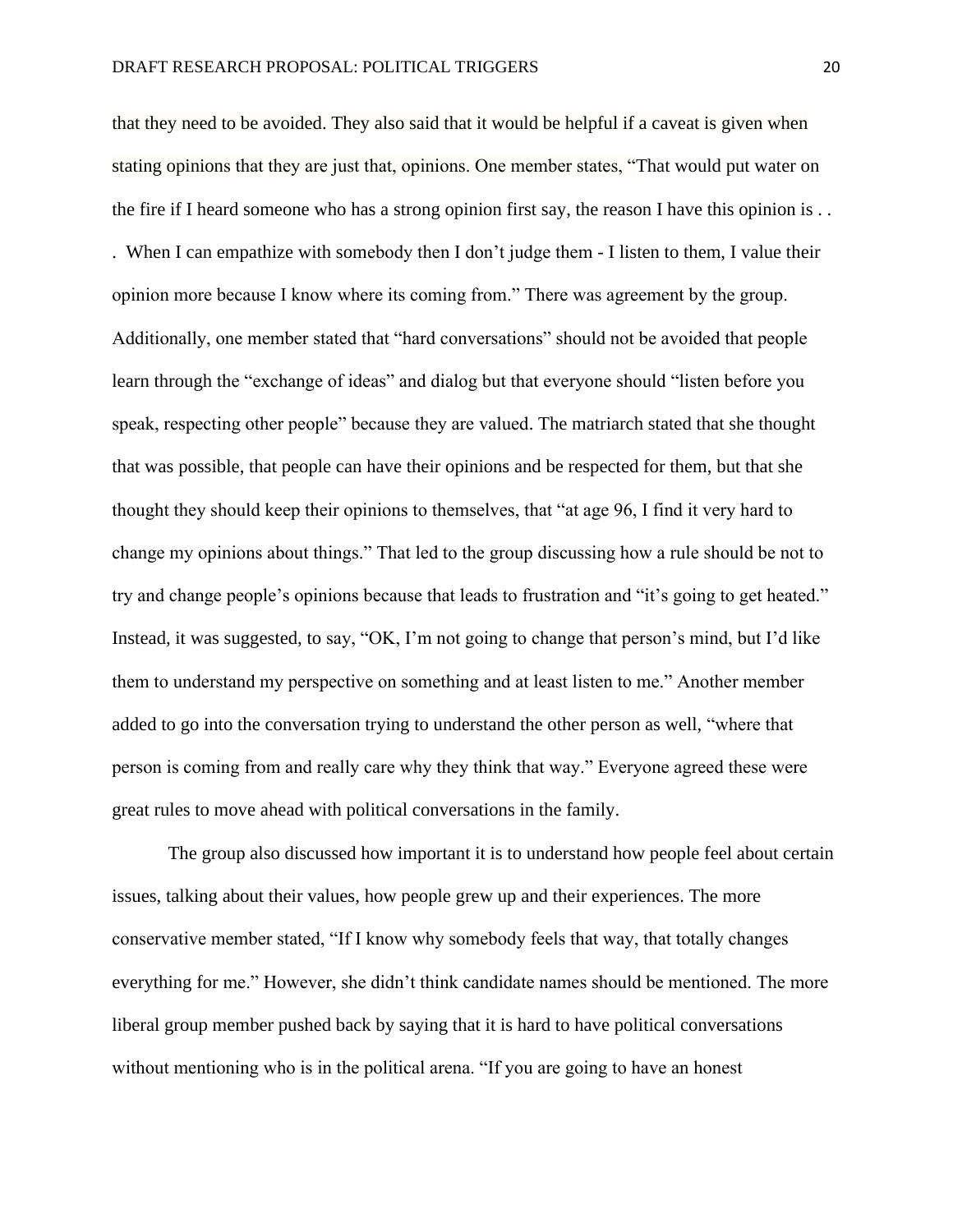conversation with people you've got to let them express what they feel." She agreed with people talking about their backgrounds because it gives more information about their opinions. The conservative member reiterated that ". . . ten years from now, there will be no 'Trump,' there will be no 'Biden,' but we will still have our opinions and still have the same reason (for voting for that political party)."

Also, a member mentioned that using the words, "must" less and "can" more in political conversations need to be considered that it has to do with a person's motivation. The matriarch stated that it has a lot to do with control, that no one wants to be controlled. Everyone agreed. One member stated, in addition, "People have a hard time coming to the conversation because people are all coming with their "baggage." I added that wanting to have relationship with others more than wanting to be right changes how the conversation will go and that maybe it is fine to come to the conversation with "baggage" because the atmosphere can be one of respect and being heard, that everyone has "baggage." The group seemed to agree with head nods.

One additional point the Generation One group made was about emotions, keeping them lowered so that the conversation does not get as heated. One member asked me, "In terms of the rules, how do you lower the emotions? People get emotional about these sorts of conversations." The matriarch stated that emotions must be controlled, that if we don't do that "we'll be in trouble." I responded that the group had already touched on helping to control emotions by listening to people, trying to understand them and why they think the way that they do. I also suggested to look beyond the issues to maintaining relationships in the family and that helps to bring emotion down.

One member from Generation Two talked about her experience with very liberal leaning coworkers, one an atheist, with whom she would have religious conversations, that the coworker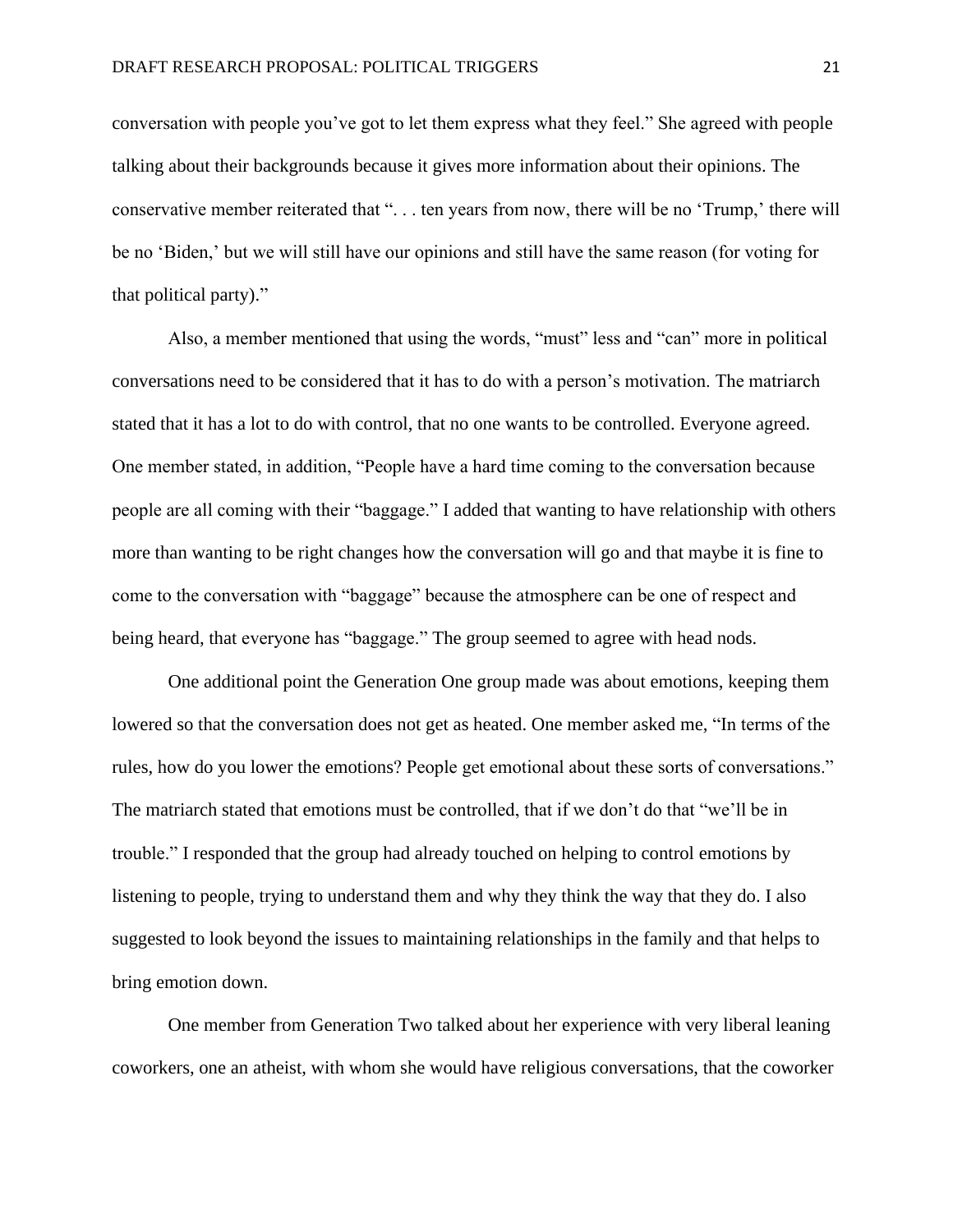did not want to hear her views. "I didn't take her crap, but I let her have her opinion and if she got over passionate, I would just say, 'that's what I believe.'" She said at another job she worked with a Democrat (she's a Republican) and she said, "I just nodded my head and gave my two cents on less sensitive things . . . she did not like Trump which was degrading to me. . . but I didn't take it as a personal hit . . . I let her talk it out and vent her personal frustrations." She stated that it's important to be sensitive and to "mediate herself" to keep the conversation calm. I commented to the group that mediating yourself and staying calm were a great response and important in helping to move the political conversation forward in the family.

When I asked Generation Two, "Do you think it's important to have open, honest conversations in family get togethers?" members acknowledge that it is. One more conservative member, an educator, states:

I think that it's essential . . . Education should be coming from the home. I'm talking about character education, how to be a person, how to function in society. How to be a civilized human. How to support yourself. About 44% in our country professes no faith at all . . . agnostic, no faith, which is alarming to me not as a Christian, but as a human. Because if you don't believe in anything . . . what is the moral compass that you live by then?

Another member and an educator agreed. She stated, "In conversations with family, kids need to see how that relationship works – productive conversations – that are not arguing and walking away - this is how you have touchy conversations in comfortable environments and how you deal with your emotions appropriately." An additional member agreed and clarified for the group: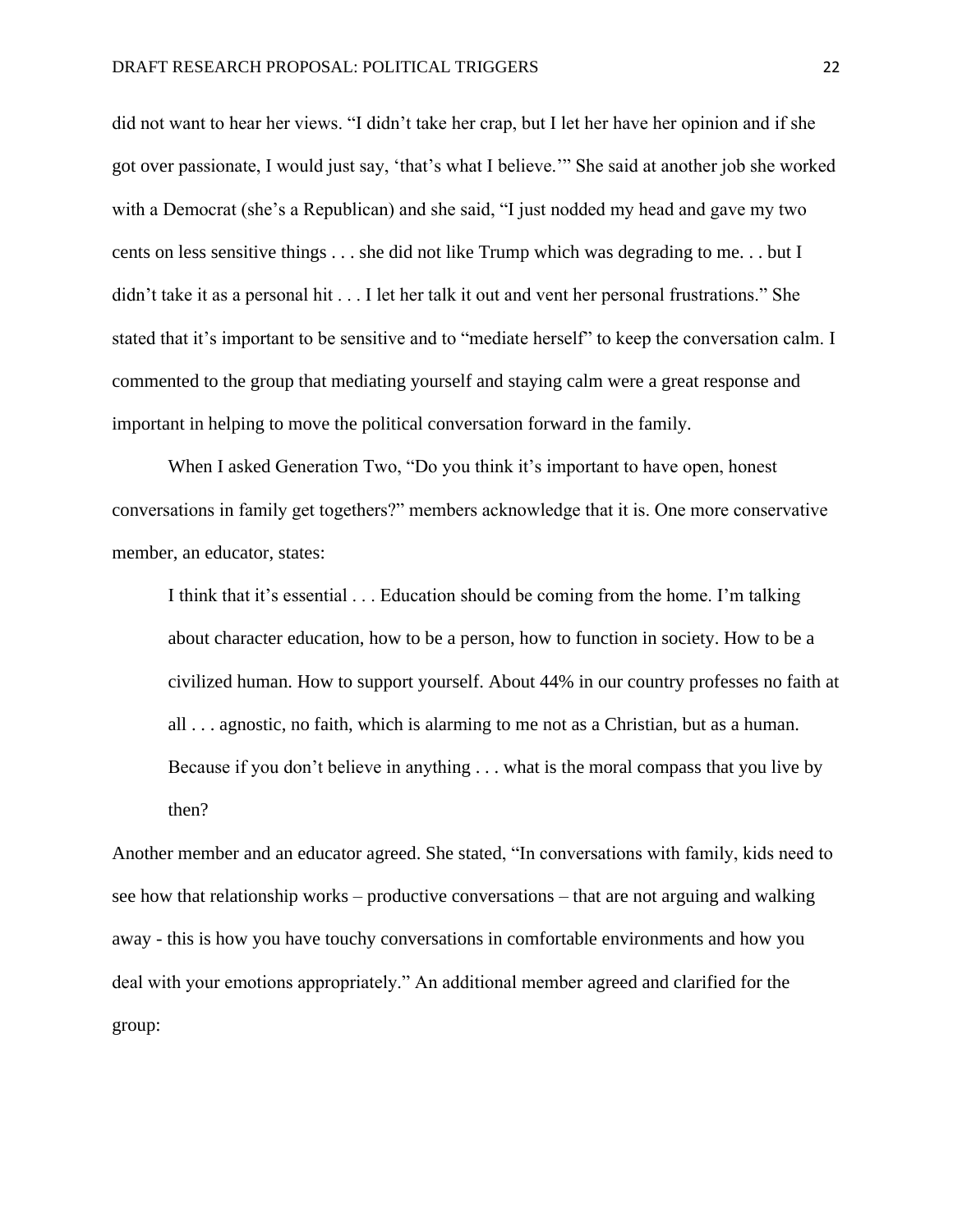... talking about these specific touchy issues helps give us a good perimeter where each person is at in our family . . . how to approach them the next time and we can understand where they are coming from. We can have a more in-depth conversation based off those perimeters we set with each other. . . We can challenge each other in those conversations and be able to respect each other.

One group member states that there is a caveat to these kinds of conversations moving forward, similar to what Generation Two had suggested, which is "maintaining a level of sensitivity so that you don't step on toes . . . that's what tends to trigger people the most. Once emotions come into play then it starts to get heated and it's just not productive. Mature and intelligent people can have conversations about anything." Immediately, after this statement, another member says, "How can you be careful about not stepping on someone's toes if you don't know what toes you're stepping on?" He clarifies and says asking questions is never stepping on toes because everyone likes to be asked what they think.

Finally, a Generation Two member jokingly stated that Zoom might be a good tool to continue having these types of political conversations with the whole family because "I can see World War III happening." There was much group laughter on that final thought.

#### **Analysis and Interpretation**

The experience of observing, witnessing, participating, facilitating and guiding my family through the Zoom interview meetings was interesting and enlightening. I gained several revelations about my family and the dynamics and individual perspectives of which I was unaware before this study. Additionally, many family members stated that they gained insight into other perspectives of family members which has helped them understand the issues our family has had in communicating through conflict, especially over political differences. The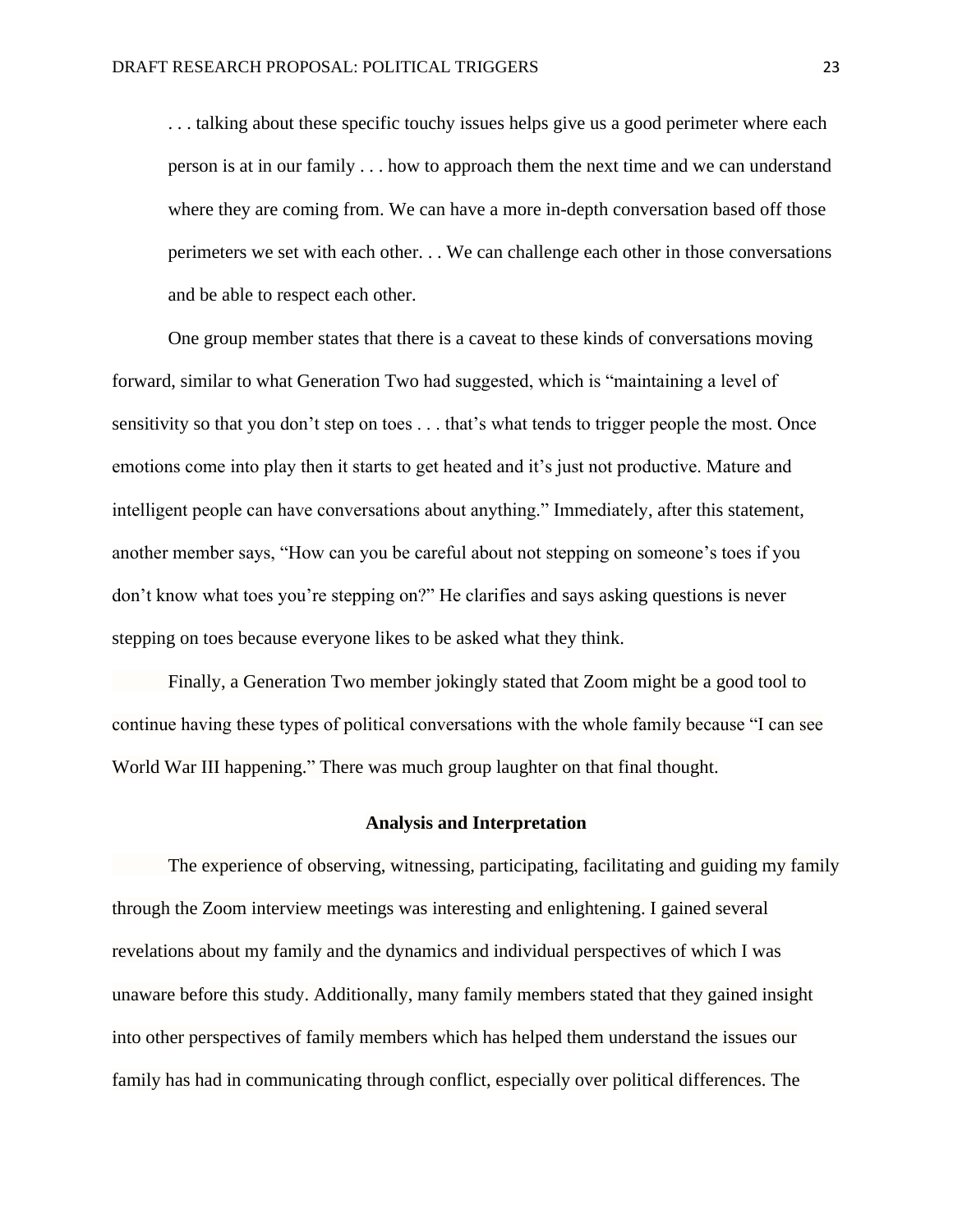following analysis compiles the family dialog regarding verbal and nonverbal triggers, intentionality in the use of those triggers and moving forward with a guide on how the family wishes to conduct political conversations in the future.

### **Triggers**

The most intense and lengthy conversations about verbal triggers were centered around the name "Trump" in both Generation One and Generation Two interview groups. A member from Generation One and two members from Generation Two are more liberal leaning in their political perspective so their responses to the "Trump" name, overall, were confirmed i.e. "I'd rather die than vote for him;" "he's a philanderer," etc. However, the more conservative members in both groups, but especially in Generation Two, made many references to "Trump" which were just as intense even though they plan to vote for him i.e. "I'm humiliated by him;" "despite his stupid venting on Twitter," etc.

What can bring these two groups together in terms of being on the same page about how they feel about "Trump" will, at the same time, divide them if they aren't cognizant of how intense those feelings are. Those that are more liberal and would never vote for him do not seem to be able to understand, fully, why someone would vote for him if they feel disdain for him. Also, those that are more conservative and are probably voting for President Trump in the next national election struggle to understand the alternative, Biden, even though they dislike a lot of aspects of their candidate. This topic of discussion will most likely elicit stronger emotions and heated debates in the future unless more discussion like that of Generation Two occur where asking the "why" can give insight into the background of what the family member most values which is supported by that candidate. The revelation of understanding by this group was a great path forward in exercising what Buber taught as the "I-Thou" and the "narrow ridge," being true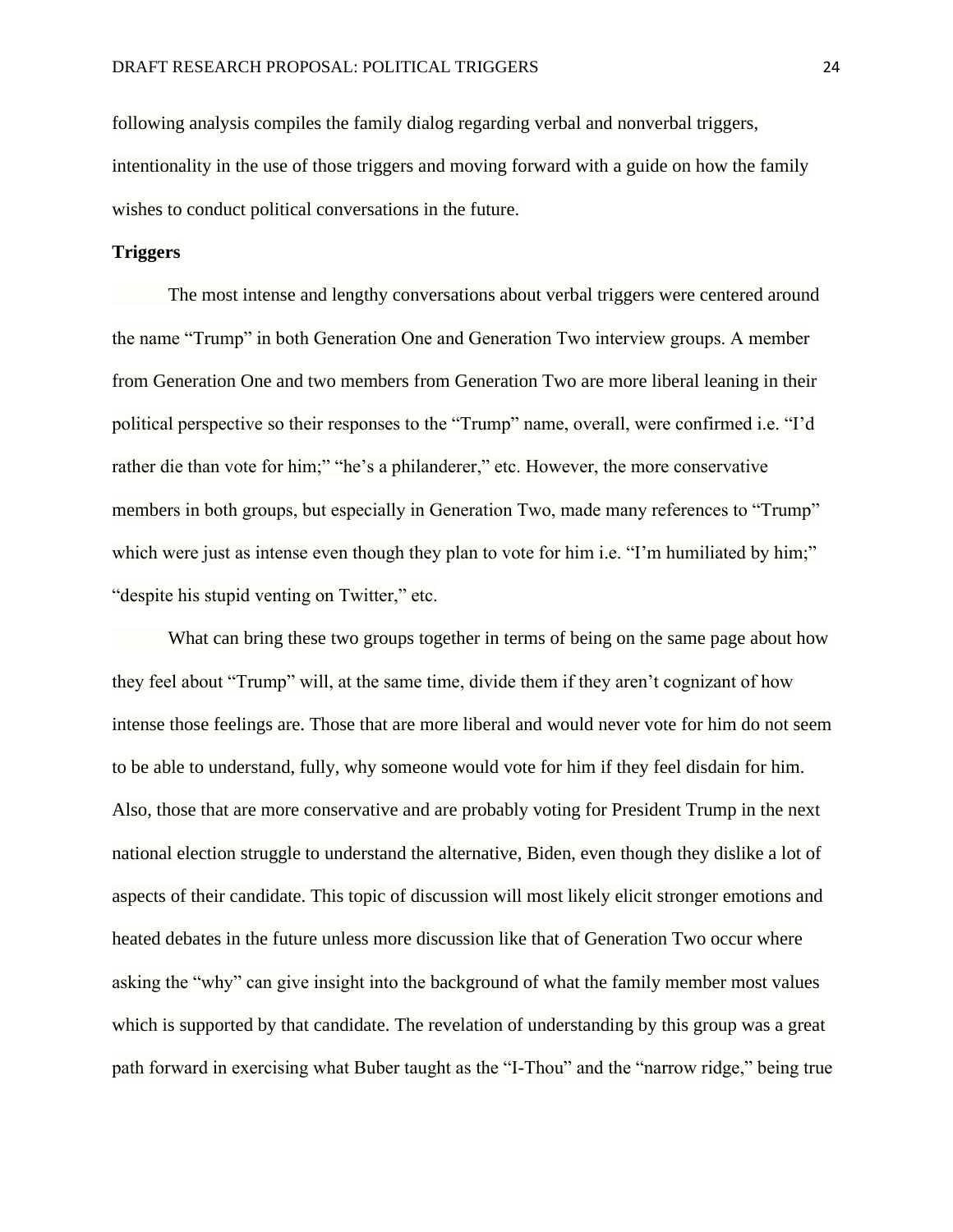to one's beliefs yet able to see someone else's beliefs and accept that it theirs while not trying to change it. Generation One reiterated that thought several times, that they realized there is no point in trying to change someone's perspective and that it causes a lot of frustration.

One family member, more liberal in perspective, from the Generation One group, was overt in making negative statements about President Trump throughout both interview meetings even though she knew these statements could be a trigger for those who support him as President in the group. In fact, she made the statement "I know this can be a trigger, but . . ." several times. This could be construed as passive-aggressive behavior to control the narrative which could be an issue, especially knowing the more conservative members do not discourage these statements because of the intensity with which she feels about President Trump (not wanting to engage in increasing the emotions). However, one more conservative member of the group pushed back on these statements on a few occasions. For example, laughing out loud when the more liberal sister stated "Hillary Clinton and Obama are church going people," (which was ignored) and then when the statement, "I think it's important that the president should be an ethical person," eluding to how she thinks President Trump is not, and the conservative member stated, "Yes, that's why I wish any of them would be . . ." These might seem like "fighting words" but standing one's ground is exceptional when trying to navigate the "narrow ridge."

An interesting exchange between these two Generation One members, who are sisters – one conservative and one liberal, occurred at the end of the ethical conversation, above. The conservative said she would have rather voted for Ben Carson which was met with an invalidating response by the more liberal sister, raising her voice stating, "No, not Ben Carson!" The conservative explained why he would have been her choice, asking the sister what she thought, yet not waiting for her to answer. She clearly did not want to hear more negative from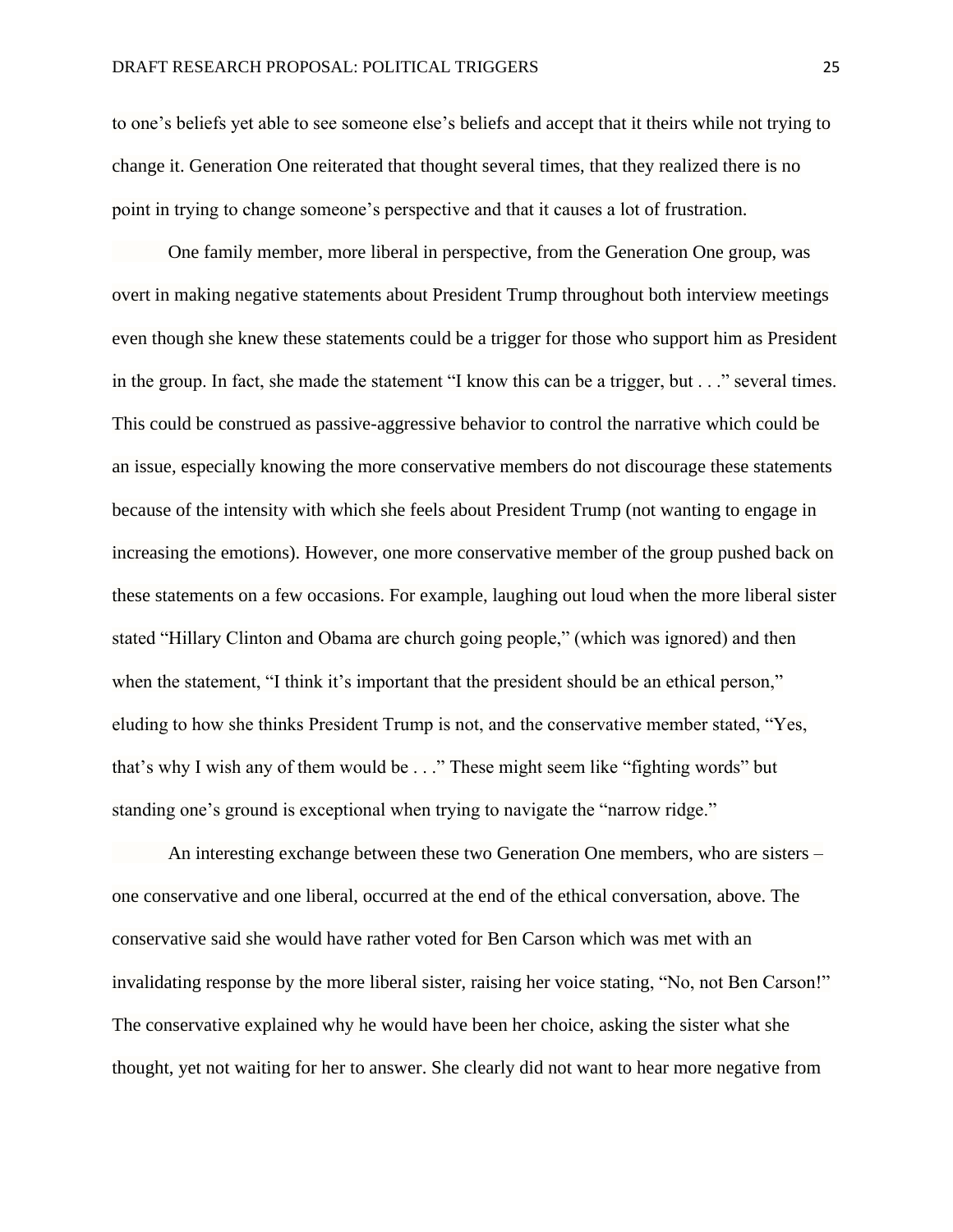the liberal sister about her choice. The more liberal sister will need to temper her reactions to these sorts of statements and listen without judgement if these two sisters are going to move forward having these conversations.

Generation Two seems to have more open-minded framing of these types of conversations by asking questions, "Who will you vote for?" and apologizing when using terms someone might think is offensive, "cry baby liberal." However, a topic which seems especially sensitive for political conversations is around the term "illegals" since the husband of one of the Generation Two members was an illegal immigrant for many years before gaining citizenship. What was enlightening for the group was the reason why they were adamant about their support for Obama because they said his administration was instrumental in helping them with the issue of citizenship. Also, it was mentioned outside of the group meetings that one group member, who was particularly disappointed with those who immigrate to America take advantage of the freedoms they enjoy. She found out through the conversation in the group that this member who immigrated had paid taxes the entire time he had been in the U.S. This expanded her view that even illegal aliens are helping to support the life of freedom in America. It seemed to be a paradigm shift for her.

In the same frame, one of the group members in Generation Two who says she looks more Hispanic in the summer and more white in the winter, shared many experiences where she is treated as an illegal immigrant who cannot speak English or she is treated disrespectfully by blacks because she looks more white at times. Race issues are a major trigger for her, and it was helpful for the group to see this side of her for future conversations.

Some disparities seemed to occur between the two groups. In Generation One, one sister states that she has had respectful discussions around gun control with her son who supports the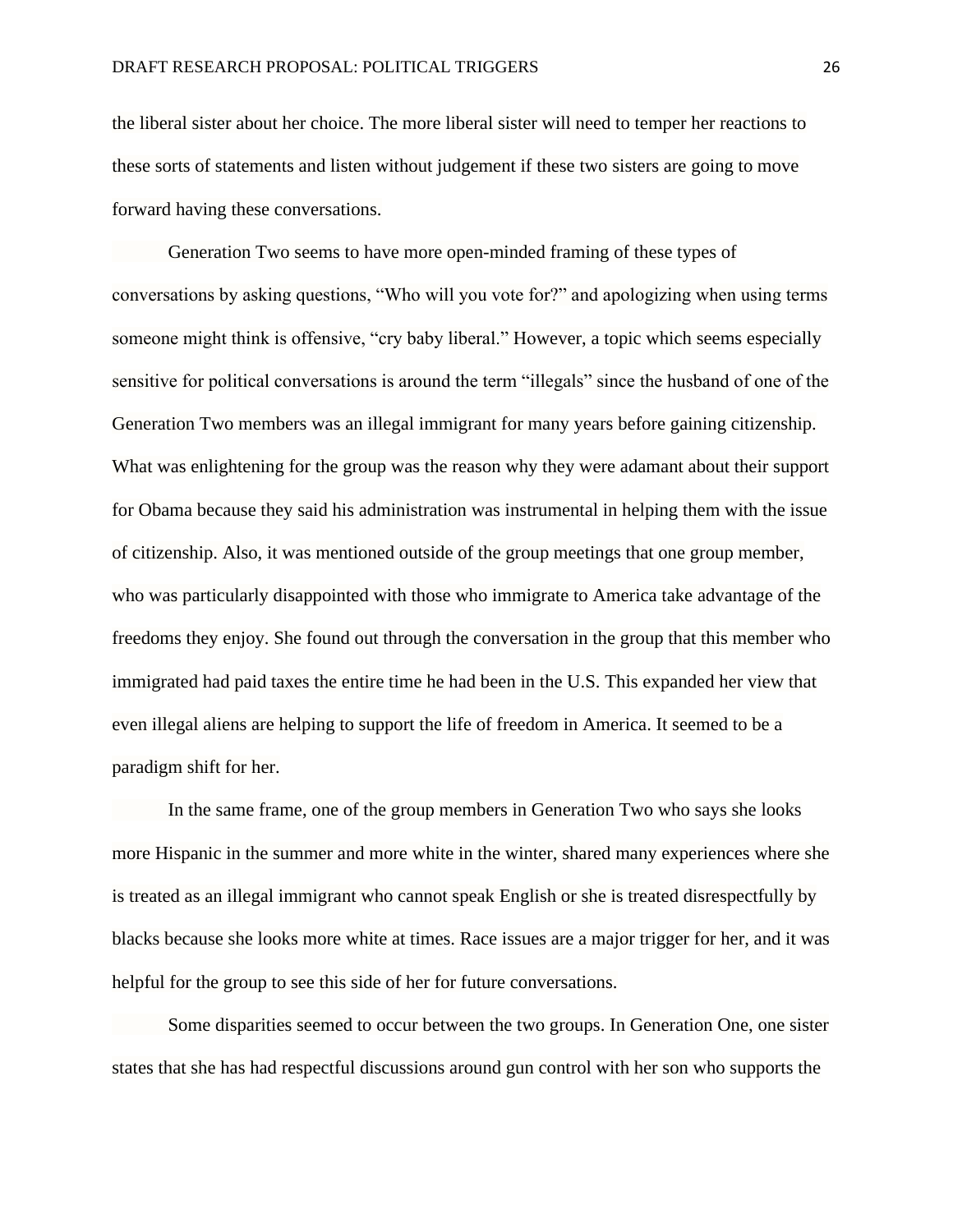Second Amendment rights. In Generation Two, his sister stated that the conversations are very argumentative with "throwing up of arms, the increasing of tone of voice . . . someone just walks away . . . not listening." My guess is that she is describing her brother's actions. It is interesting that one can experience the issue one way and the other a completely different way. The memories of these conversations could be edited in the mind from the actual experience and/or they just treat the brother/son differently in the conversation. To complicate the issue the member of Generation Two, who does not believe in having guns in the home, most likely argues with her husband who feels he must protect his family, recently experiencing both cars being burned in front of their home. He said he avoids the issue. This will be a sensitive topic which could trigger greater issues in the extended family, many of whom believe in the Second Amendment.

### **Intentionality**

Patton discusses Husserl's phenomenology as indicative of intentionality which "refers to consciousness, to the internal experience of being conscious of something . . . the act . . . the object of consciousness are intentionally related" (p. 574). Group One was thoughtful in terms of whether people are intentional or not when using triggers, that it is because of what the family members value, what they understand, whether they have all the facts and where they get their facts which sometimes leads members to listen to echo chambers. This is an important discovery for this generation because they have had more years thinking the same things, creating the same patterns, holding the same values, and listening to the same news organizations. It will be a growth step for this group to work to understand before being understood.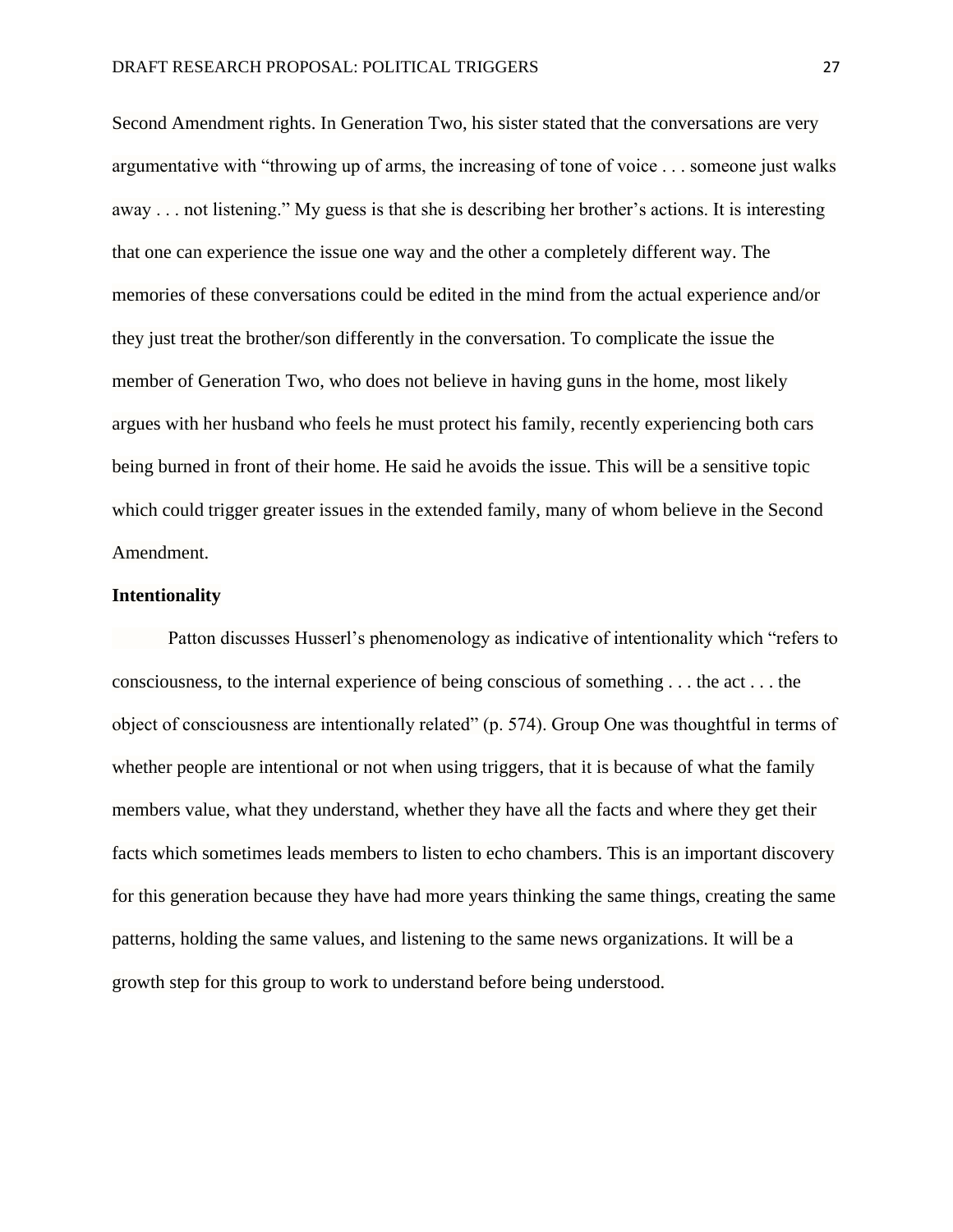### **Moving Forward**

The conversations both groups had about how they want to move forward in having political conversations with the extended family create a positive path with important caveats and rules which will guide the members navigating some tricky political waters.

The common theme the groups discovered which will be pivotal in establishing trust and respect is that each family member needs to be understood first before reacting to triggers. As one member stated, "That would put water on the fire if I heard someone who has a strong opinion first say, the reason I have this opinion is . . ." Building empathy through understanding by listening seemed to be the biggest take away for both groups and that these conversations need to be happening in the family so that all generations can be taught how to agree to disagree. As one Generation Two member stated, "... this is how you have touchy conversations in comfortable environments . . ." If not in the family, where?

Generation One and Generation Two provide much hope in future political dialog. Both groups have shown an important understanding in moving the family forward in political dialog.

#### **Theoretical Framework**

Theoretical framework for this study was Revised Family Communication Patterns Theory (RFCP) which explores and expresses how a family processes any incoming information, specifically, "labels and operationalizes the dimensions as conversation orientation (Oetzel, Ting-Toomey, 2013, p. 224). The patterns speak to how open a family is oriented to expression of ideas and beliefs between family members.

Another theory guiding this study is "Core Communication" which is based upon Lord's (Marriage and Family Therapy) and Miller's (Conflict and Family Dynamics) work regarding "General Living Systems Theory" (von Bertalanffy, 1950, p. 134-65) and "Communication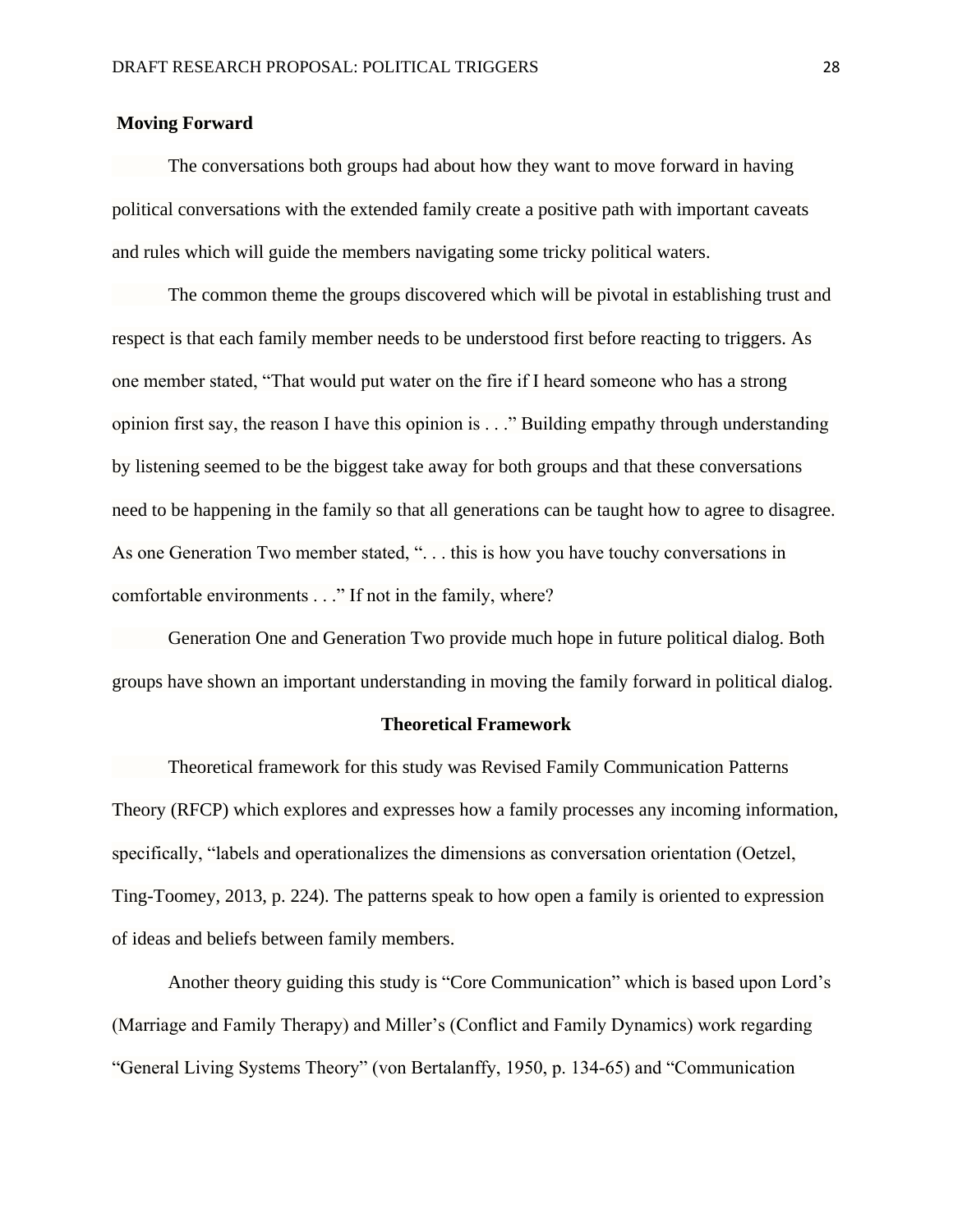Theory in Systems." "The behavior (verbal and nonverbal) of system members toward each other in maintaining stability or bringing change communicates the dynamics of their relationship" (Miller and Miller, 2007, p. IV-5-7). This theory illustrates that relationships are maintained by a series of "actions," "reactions," and "interactions" which lead to a "chain of exchanges" that either stabilize the relationship or change it, either for better or worse (Miller, 2007, p. IV-6).

The composite theory for this study is based on Martin Buber's Dialogue, a call to a communication and community, to the "I-Thou" in relationship, "the realm of between" (Arnett, p. 30) The "essential We" (p. 160). Buber's "dialogue" is based on his idea of communication, "where each of the participants really has in mind or others in their present . . . turns to them with the intention of establishing a living mutual relation between himself and them" (Arnett, p. 7). It is "relationship-centered communication" concerned with what happens to both the self and others.

Buber's focal point is community, the "community of otherness." Buber believed in an awareness of the truth from the perspective of the other, that "the true revolution demands a powerful will toward community" (Arnett, p. ix). Arnett interprets this idea through Maurice Friedman who says,

The 'community of otherness' permits a struggle over ideas and principles . . . Conflict is not feared in a 'community of otherness'; it provides the basis for growth of the person and community willing to genuinely keep the triple focus of self, other, and community principle in creative tension" (Arnett, p. 8).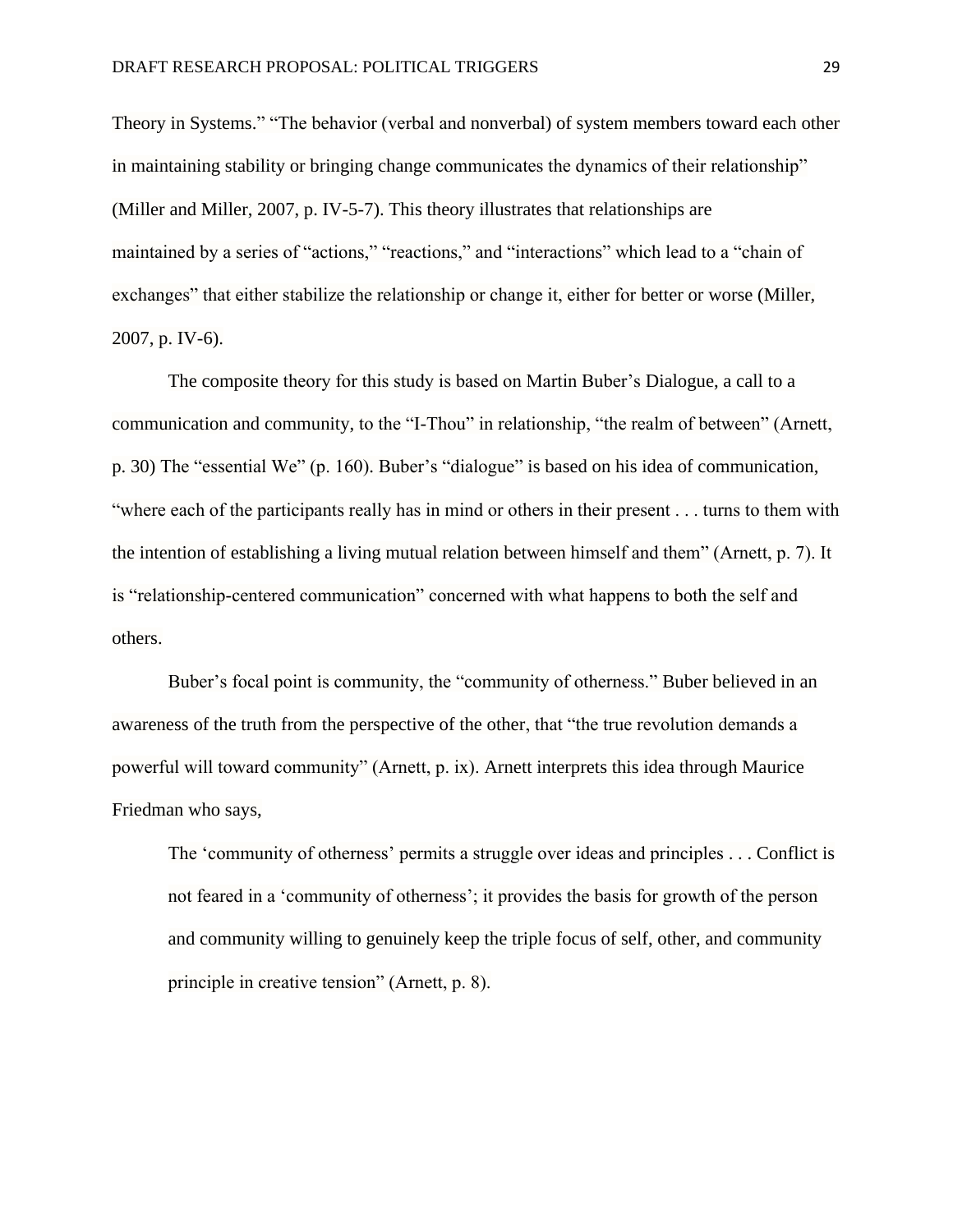Buber saw the value in conflict between others and "the danger of too much self-protection" which Arnett discusses as polarization, as an "I am right and you are wrong" position (Arnett, p. 8).

Buber calls humanity toward "conscience thinking," a way in which we move from "control to dialogue, from image to authenticity, from independence to interdependence, and finally from prescription to collaboration" (Arnett, p. 28). It is in this realm which Buber refers to walking the "narrow ridge," "bridging the chasm between opposing camps by opening up the possibilities of dialogue between persons" (Arnett. 31). It is a balanced perspective, however, whereby a person can stand with their convictions while at the same time learning from an opposing viewpoint. As Arnett explains, it is a balancing "tightrope walk" between the self and other, shifting when needed. Friedman considered the "narrow ridge" to be the "third alternative" to the either/or perspective, the "unity of the contraries" (Arnett, p. 36) and "dialogical courage" (Arnett, p. 166).

#### **Discussion**

Generation One and Generation Two were able to dialog together to come to an understanding on what Buber theorized as the "I-Thou" and navigating the "narrow ridge." Their awareness of political perspectives that have the potential to create conflict or increase it is important as well as realize that understanding others first will lead to "otherness" and the "essential We."

#### **Limitations**

The process by which I elicited my family for this study could have created bias. However, the interviews were established with a set of rules which was shared with the family members. Appendix C details how the interviews and study would be approached with the group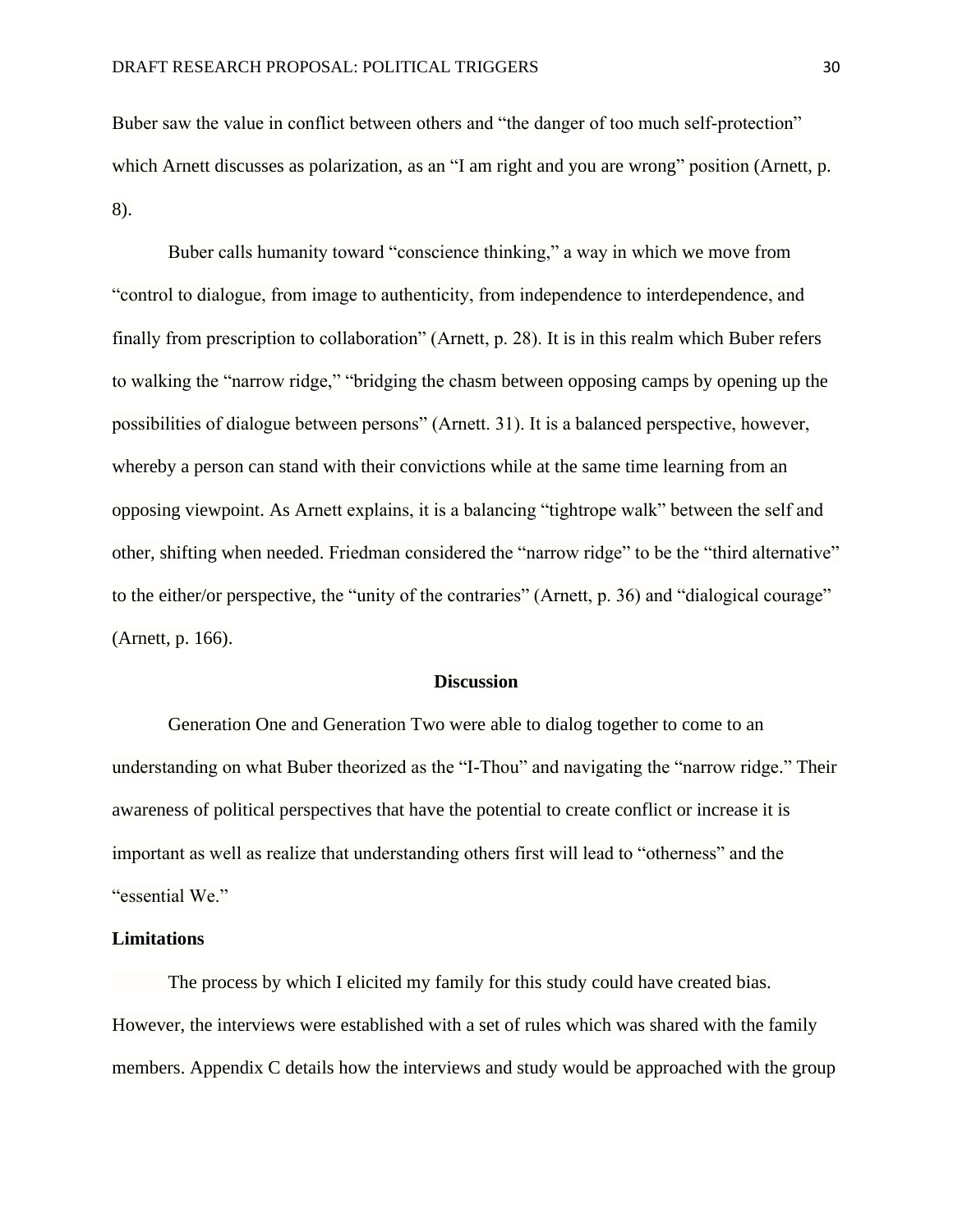using the tool of "empathic neutrality." This was a useful way of staying a part of the process while maintaining separation from the statements and events with which I may have been a part as the group members shared their experiences.

The issue which did arise was one of staying silent when further questions could have been asked. This was a result of my intentionally observing to stay more neutral rather than engaging at certain times, in retrospect, when further investigation could have been made into certain statements which were unclear group members.

Overall, I believe I allowed the research process to take place without overt bias while still facilitating dialog.

#### **Future Research**

Additional research will need to be conducted with the family in order to fully involve all family members so that future dialog about politics can be engaged by all members. Additional Generation One and Generation Two family members were not able to take part in the group interviews due to scheduling difficulties. Also, combining these groups together would generate much more dialog to understand triggers, intentionality and perspective in moving forward to include the entire family in determining how the family will discuss politics.

#### **Conclusion**

The goal of the study was to facilitate the core family member dialog as they collaborate with each other in learning the specific triggers which create debilitating conflict in the family when discussing politics. The secondary goal was to facilitate the core family member dialog as they collaborate to maintain family relationships and respect each other's views. This is especially important since the next national election is in just a few months.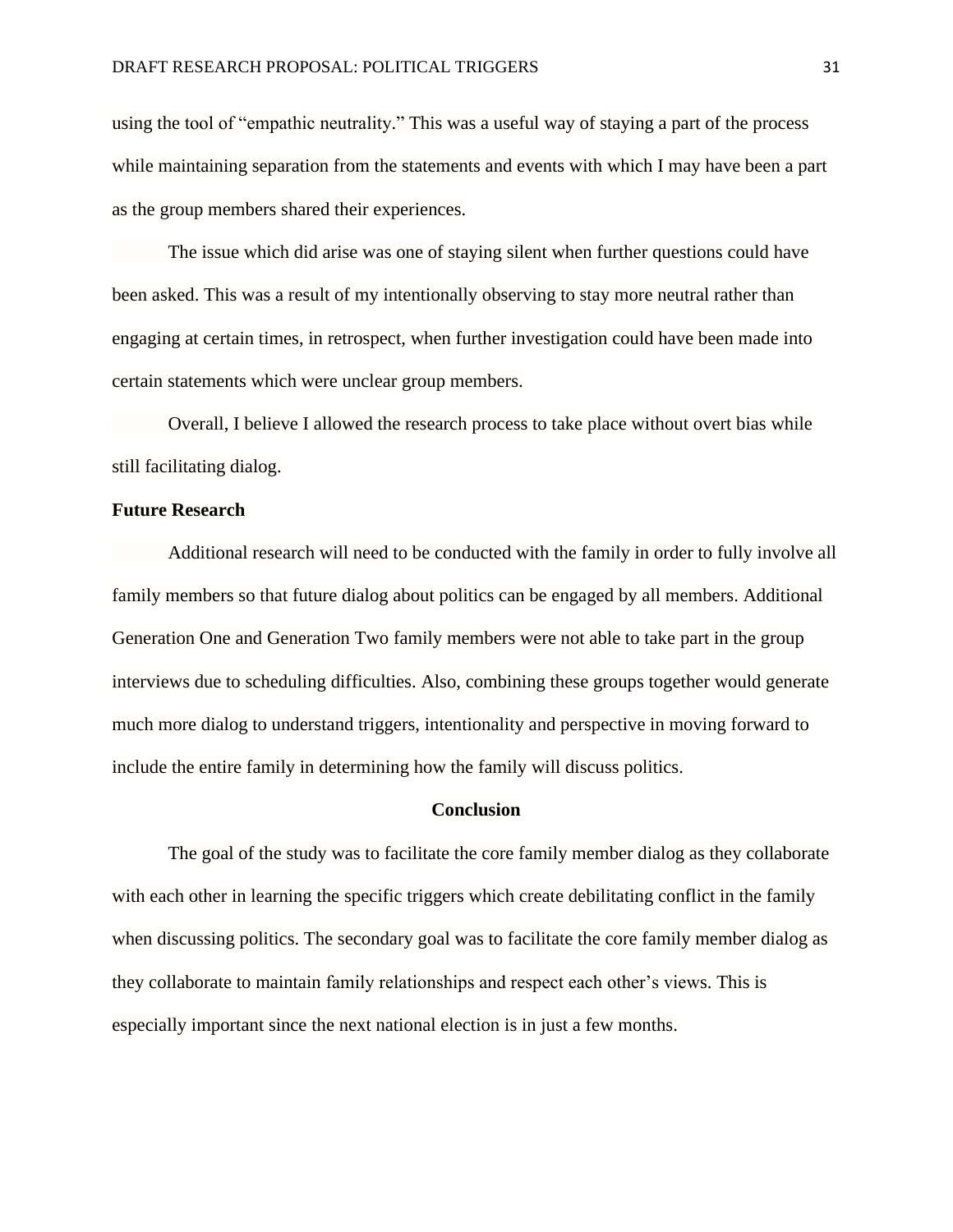Why focus on families? One doesn't choose who their relatives are, and there are many reasons families are brought together, voluntarily and involuntarily. This leads to families participating in conversations they might typically avoid which may lead to increased conflict. The family is also the core of society. If dialog can occur with families in which conflict is imminent, then the larger society can benefit from how the family has learned to manage conflict. Talking about politics usually involves one's core beliefs. If families from various views can talk about politics, perhaps other topics can be broached.

Creating a consciousness of the kinds of triggers that are more causal to conflict adds to the gap in the literature on dealing with politically charged conversations in families. As stated in the literature review, further study is needed to prepare for dialog within political discourse between politically diverse perspectives, and the study can start at the nucleus of our society: families.

## *". . . as there is a 'Thou' so there is a 'We' . . . "* **– Martin Buber**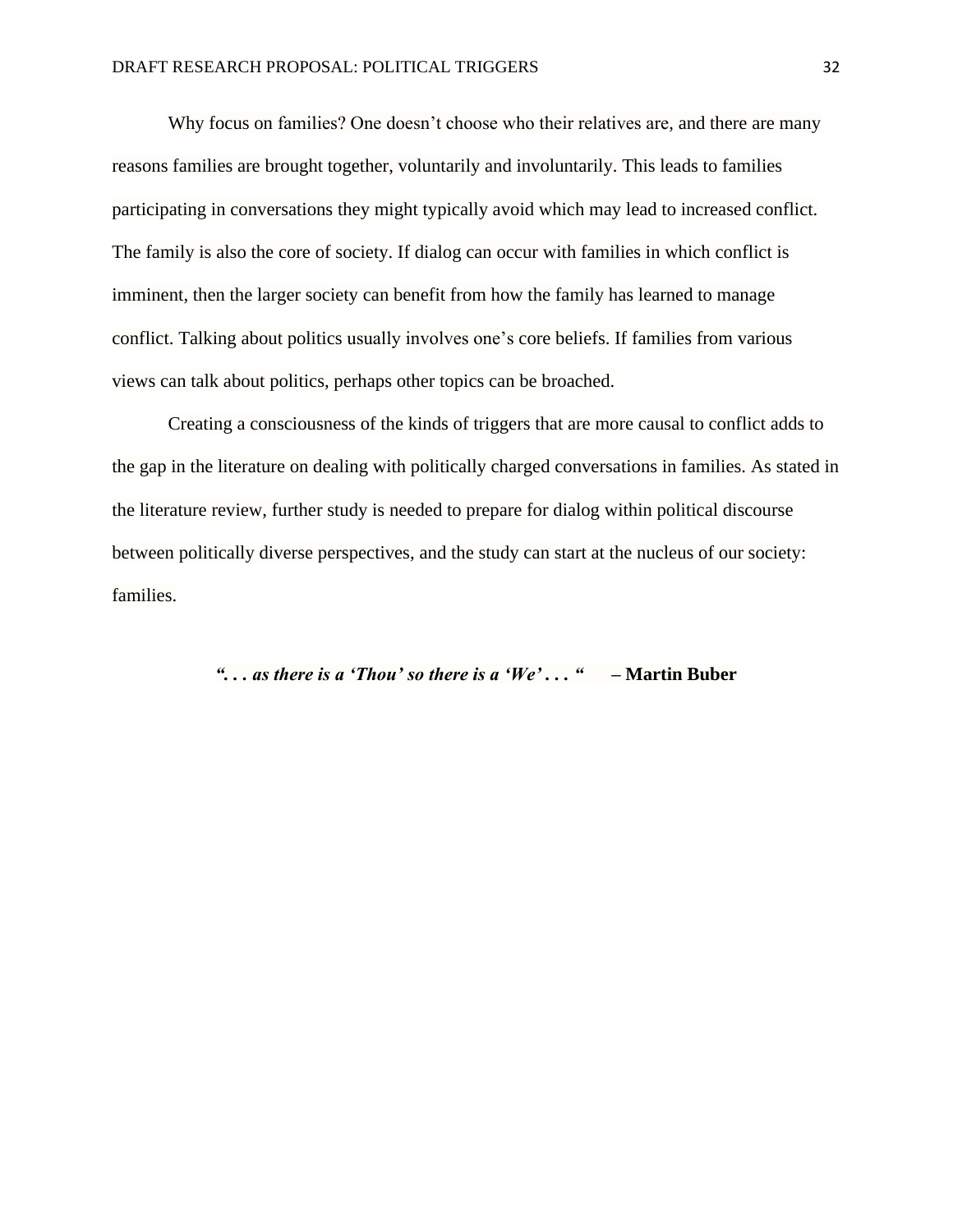### **Appendix A**

## **Interview Guide**

- 1. What words have you used which you think trigger (start) conflict regarding political discussions?
- 2. What words have you heard others use which you think trigger (start) conflict regarding political discussions?
- 3. What nonverbal behaviors have you used, symbols displayed or worn, etc., which you think trigger conflict regarding political discussions?
- 4. What nonverbal behaviors, symbols displayed, etc., have you seen others use which you think trigger conflict regarding political discussions?
- 5. How are these behaviors, symbols, etc., being used by everyone in the family or larger extended family either intentionally (on purpose) or unintentionally (not intended)?
- 6. If the behaviors, symbols, etc., were intentional, what reason(s) do you think they were used in the discussions?
- 7. If the behaviors, symbols, etc., were unintentional, what do you think causes these behaviors, symbols, etc., to be used?
- 8. How would you like to see your family or the larger extended family conduct political discussions in the future?
- 9. What "rules" do you think the family will use to talk about politics from here on that will help to avoid trigger words and actions?
- 10. In what ways do you think the family dialog needs to be conducted that will allow others to feel heard and respected?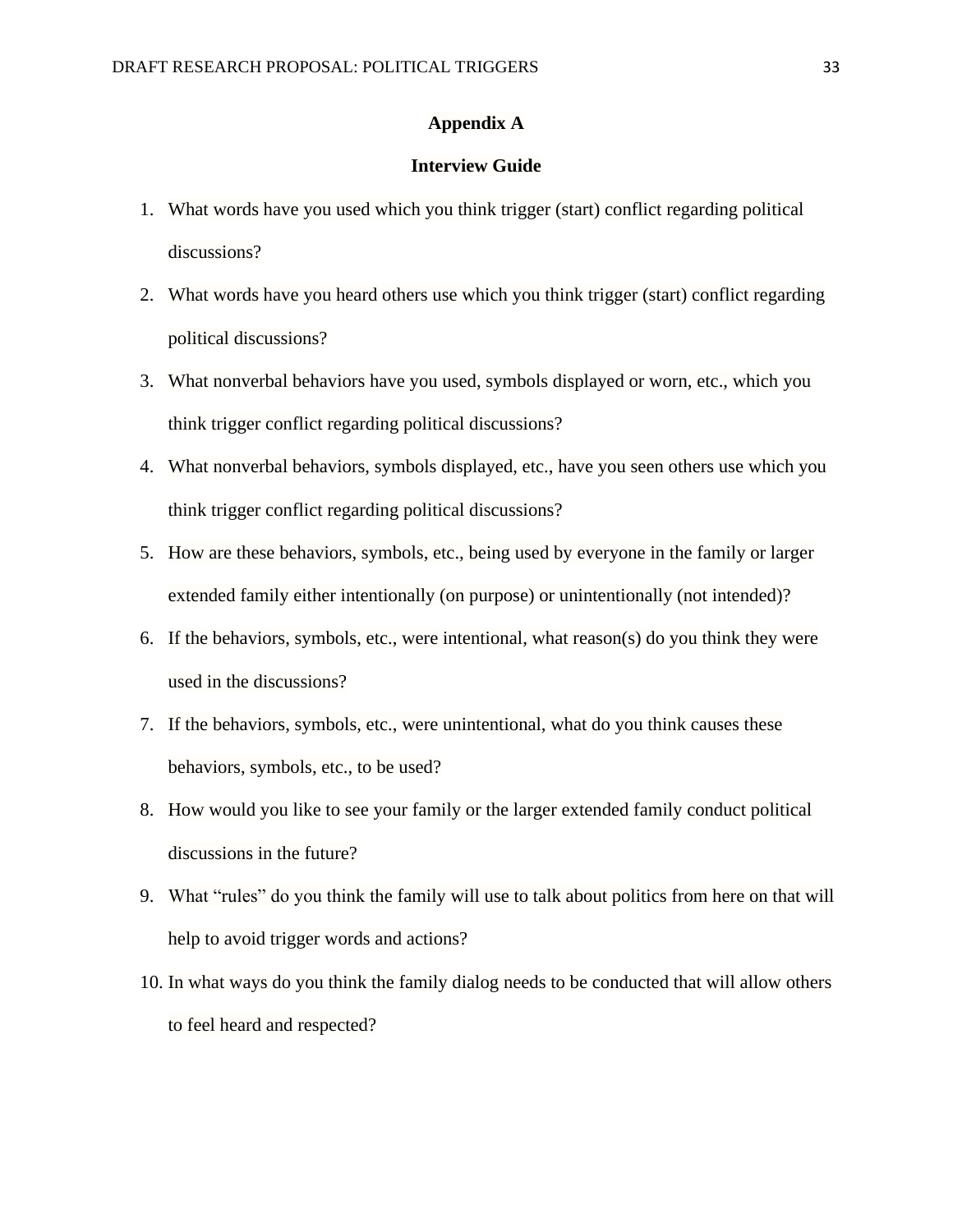### **Appendix B**

## **Elizabeth Rose <elizros@mail.regent.edu>** Jun 15, 2020, 4:50 PM

Mom, Joan, and Linda -

This will seem very formal, but I need have to have formal consent for my research.

I am emailing to see if you would be willing to participate in doctoral research for a Regent University course called *Communication Research: Qualitative Methodology.* My study is entitled: "**The Conflict Triggers that Keep Families from Fighting Well Over Politics**."

I would like to set up some Zoom meetings, due to COVID-19, between the four of us to get an idea of the types of experiences our family has in dealing with conflict when we talk about politics. If appropriate and within the time frame, I would propose that one other of your family members be included in a Zoom meeting and then possibly be included in a more extended dialog with other additional family members in some dialog beyond that. Please let me know which family members you think would be willing to participate in any Zoom meetings on this topic.

I am asking for a commitment of at least 1-2 hours of interview time, initially, and perhaps 1-2 hours in with other family members, if possible, for a total of about 2-4 hours over the course of two weeks, somewhere between June 22 and July 6, 2020. The content of our dialog would be for the purposes of fulfilling the requirements of this course. However, if this initial research leads to further work toward a dissertation, I would ask for your permission to use the content of our dialog for possible publication. If you or any other family member would prefer anonymity, pseudonyms could be provided.

If you agree to the above research arrangement, please respond to this email with your consent. Once I hear back from you, I will contact you to set up our first Zoom meeting. I appreciate your consideration and hope you will join me in dialog regarding this very important study. I believe it will lead our family to some positive outcomes and possibly help other families who struggle with having conversations about politics.

If you can, please respond within a few days. Thanks!

**Linda Hiebert** Tue, Jun 16, 1:11 PM Hi Beth Yes I would be happy to participate. Lin

### **Terry and Joan Read** Jun 20, 2020, 12:24 PM

Thank you for your invitation and careful preparation, Beth. I will be delighted to participate in this study and family conversation.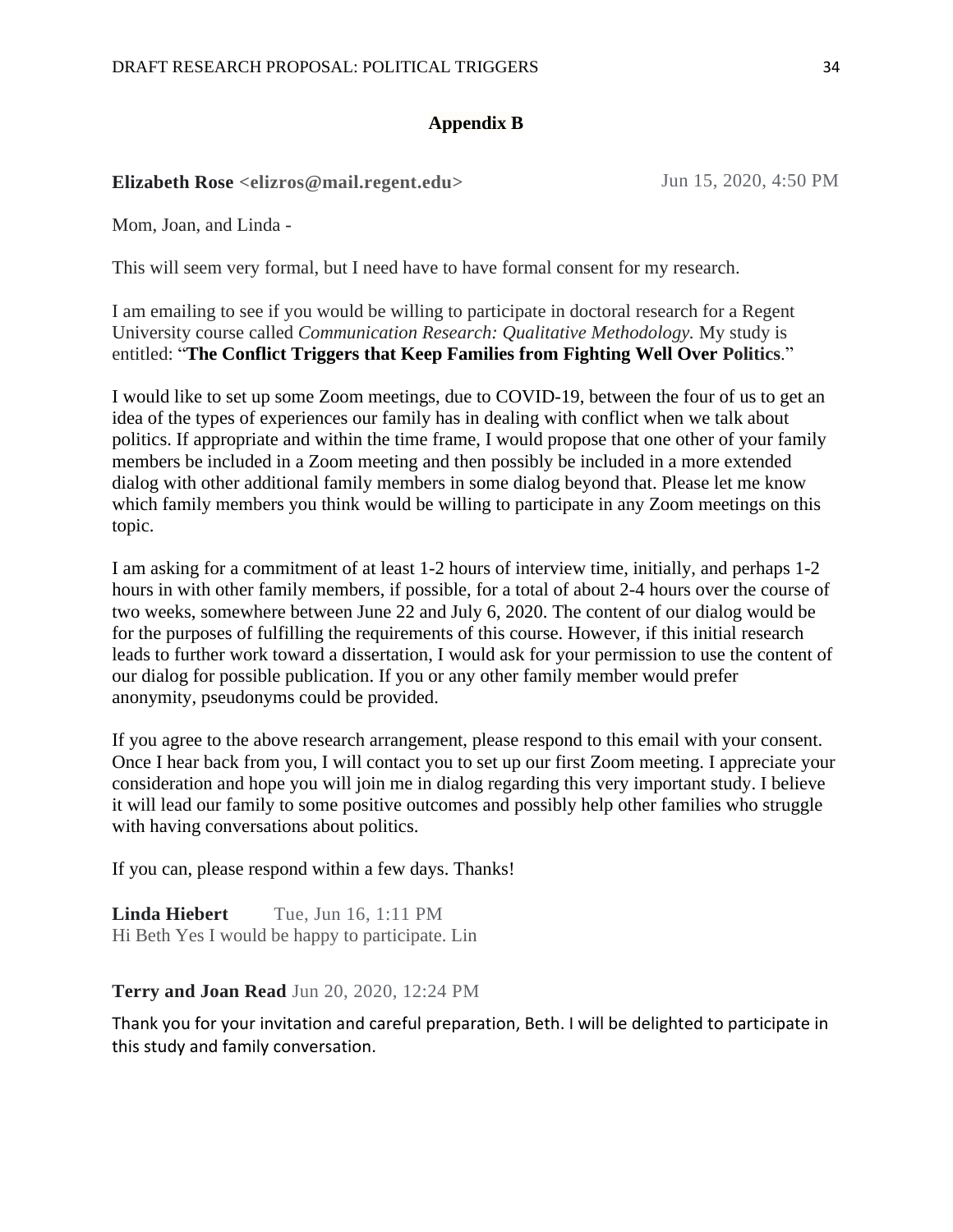### **Appendix C**

# **Elizabeth Rose <elizros@mail.regent.edu>** Jul 6, 3:29 PM

Hi Ann, Dan, Kim and Maddy -

Here is the Zoom invite for tonight. If you have any questions about getting on, let me know just text. Also attached is a question guide I'm using although we may not get to all the questions. Please read all the way through below and respond as requested before our meeting.

A few helpful thoughts for the meeting:

1. I am a moderator - I will take a very neutral approach in facilitating the meeting. I am required to for the validity of the study if I seem standoffish.

2. The point of this study is not to solve political issues. I'll talk more about it at the beginning of the meeting, but we are only looking at verbals like words and phrases, as well as nonverbals like the tone of voice and facial expressions and symbols (things people wear, hand signals, etc) that cause conflict in political conversations.

3. Politics can be a very personal and potentially emotional topic. If you feel emotional in the interview, that is understandable. However, we want to focus on the content of the interview. I will help to monitor that for us and guide us back on track if we head down any "rabbit trails." 4. This is an experiment of sorts. Go with the flow of the conversation and don't feel that there are any expectations on you for anything.

5. I value you and your opinion greatly! It will be so helpful for my doctoral research. I also value your time and hope we can get this done in an hour or so. If you have to leave the meeting, please feel you can.

### One other thing - **if you would respond to this email, it will be the official informed consent to participate in the study**. Thanks!

See you soon!

**Dan Read** Got it

**Madison Rose** See you in a half hour!

**ann.tejeda** Israel and I have read the email and consent to participate.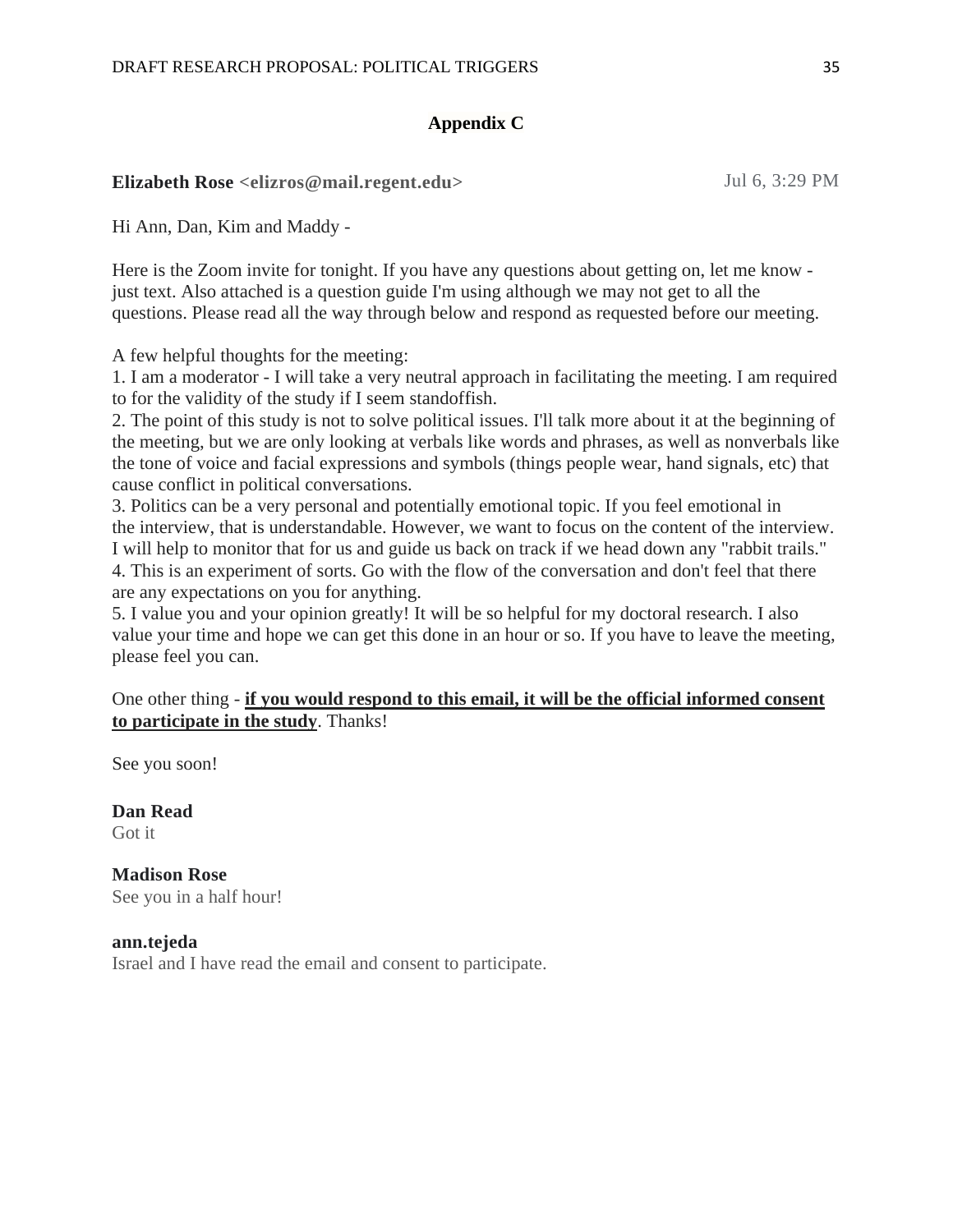## **Appendix D**

Zoom Meeting – Agenda – June 27, 2020

- 1. Welcome to the first Zoom meeting for my qualitative research!
- 2. I am focusing on our family conflict within the context of political dialog.
	- a. Even though I'm involved I will attempt to be more neutral "Empathic Neutrality" – understanding without judging, with authenticity to build rapport, trust and openness.
		- i. I am not attempting to fix anything or anyone.
		- ii. My goal in this research is discovery only.
		- iii. What happens after the research may lead us to some answers.
	- b. Your comments about me are welcome I'm involved!
	- c. I want you to be as honest as you are comfortable being.
	- d. Using what is called Participatory Action Research collaborative research
- 3. Don't worry about the analysis of what is being said we are just exploring at this point.
	- a. Exploration is about discovery we are going on a journey to find certain things, not everything i.e. a certain shell on the beach but not all shells.
		- i. Conflict can bring up lots of issues, memories, ideas, etc.
		- ii. We are only looking at a certain part of conflict the triggers (verbal and nonverbal) that you experience in political conversations within our family.
			- 1. Verbal a word used i.e. stupid
			- 2. Nonverbal a facial expression i.e. eye roll; a tone of voice i.e. condescending; a symbol on a t-shirt i.e. "socialism"
			- 3. Your perspective is real it doesn't matter that someone might disagree.
			- 4. We won't be venturing into qualifying and judging only distinguishing.
		- iii. The "family" means, within the core family (the four of us/your immediate family) and the extended family (Joan's, Linda's, Beth's)
	- b. There are certain questions being asked but if something comes to mind that you want to say or ask, please use that opportunity – you may forget later. If it isn't relevant, I'll redirect our conversation.
- 4. None of what we talk about is shared at this point outside our group and my professor. This is not for publication.
	- i. It may become a part of my dissertation which would be published.
	- ii. At that point, we can discuss anonymity.
- 5. If our exploration leads us to include others at the next meeting, let's discuss that at the end.
- 6. Keep an open mind with yourself if something comes up and you aren't sure you want to share it, at least consider it.
- 7. I want to thank you for spending this time with me.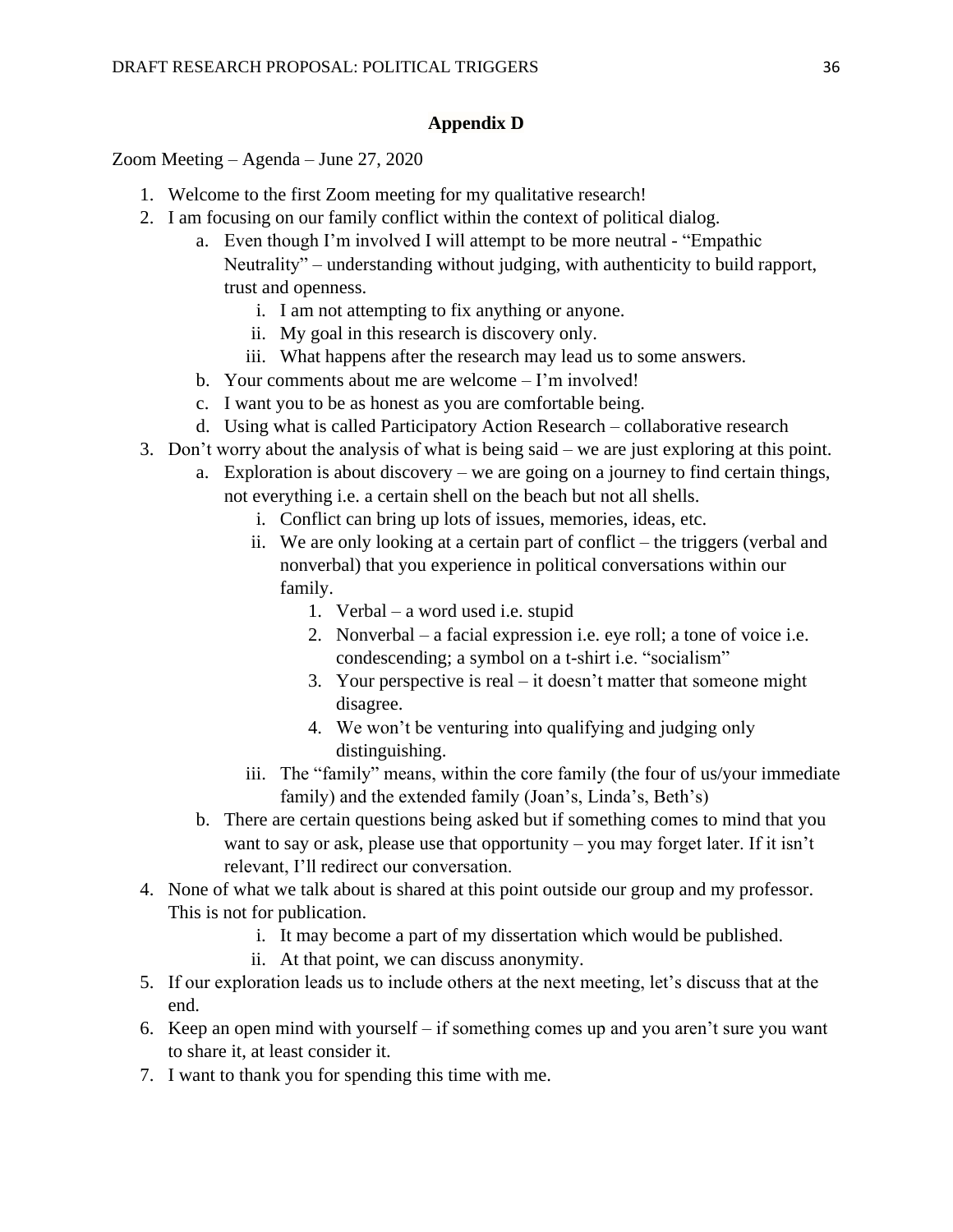- a. There is no monetary payment for your time, but your participation may pay in dividends for future research, education, and change.
- b. You are more than welcome to see the research I compile it is as much yours as mine.
- c. You can have a copy of the recording today as well.
- 8. Let's begin.

### **Appendix D**

Zoom Meeting Links and Transcripts:

**First meeting with core family members – 6/27/20: <https://drive.google.com/file/d/1aD1QIlDP0Jpu-4rc6cH0zsNBgcGsByN9/view?usp=sharing>**

Joan: "CNN"

Lin: "FOX News"

Joan: For some people in our family CNN represents really liberal viewpoints. Some even go so far as to think it's not made up. I'm not saying it's not. Maybe not even true views.

Mom: I avoid CNN.

Joan: It's a trigger.

Lin: It's the same with FOX News. It's a trigger. It represents over the top criticism of any democrat led effort or anything like that. A lot of times they seem to perpetuate false news. It's a trigger for me.

Lin: Talking about specific pieces of legislation or talking about certain political figures like Obama or saying things like "Hillary Clinton and Obama were church going people." (Joan laughs, Lin ignores. This could have been a trigger but no one ventures into it.)

Mom: Trump's name is a trigger. I try to avoid political stuff as much as possible.

Lin: For me, if I would use Trump's name, I would say things like, and I know I have, things like "He lies; he's a philanderer; he uses women." Those would be triggers for someone else.

In talking face to face with people, if you say something that is a trigger, their facial expression might be something like (face scrunched) "Huh, I don't believe that!" kind of thing.

Mom: or they roll their eyes

Joan: One of the things that I think is a trigger is when someone just announces something instead of an opinion. It's like what you think doesn't matter. (Like it's fact.) When I first got off the plane and we went to Olive Garden and Maddy was there and the first thing she said was "So, what do you think of Trump?!" (said gregariously and Joan laughing)

Lin: With Jon (Linda's son), the question is around gun rights and the second amendment and what does that mean. We've had respectful discussions – people don't want to damage relationships. You listen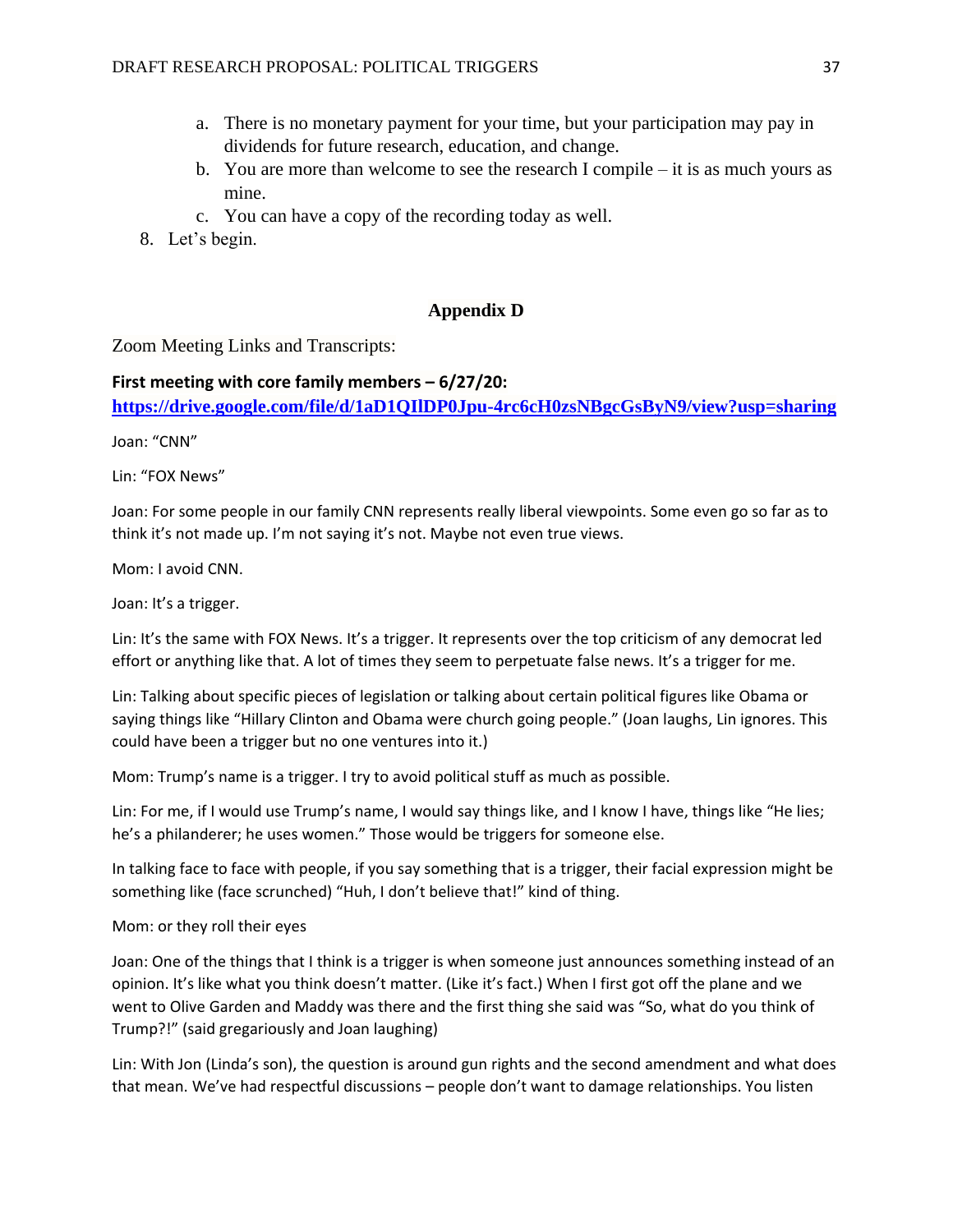and you're really careful about saying things that would make them feel disrespected and not valuing their opinion.

Joan: For me, if somebody says something and announces it and it has to do with medical issue that I'm trained in that's a problem for me. Like the Coronavirus.

Joan: I'm guilty just today. It's an example. I walked into Aiden's room and he has this poster of these two Japanese guys in one of those games. Just seeing that makes my blood boil because of my background (someone told her you have to watch out for these types of games). All I said was, "Well they look happy!" (sarcastically) He looked at me like, "That was judgmental!" He said, "That's why I play volleyball." So, I took the clue and shut up, but it was too late I was already negative about a poster he had hanging in his room.

### Beth: (brings up intentionality)

Lin: In some cases it's intentional. People feel very strongly about values, something is really engrained in them. I don't believe that Trump is an honest person. I think he is totally trying just to get reelected. And therefore when coming up with a plan for COVID-19 for the U.S. to save people's lives, I don't think you should be putting people in jeopardy. That's a value for me. I will say things intentionally, but I think it's wrong because I know in my heart of hearts that I'm not going to change anybody's mind. I get really frustrated about that because it is a value - it's deep inside me.

Joan: That's what I was going to say, sometimes whoever is talking is trying to change the other's opinion. So it's intentional a lot of times. It's because of values. We all have deep-seeded values. Like Black lives matter but a friend of mine says, "What about the black babies lives that are being aborted? They matter, too." So, it is values on both sides, what values are most important to you.

Mom: The people in the riots more than the peace people, they don't care what anybody's opinion is they're going to say what they're going to say no matter who it hurts because they evidently don't have any values.

Beth: What else might cause people to create triggers intentionally or unintentionally?

Joan: Not understanding but who has all the facts?

Lin: Not having all the facts and which facts do you listen to? Well, I think going back to the Fox and CNN example, I think we have opinions about where we get our information, I think that colors how we listen and absorb information and I think there are filters on our ability to hear. So, I don't want to hear things about Trump. I get sick and tired of hearing things about him.

I think we hear what we want to hear. That is filtered by our values.

I don't listen to CNN and I don't listen to FOX. Our bent toward the political side that we agree with colors everything. It continually builds the experience. (Beth suggest, like an echo chamber and Linda agreed that was what she was trying to say.)

Mom: I think we have to sift everything in the news no matter where it is. We have to sift and debate whether we believe it or don't believe it.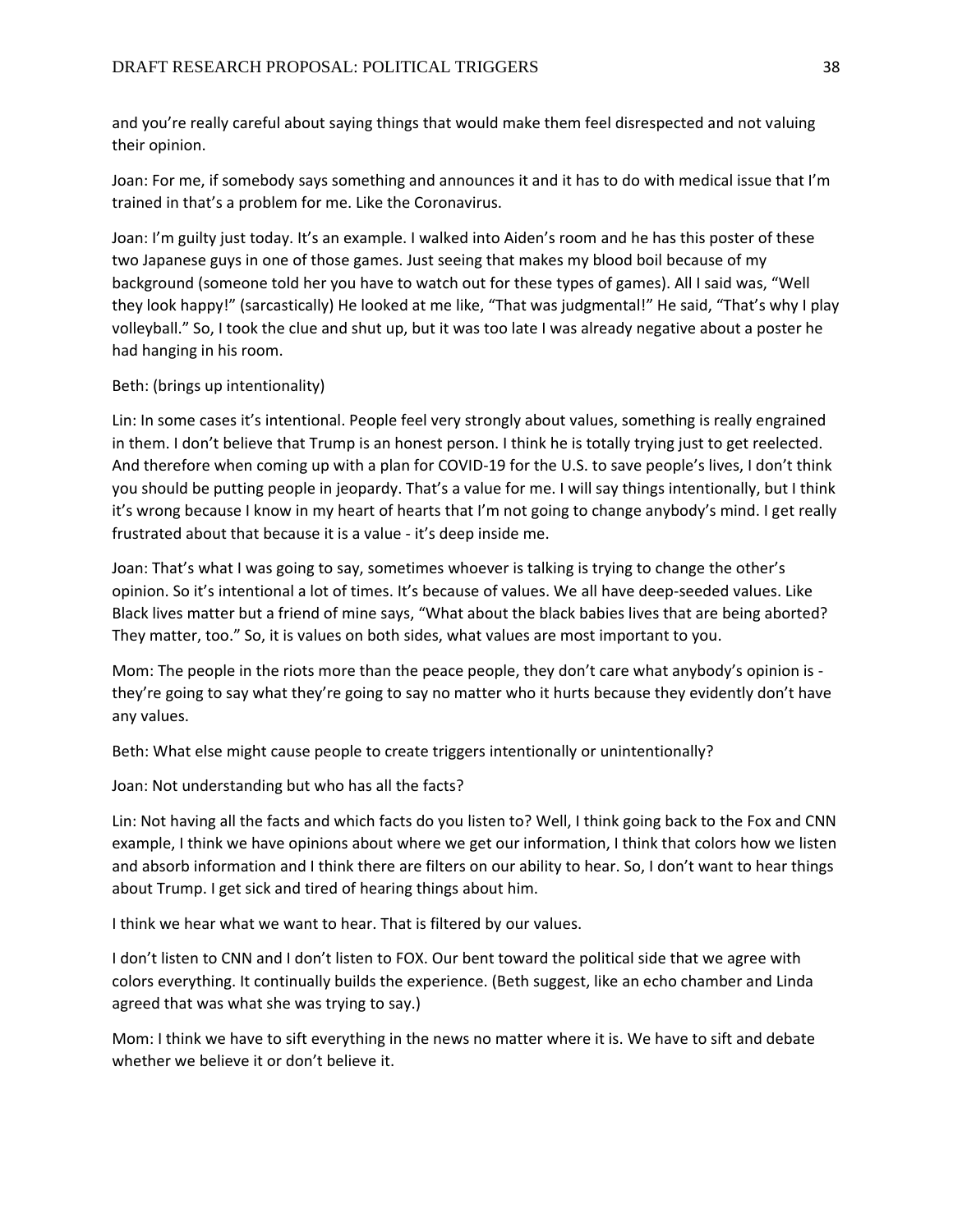Lin: I intentionally don't listen to FOX because I don't think they are unbiased, so I try to only listen to unbiased news but that's my opinion. Just because I believe it . . . doesn't mean it's true. (not sure she said this because her WIFI was going out)

Beth: (At that point, Linda's screen freezes, while driving in the car.) You said an interesting thing while you were in the car - "Joan's frozen" when, actually, you were frozen. It's all perspective. Linda comments that it is a comparison for what we had been talking about.

Mom: There's no such thing as unbiased opinion in the news.

We discuss how there is a lot of opinion-based news these days.

Beth: How would you like to see the family discuss politics?

Joan: I think the rules would have to be laid out. Like, I love your topic about triggers that could be very useful to agree not to use triggers or to agree to use open ended questions and that [what we are talking about] is my opinion. What might be helpful what Linda was saying – this is my opinion based on my deep-seeded belief on the sanctity of life. That would put water on the fire if I heard someone who has a strong opinion first say, the reason I have this opinion is . . . When I can empathize with somebody then I don't judge them - I listen to them, I value their opinion more because I know where its coming from.

Lin: That's good. I think also, don't avoid hard conversations because I think people learn through dialog. Exchange of ideas is important and so avoiding those hard conversations is not a good idea. A rule would be to listen before you speak. Respecting other people that they are valued, they are children of God, they have worth, coming from that perspective of respect.

Mom: I think it's possible that we can do that, that we can have our opinions, but we can respect others and, actually, we can keep our opinions to ourselves largely. It depends on how deep you want the conversation to go. I agree with Linda but at age 96 I find it very hard to change my opinions about things.

Lin: That's an important point, Mom, because when we try and change someone else's mind about something you'll get frustrated and it's going to get heated. Whereas if you go into a conversation and say, "OK, I'm not going to change that person's mind, but I'd like them to understand my perspective on something and at least listen to me."

Joan: I like that, Linda, and how about going into the conversation with really try and understand where that person is coming from. And really care, why they think that way. (Everyone agreed.)

(Something shared at the end of the conversation which was funny – Joan brings up another trigger.)

Joan: A trigger for Mom is seeing different news people on T.V. and she says, "Oh I can't stand so and so!" She said it makes her smile – it's not a trigger but it is classic "Mom."

## **First meeting with younger family members – 7/6/20:**

**[https://drive.google.com/file/d/1rNuJ3QJ1Barl6NcdDMJqBuu2TV1f4OlM/view?usp=shari](https://drive.google.com/file/d/1rNuJ3QJ1Barl6NcdDMJqBuu2TV1f4OlM/view?usp=sharing) [ng](https://drive.google.com/file/d/1rNuJ3QJ1Barl6NcdDMJqBuu2TV1f4OlM/view?usp=sharing)**

Madison: "Radical Right" "Liberal Far Left" – labels on people.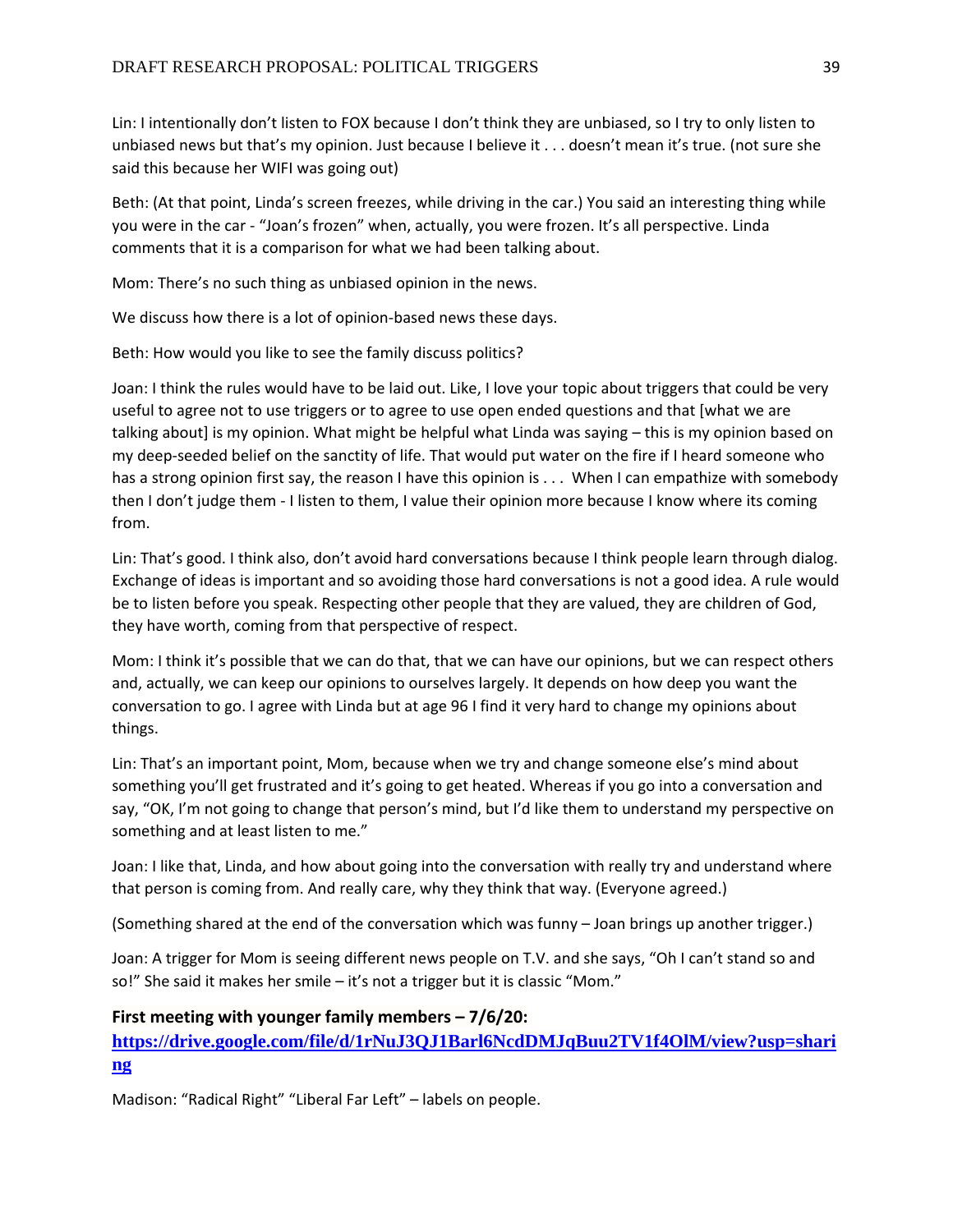Izzy: I'm not good with politics – I try to avoid it. Liberals or conservatives are labels – people get offended and they start making worse comments.

Ann: I think you can over generalize that to any group.

Dan: For some people not all words are going to be treated the same. There are a lot of words that are a lot hotter. Like if you said the word, "abortion" that typically is the top of the peak as to how to delineate and segregate people in these conversations.

Maddy: The name "Trump" alone gets people really pissed off.

Izzy: Some words I may not completely understand what it means. (Beth commented that it might not be a bad thing.)

Maddy: I think even my generation, it discredits our opinion is being called "Millennials." For my generation, it can be degrading us, like we're younger and we don't understand. This doesn't apply to me because I'm not some "cry baby liberal" or something, sorry. "Snowflake," especially college students, they get called that a lot.

Ann: Another word that's on the continuum is "illegals." And then I think when you label any group as "black" "brown" "white" whatever – never talk about "Asians" – the lack of talking about "Asians".

Ann: I have two triggers: One, when all the white people walk by and they don't check their bags at Walmart and then you walk by and they're like, "Open it up, let me see a receipt." The other one is when people talk to you really slow because they assume you might not speak English.

Izzy: The second one is a benefit for me. I will really appreciate it if they talk slow.

Dan: Not a trigger for Izzy.

Ann: An example would be like school at Parent Teacher Conference and they say (slowly) "Hello, Miss Tejeda, would you like to sit?" I'm like, "Well, I'm working on my second master's degree and I'm pretty good at English." That's a generalization based on how you look. In the summer I look Hispanic and in the winter I look white. (Ann is eluding to how she is judged differently depending on how dark she is.)

Ann: Somebody's got to say the Trump hat.

Maddy: I was going to say that. Actually, I had an incident at the bus lot that I was working at last year. One of the people that worked with us wore a MAGA hat into the bus lot and people just lost their s\*\*t.

Dan: That's a big one.

Maddy: It's a hat – relax.

Izzy: In my opinion, I don't feel bad about it. I have seen people really go crazy, like their kids in D.C., teenagers, they come to see the White House and their walking like crazy with their hats on and a lot of people will get mad about it. I guess that it's just that they don't have enough respect for themselves that they don't have enough respect for someone else.

Especially the African American population get pretty offended with that. They have been pushed out of the city because richer people are coming in and pushing them out to the suburbs.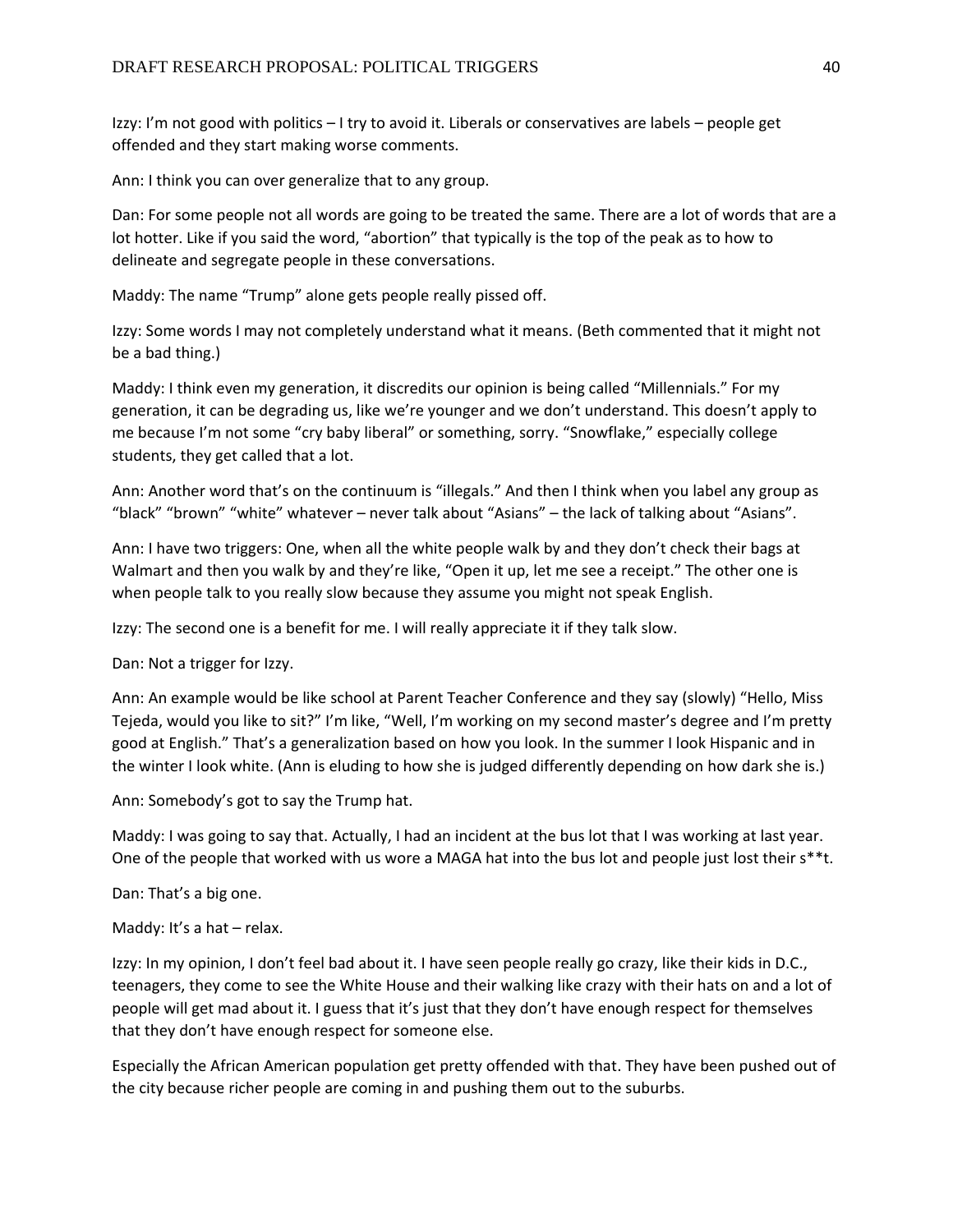Kim: I don't know where flag burning would fit in.

Maddy: I know it's an ugly part of our past but it's still our history . . . the desecrating of those confederate statues. I know the confederate flag has really bad connotations but that doesn't give you the right to destroy national history. That's ridiculous. Act like an adult.

Ann: We've had experiences where we've had people take photos of us because we weren't supposed to be there. And I've had people take photos of my students and have had to push them away because they thought our kids look different. And that has stood out to me. Every time I go on a field trip, I've had to physically put myself between my students and tourists taking pictures of them. They'll try to take pictures next to them. I don't know if it's because we have such a diverse population at our school. It might be the disabilities that some of our students have. (Beth asks here if the tourists are foreign.) Most Asians do it - Japanese and Chinese. Our personal experience in South Dakota where some people actually moved next to us and then had someone take photos [with us]. It was the most uncomfortable thing on the planet.

Dan: Bumper stickers. Whatever candidate they're supporting. The way the people talk for sure, how you say things like we were talking about earlier.

Kim: Certainly what we've seen in this racial unrest would be the protesting in the streets, the looting, the attacks on cops, the destruction of federal property or government buildings. Those are nonverbal behaviors.

Speaking of news, I would also suggest as far as symbols are concerned it would be Fox, CNN, MSNBC . . .

Ann: And the immediate connotations

Maddy: George Floyd's face is a symbol of it.

Kim: I think it's Mississippi is now having to reconstruct their flag . . . You also have the gay pride flag. I'm wondering how long the Christian flag will stand because certainly in November I don't think this country is going to look the same with COVID. I think our country is going to look a lot different in November.

Maddy: Just the colors – red, blue, purple. If someone is wearing a certain color shirt.

Ann: Yard signs – we have one "Hate has no place here." I've had some people say I just love that sign and then I can tell others don't love them.

Maddy: Furled eye brows or grinding their teeth, waving middle fingers around – just have a conversation!

Kim: It's been head spinning how quickly we went from showing kindness and taking care of each other and we're in this together with the whole COVID thing to right after the violence with George Floyd it went to civil unrest and divide. It literally is head spinning. In a couple of months from "we're in this together" and "light your light" to whatever.

Ann: Here it's always been "I'm my color and you're your color." I have so many different friends from different races. From my African American friends I get a totally different response from "Our people are dying more" "Our neighborhoods don't have healthcare." But I've had friends who felt strongly about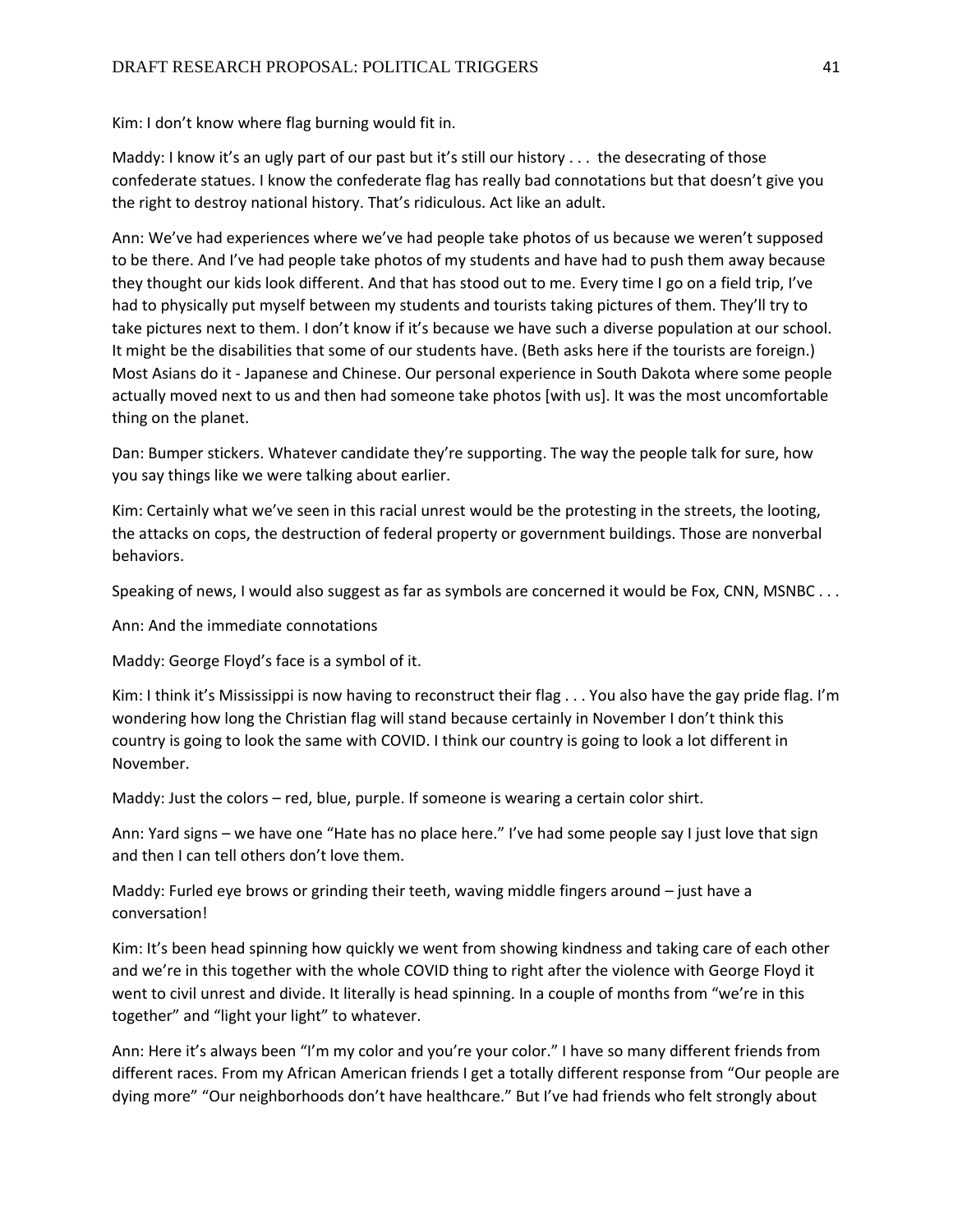this way before. "We're all separate." I got that feeling from a lot of people and then I got a lot of people trying to feel that we're together but when they're with their own race they have a different conversation. So, that was interesting.

Izzy: It has made a big difference the Floyd death between African Americans and Hispanics. They blame white people taking advantage and the blacks take advantage of Hispanics. I guess Hispanics and Mexicans that were born in the U.S. are mad at the African American community because they ask for respect, but they don't respect other people – it's not all of them. It has to do with education – a lot of them don't have a good education; they don't know how to respect people. If you get attacked by them that makes a huge difference.

Dan: It's frustrating to hear African Americans talk about racial inequality but then just focus on black this black that and there's no other mention about any other race.

Maddy: I've seen a lot of disrespect between cultures down in the city. I usually go down there with my friends and I've got black friends and diverse people, too, we are all fine and we don't really care and we're walking down the street and I'll get a glare from an African American across the street or something like that because I'm pale. What did I do to you? It's not like every white person is horrible. You can just feel it walking around.

Beth – Can we have conversations about politics within the family? If we can't have political conversations within the family, we certainly can't have them outside the family. Think about within your own family – when you get together in your separate families. Are there struggles?

Ann: Guns. Huge trigger. The idea of having a gun in your house, legally carrying or whatever that is. I don't get it. Some of my family thinks that owning guns is an OK thing and we get in lots of arguments about the gun laws.

Beth: When you are in the arguments, can you think of something that is said that makes it worse or nonverbals?

Ann: The throwing up of arms, the increasing of tone of voice, the negative comments toward someone's opinion, someone just walks away. The not listening, like I may not agree with you but I'm still going to listen and I know for a fact that I'm never going to agree with you but I need to listen to start at least rationalize what you're thinking in my head. I haven't known any of those conversations to end even.

Izzy: I'm in between everything because I was attacked by some guys to get my money and then we got the incident with the cars and we didn't know who burned them. I start thinking about maybe I should get a gun. I should have a gun in the house as a way to protect my family. At the same time I don't think it's the right thing, that the law enforcement is here to protect us. (laughter from the group – I should have come back to that to see what the laughter was about and if that was a trigger) You know, whatever. I didn't grow up with guns in Mexico. I'm in between because sometimes it makes you change your mind and I've got boys and they can be stupid at some point and I avoid it.

Dan: Political conversations are not unlike other topics that are hot – button pushers – religion, sports teams. They can cause the same type of reaction because it's basically stimulating, I think, the part of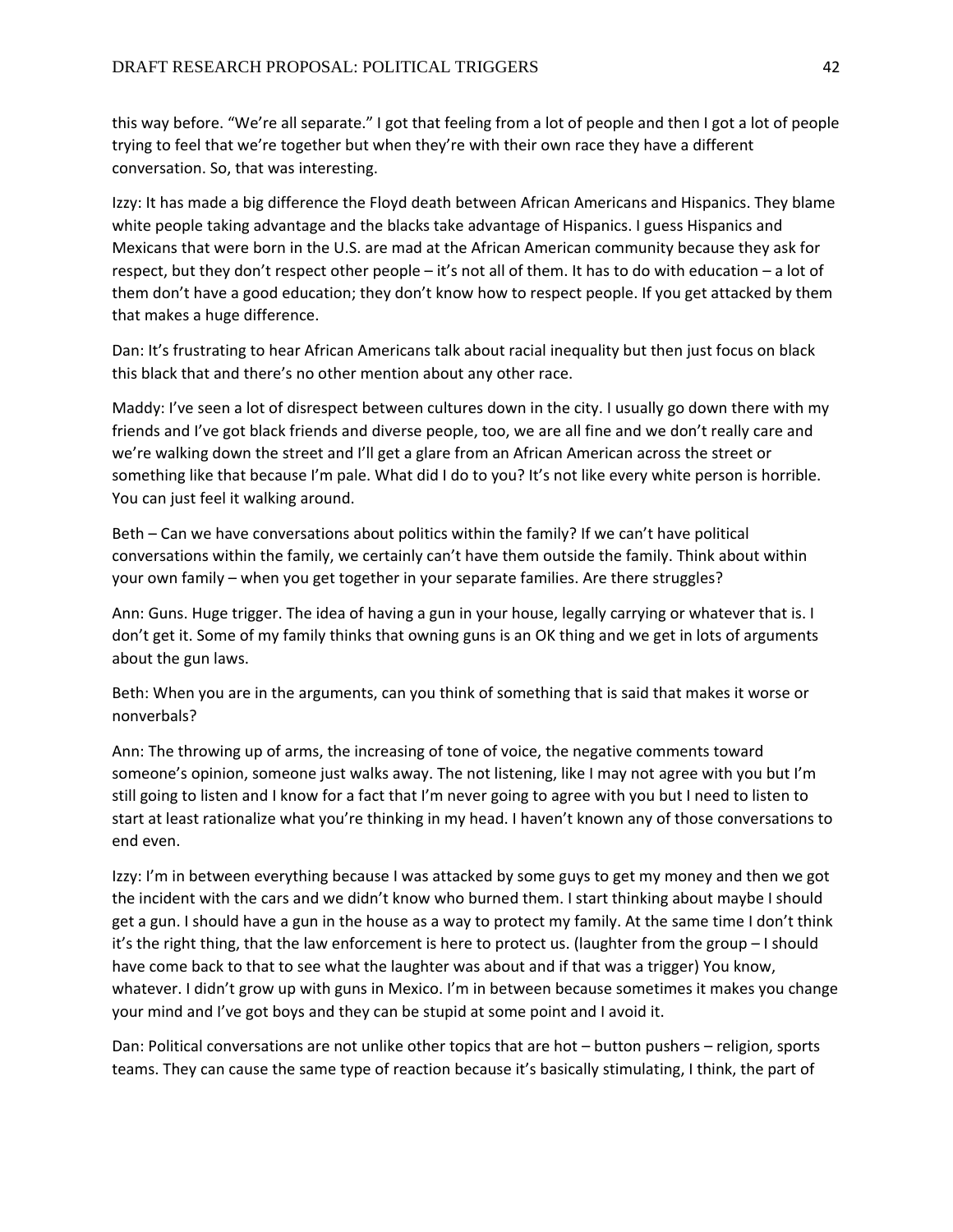the brain that gets you to be emotional and defensive, less cognizant and thoughtful and more just responsive and emotional.

The first thing that comes to mind is sports – having different family in different parts of the country. It's most when that comes up there are parts of the conversations that are more light hearted and joking. Some of it's poking for fun and some of it's not. Different family not talking to each other and that's just sports. (Beth brings up that it's not even talking about politics yet!)

Kim: Particular to our family, politics probably don't play a part . . . I would suggest religion would be the only thing that we probably do have any sort of conversation on. I think that our family, The Reads, have seen growing up that this country takes for granted all the freedoms that they have and the rights that they have. It just seems preposterous to me that anybody takes these things for granted when you go to most countries, they don't have these freedoms. For instance, free education. In November when I think this country is going to be different, I just hope people wake up and can see this country . . . the democracy that we enjoy and the rights that we enjoy now. We're a miracle in the first place. This experiment in democracy that the founding fathers put together in some miraculous way. I don't even know how they did it has become so taken for granted now that people just don't even know what they're fighting for anymore. If people would step outside of this country and get a reality check like people who come illegally. They come here for a reason because they know it's a place that's better. (This could have been a trigger for Izzy since he came illegally from Mexico.)

Izzy: I agree with that. I think what I have seen in these 20 years all these benefits that a lot of people get. Not many other countries give them all that and they keep asking for more and more. I personally think that when you don't have a job . . . in my experience through these years it's been a lot harder for me to get a job because of how I look. For me to get the respect from my boss, I've been working so hard a lot of times I end up doing most of the work for the other guys and I'll get a little more respect. This country, in my opinion, it's amazing – you can do anything you want; you can work where you want. If I end up losing my job, I won't blame the government it's because I'm getting lazy. They (?) just ask too much from the government. They all know me because they work less when I work with them.

I was young when I came, and I didn't know about all the political things. A lot of these guys attack you because you don't know English. It hurts your feelings. I have seen so many things. It's a beautiful country – I love it.

Maddy: I worked at Starbucks with an atheist and when she talked about religion, she did not want to hear it. I didn't take her crap but I let her have her opinion and if she got over passionate, I would just say "that's what I believe." I was talking with a coworker one time and she's a democrat and I just nodded my head and gave my two cents on less sensitive things and she does not like Trump which was degrading to me since I voted for him. I don't take it as a personal hit. It's more about his values and what he does for this country than about his attitude. He can act like a child on Twitter for all I care, it's annoying. I let her talk that out and vent, her personal frustrations. (Maddy stated that it's important to be sensitive –to mediate herself.)

Ann: I've had a really interesting last four years getting to know a new coworker that I've had to work with every day and she's black, and everything that happens to her is because of her skin color according to her. She's decided I'm not white. I don't know why they get to make that decision. It's been interesting to watch – if someone looks at her it's because she's black. I do not argue with her she's one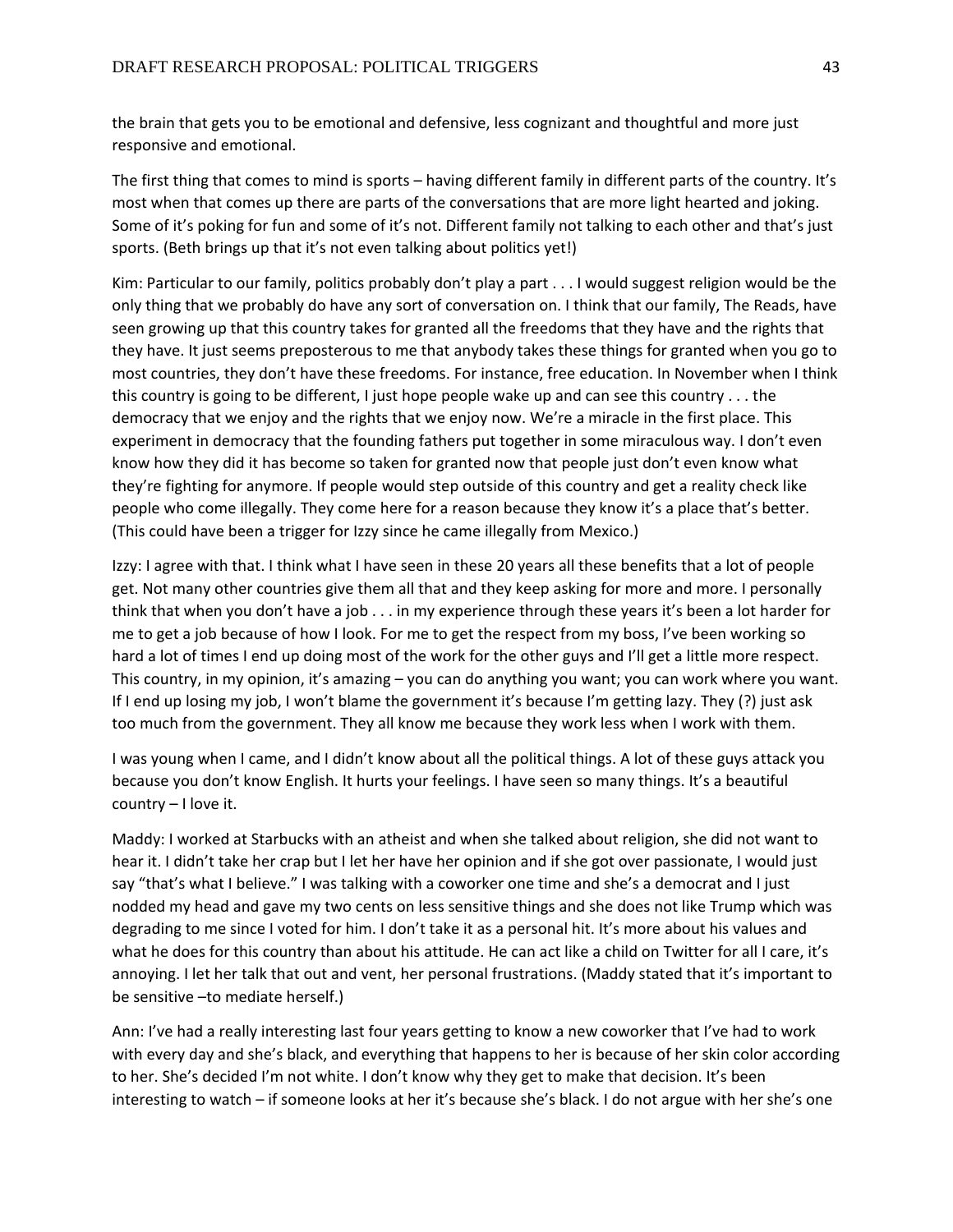of the scariest people I know. I disagree with so much of what she says. (Thinking) "People don't like you, not because you're black but it's because you're a nasty person."

Maddy, I got to say, when you were talking, I started to grind my teeth. I was like, you're right. Maddy, people grind their teeth, I'm like maybe she can't see me on Zoom though. (laughter)

Maddy: I saw you. (the group laughs)

Beth: What would happen if we had these types of conversations with the whole family?

Ann: Zoom might be safer – I can see world war three happening. (laughter)

## **Second meeting with core family members – 7/7/20: [https://drive.google.com/file/d/1N-](https://drive.google.com/file/d/1N-8JPuMkyI-FJcFz75IpRuzatpfyQTAD/view?usp=sharing)[8JPuMkyI-FJcFz75IpRuzatpfyQTAD/view?usp=sharing](https://drive.google.com/file/d/1N-8JPuMkyI-FJcFz75IpRuzatpfyQTAD/view?usp=sharing)**

Joan: Pastor Peter has the "fist up" sign which bothers me.

Lin: Agree with you on that – I have a lot of problem with using the term "black power." I know there are degrees of that in the black community. Our neighborhood is full of professional black people. They are also concerned. I completely understand the issues . . . congressman, professionals are concerned about getting stopped by policeman. Defunding the police concerns me.

I really am very concerned about the triggers that Trump is bringing up around the confederate flag and the fact that he has asked Bubba (NASCAR driver) to apologize for that whole incident with NASCAR. And the fact that he's yelling at The Washington Redskins and the Cleveland Indians about changing their name. If I were a Native American, I would be livid about it. I know this is going to trigger some things with you guys but like some commentators are saying he's really trying to go back to the 1850's when the confederacy was still functioning. It's really disturbing. It's part of our history and we should all know about the confederacy and the complexity of Lee and all the others that were a part of that confederacy and why they were. I don't think we should destroy the statues and I think we should learn from history, but I don't think that's what Trump is about. I think what he's trying to do is to whip up descent among and dysfunction among us and create division. I think that's his whole premise. He's taken it way too far.

Beth: That really triggers you when you see his tweets about this.

Lin: Absolutely.

Joan: I agree with a lot of what he stands for.

Lin: I don't think he stands for anything. I think he stands for himself to get elected.

Joan: I don't think I can say that I know what someone else is thinking. We really don't know. I don't like a lot of what he says but I like what he's done. I don't like abortion and I don't like gays taking over the country and sex education in the schools and changing history. It's sad they are wanting to tear down Washington's statute.

Mom: The teachers are not teaching history and you can't erase history, it's there!

Linda: We had a woman decided that she was going to sue me and my employee because she said that we were discriminating against her. This is why I struggle with race. Some people try to use the situation and make up stuff. Here's a trigger for a black person. She said that my employee had commented on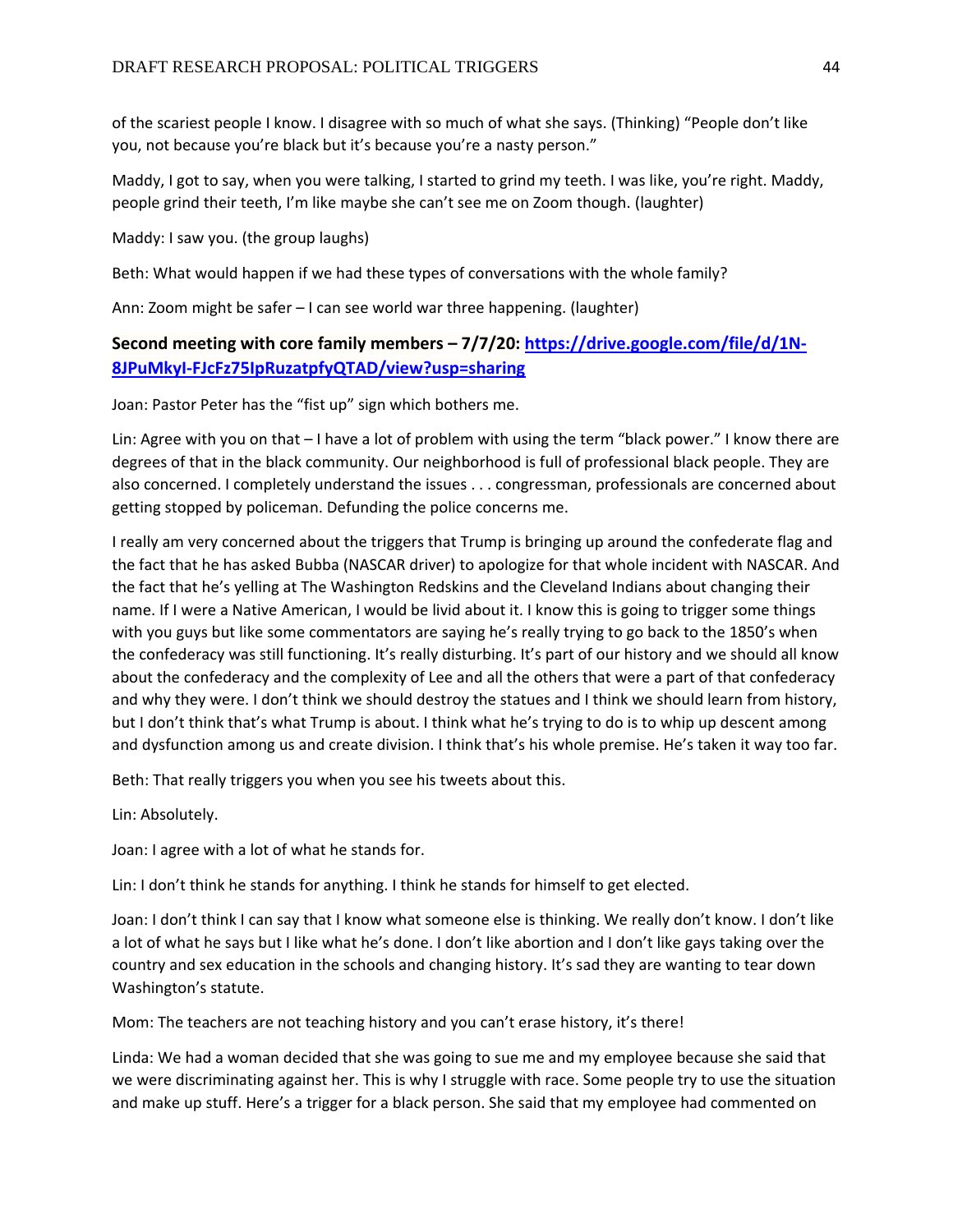her hair, "Oh, do you do those braids yourself?" The woman said the employee was racist for making that comment. The fact that she wanted to sue me, that was a trigger for me. I felt that was so unjust. She was going to boycott World Vision, but she settled out of court. She wanted money.

Beth: If our family gets together, is having a conversation about politics something we can do?

Joan: Probably. Lin, when I was at your house, I can't remember if we agreed that we weren't going to talk about (politics) but Murray came outside (to the patio) and he said "Look at what Trump has done!"

Lin: He gets up every morning and reads the newspaper and gets mad at Trump. (Beth asks what publications he reads.) The Washington Post, The New York Times, and the Wallstreet Journal.

Mom: I hope Mur doesn't get a hard attack over all this.

Lin: I don't think he'll get a heart attack – maybe a stroke.

Lin: Mom has said let's not talk about politics.

Beth: I remember when we were together in January (visiting Joan in Escondido) and we had a conversation about Trump, an article that was in Christianity Today that the editor wrote and we talked through it and didn't get upset.

Lin: That's because you have evolved. Maybe I haven't evolved as much as you have in terms of expressing emotion. But I think you have come to a point where you just want to have a conversation. You don't want to try and change my mind.

Beth: I remember visiting last Spring for residency and we were in the car and you said, "I just have to ask you. Why would you vote for Trump?" I said, "I agree with the platform. I don't like what he does sometimes, but I agree with the platform."

Lin: Let me ask you this question, if there was another Republican who had a similar platform, would you rather vote for that person than Trump because of who he is as a person?

Beth: Depends on the person.

Lin: That was ethical?

Beth: Someone who we would feel was more ethical and had higher standards? (Lin nods.) Probably.

Mom: Trump is who he is and we knew that when we voted for him at least we partially knew it. So we have to accept what he has done even though we do not agree with his remarks. I wish he would keep his mouth shut sometimes.

Lin: There's a line you should not cross in my opinion and that's why I could never vote for him. He's just way beyond that line, ethically. I think it's important that the president should be an ethical person.

Joan: Yes, that's why I wish any of them would be. That's why I was going to vote for Ben Carson.

Lin: Joan, Joan, Joan not Ben Carson!

Joan: You don't like Ben Carson?

Lin: Oh no!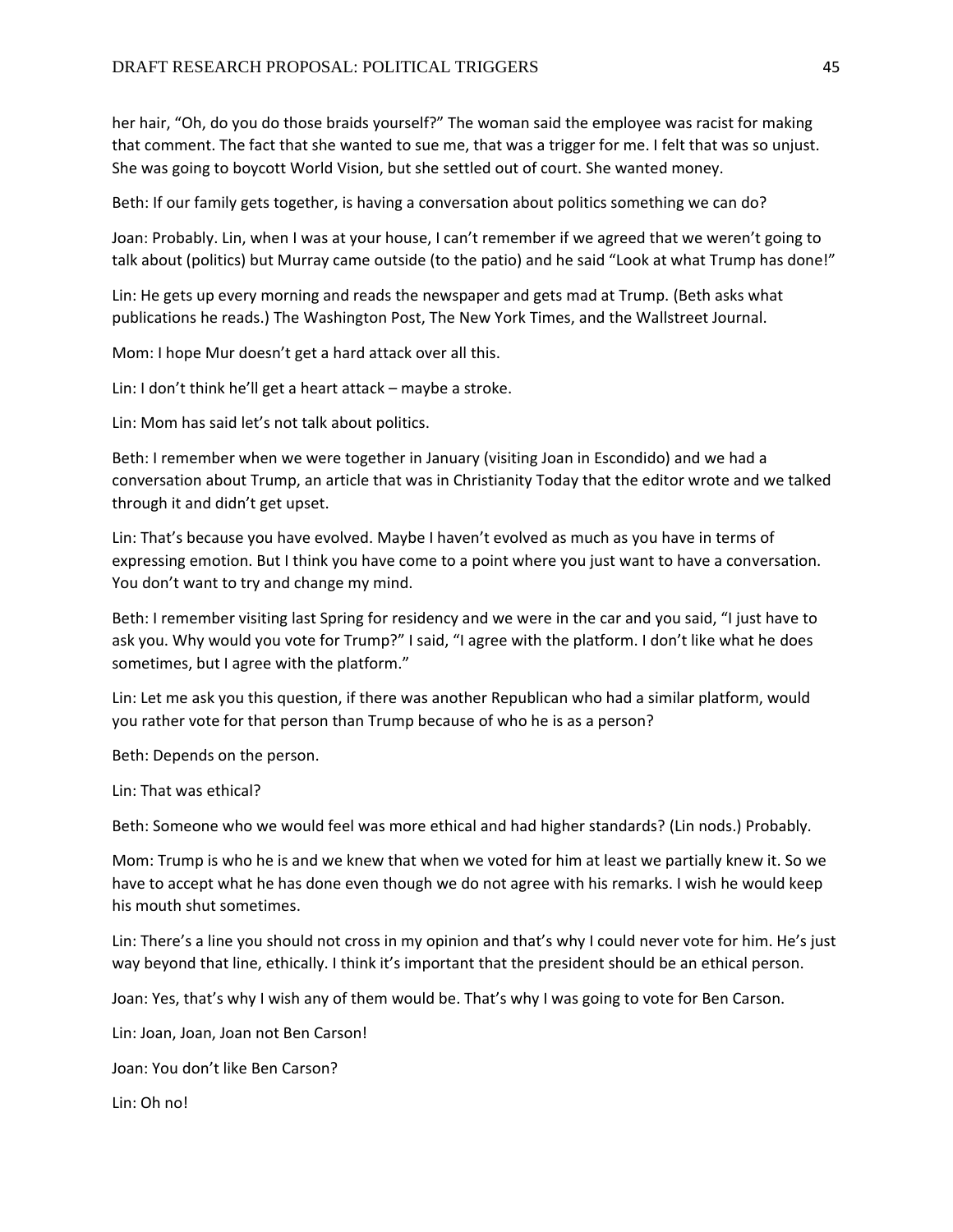Joan: Why? Oh I shouldn't say that.

Beth: Well there are some triggers. Good job! You guys brought it up!

Lin: He hasn't done anything. He doesn't have a clue how to run a housing program.

Joan: He should have never been put in that position. That was ridiculous. He should have been the surgeon general or something. That's what he knows.

Lin: I agree with you.

Joan: At least he's on the cabinet. What do you think of him as a person, like what he stood for? He doesn't want to hand over free stuff to everybody just because they have black skin. He wants them to work like he did; he wants opportunities. Do you believe he's ethical? All I believe is his story – he's a  $7<sup>th</sup>$ Day Adventist.

Beth: So if we get together as a family what do we want to see happen in these types of conversations?

Joan: What I would like to know is what Izzy and Ann feel about such and such . . . but don't say any names, don't talk about Trump, etc., but talk about values, what makes you want to vote for a person. Why we feel like we do. We need to hear from Murray, the way he grew up, the way Kim and Dan grew up with black people.

Mom: We have two Canadians - we have to consider that too – they will have very different opinions.

Lin: I think it's very hard to have a conversation around politics without bringing up who is in the political arena. I think it's great in terms of sharing each family member's experience but if you're going to have an honest conversation with people you've got to let them express what they feel. But I think what Joan is saying is important is why they feel that way. Where is this coming from? What makes you feel that way? It's almost psychoanalysis. What's behind your opinion?

Beth: Really listening to a person's background and how they developed their perspective to know why they believe the way that they do.

Lin: And any conversation would have to come from the perspective – you're not going to change any body's mind. Why are we having this conversation? You have to start with that.

Joan: To me, to know why we feel like we do. Because we have strong opinions. To me, to know way back, when Murray was growing up, why it just pushes his button to read that in the paper would make me not [react] "Murray why are you doing that I'm trying to have breakfast here?" If I know why somebody feels that way, that totally changes everything for me. I hear what you are saying about the names, Linda, but 10 years from now, there will be no Trump, there will be no Biden, but we will still have our opinions and still have the same reason. Yeah, we will have evolved but to me that's part of it when you understand where someone is coming from. That changes everything.

Lin: A book Murray is reading that talks about what motivates people. (She tells a story from the book.) The words "must" and "can" are really important. It helps people think about the words I'm using and what's my motivation.

Mom: There's a controlling factor in there – nobody likes to be controlled. (everyone agrees)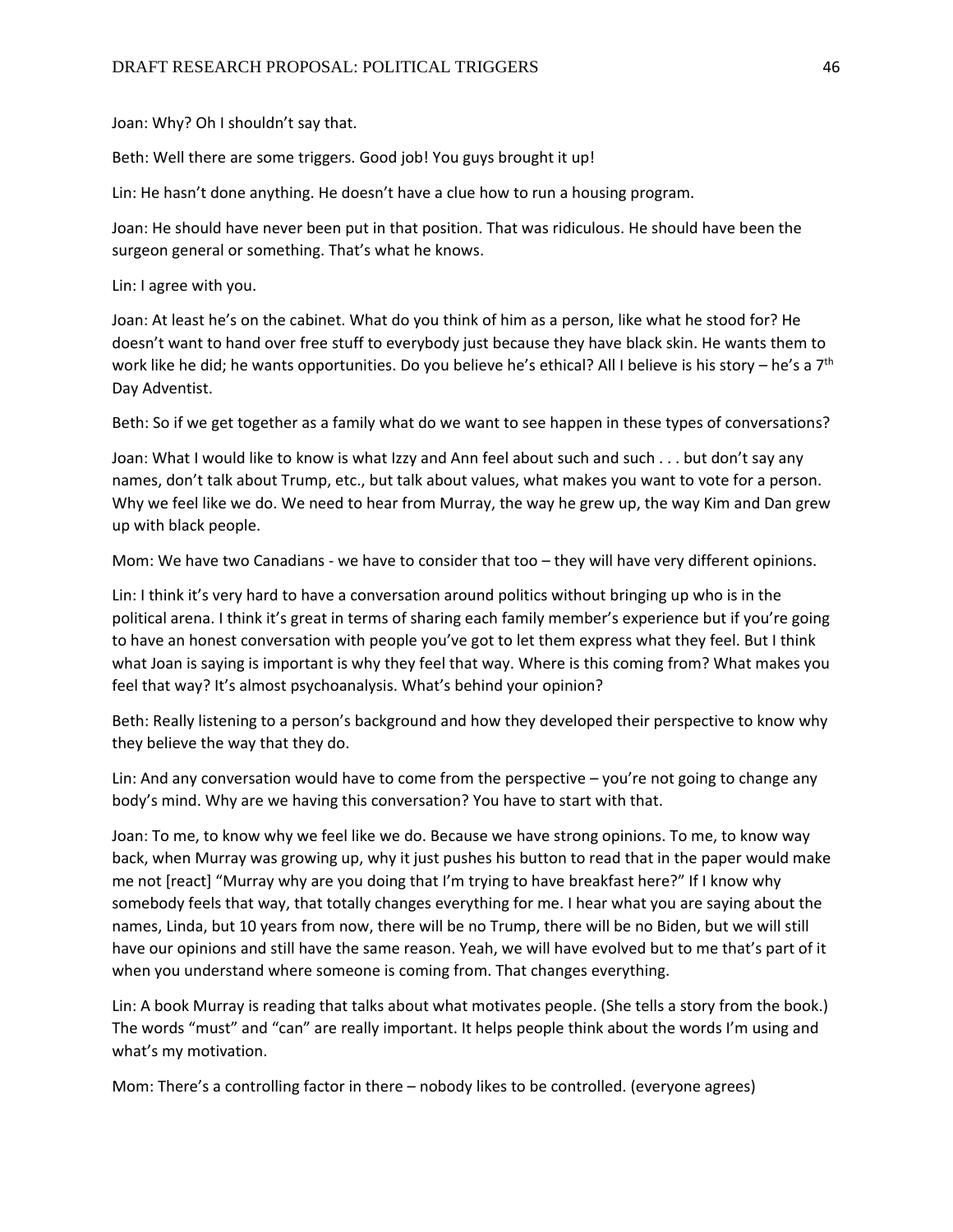Lin: People have a hard time coming to the conversation because people are all coming with their baggage.

Beth: Wanting relationship more than wanting to be right – a lot of this is we haven't been heard. Maybe it's ok to come with the baggage but know we are respected and being heard. When Rich and I were visiting last March in D.C. and we were having the conversation on politics, Rich said he didn't like how he sounded at times, like patronizing.

Mom: I think we are being listened to today.

Lin: In terms of the rules, how do you lower the emotions? People get emotional about these sorts of conversations.

Beth: You guys have touched on it in our conversation, and something I'm learning is that we have to look beyond the issues and look at the person and how they see things.

Mom: We have to learn to control our emotions. If we don't do that we are in trouble.

Beth: We have to see beyond the emotions. Lin, when you asked the question, "Why would you vote for Trump?" and you heard my answer, I think you respected it from the conservative perspective.

Mom: Lin, do you think you are a conservative?

Lin: No, not at all. Only with anti-abortion. (Lin went on to talk about how she is more of a liberal and how she views issues.)

Beth: Lin, it sounds like we are more alike in what we want.

Lin: (She goes on to talk about the difference - that conservatives want lower taxes which doesn't pay for all the programs that liberals want.)

(The conversation turned to issues with sex education in schools with the LGBTQ agenda in California where Joan lives.)

Joan: Taking away parent's rights from being involved in school and sex education-what's the agenda? LGBTQ – that's a button, a trigger for me.

Lin: I agree. You can't take away parent's rights in schools. But we can't label them as bad – that's separates them from God.

Mom: If we don't have God, we don't have love.

# **Second meeting with younger family members – 7/7/20: <https://drive.google.com/file/d/1JxatJBbBTfsjNb9ITE02pTgjlJSLrJfh/view?usp=sharing>**

Madison: (was checking in with the group because she had made a statement the week before when she said, "Cry baby liberals") It was not directed at the whole party but a faction within it - really leftist people – don't really get out of their own comfort zone of reference when it comes to their politics – they're kind of sheep in that heard – they don't really do their research – and then they complain - and have to retreat to their safe place. I'm trying to bite my tongue in half – but I don't go sulk in a corner for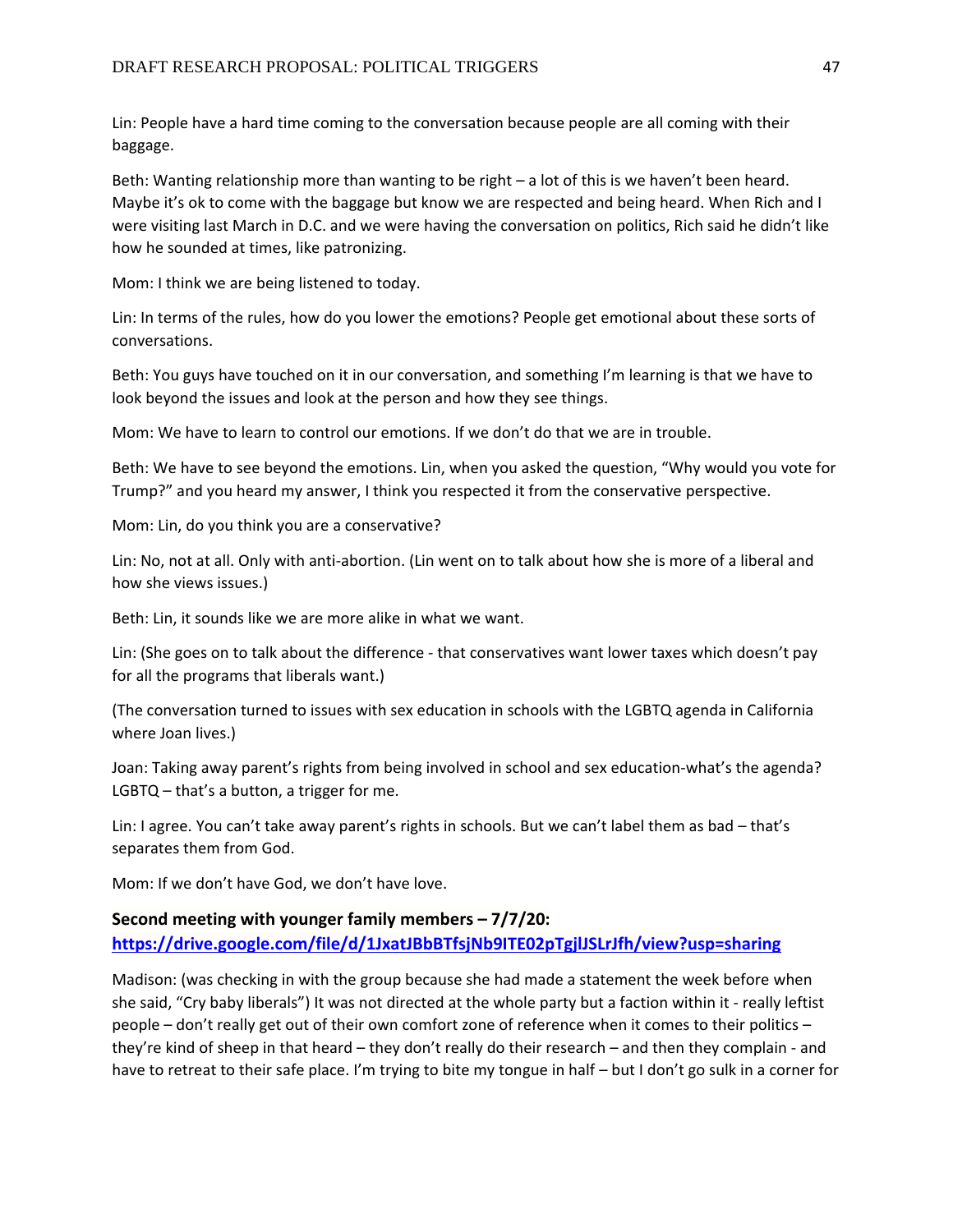5 hours. It's OK to have different opinions. You have to learn to deal with that and have comments of your own. It's on both sides.

Izzy: At work talking in a group, most are Republicans – "talking crap" – frustrated about school situation – they are going online - my wife is a teacher and she thinks that's the best thing to do – he said they were wanting to just get the kids in school for childcare.

Question: Do you think it's important to have open, honest conversations in family get togethers?

Dan: It depends on the family – there are some personalities within the family – it can get heated very quickly and some people just fly off the handle and it starts to escalate and then things can get ugly. Fortunately, I'm not in a situation in any part of my family where that has been a significant issue, but I've seen it in other families and friendships become an issue. It really depends on how the personalities coexist – on the dynamic and the individual characteristics if they can handle that and how it affects them.

Kim – I think that it's essential . . . Education should be coming from the home. I'm talking about character education, how to be a person, how to function in society. How to be a civilized human. How to support yourself. About 44% in our country professes no faith at all . . . agnostic, no faith, which is alarming to me not as a Christian, but as a human. Because if you don't believe in anything . . . what is the moral compass that you live by then? What is checking you? Why should you obey any law then? . . . . It's alarming to me as a person who lives in this country. I think it's essential that we have generational conversations like that where the older generation is living by example or teaching. You go back to Native Americans, tribes, civilizations in the past. That's how it was done by word of mouth . . . It was passed down, they were living together, in that sort of society. It's essential that we have those conversations where our young people can hear how to be a moral person, how to be ethical.

Izzy – (Talked about how they are trying to teach Niko how to manage his own money that he wants to spend it on video games – \$200. He said he got upset that he wants to teach kids values and respect and how to behave.)

Ann – In conversations with family, kids need to see how that relationship works – productive conversations – that are not arguing and walking away - this is how you have touchy conversations in comfortable environments and how you deal with your emotions appropriately.

Madison – I agree with that – making sure they are aware of how to carry themselves with adults in their family and be able to hold a conversation that's challenging – especially challenging their own beliefs - be able to ask questions and be curious. Besides that, talking about these specific touchy issues – helps gives us a good perimeter where each person is at in our family when we talk and have these conversations at family functions –how to approach them the next time and we can understand where they are coming from. We can have a more in-depth conversation based off those perimeters we set with each other. Get to know the other person better . . . be able to talk about those hard things – who else can you talk about that with than your own family. I think we are really lucky to be so diverse in our own family and to be able to have those different perspectives. We can challenge each other in those conversations and be able to respect each other.

Dan: There are differences in our own family. Our extended family is pretty well in step but there are some tangential things like political views and religious views that are different.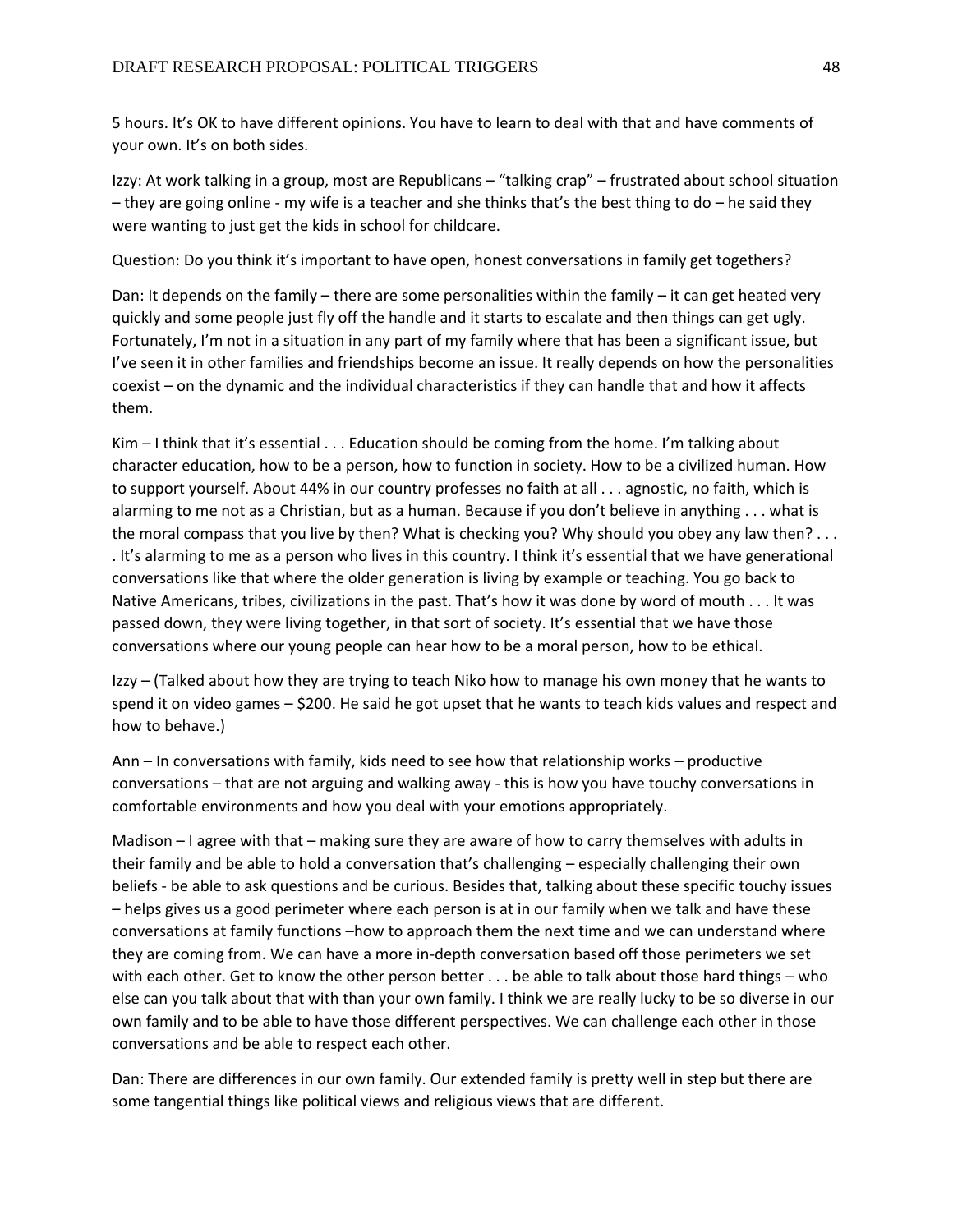(Kim wanted to hear Dan's thoughts on morality.)

Dan: We are all normal people – all normal people have a compass. A lot of agnostics and atheists have higher morals than some Christians . . . it's ingrained in us to be supportive and to help each other coexist.

Maddy: I'm in an ethics class right now. Egoism – describes our society. We all look out for our own selfinterest than we used to . . . more individualized.

Beth – Dipping our toe in these kinds of conversations. Maddy said something interesting - how do we know what people think unless we ask them? We might have opposing views but that doesn't mean we don't love each other. (Brought up the conversation with Lin – "I just need to know why you would vote for Trump.") We had an open conversation about that. If we can hear each other, listen, and understand. Can we have these deeper conversations in families?

Dan: Having these kinds of conversations is important to a family. To figure out what everyone thinks. The biggest thing is how to have them (conversations) and just maintaining a level of sensitivity so that you don't step on toes or you don't have the whole emotional thing going because I think that's what tends to trigger people the most. Once emotions come into play then it starts to get heated and it's just not productive. Mature and intelligent people can have conversations about anything.

Maddy: How can you be careful about not stepping on someone's toes if you don't know what toes you're stepping on?

Dan: Asking a question about what they think about something is never going to step on anybody's toes because everybody has an opinion, and everybody likes to be asked about what they think. It's when it's confrontational when you back them in the corner like when Linda asked Beth, "Well why in the world would you vote . . . ?" If you start to get backed in a corner, you're going to get something different.

Ann: I'll be honest what I thought both times on these conversations. There's only one question that's been on my mind both times – who are you voting for? Not that I care who you are voting for, but I want to know where you stand and what you are seeing from your perspective. I'll ask you anything I want but I'm trying to be a little more reserved because I know that not everybody can handle the way it is.

Dan: If you ask, "What the hell is wrong with you? Why did you do that?" That might cause a little more consternation.

Maddy: I think the question in itself, "Who did you vote for?" or "Who are you voting for?" is a trigger in itself, that right there. A lot of people get defensive with that because they think, "Are you questioning my opinion?" "Is this a sarcastic question?" (heads nodding at that point)

Dan: I agree, it's a divisive question.

Kim: I would have thought we were all voting for Kanye. (sarcastically) (the group laughs – the group does not delve into Ann's question yet at this point)

Izzy: A guy was laid off at work, he was mad because they brought him back to work – the guy was making more money staying at home. In my opinion, it triggers you – makes you feel bad. You have to work hard but other people don't want to work. I will do what it takes.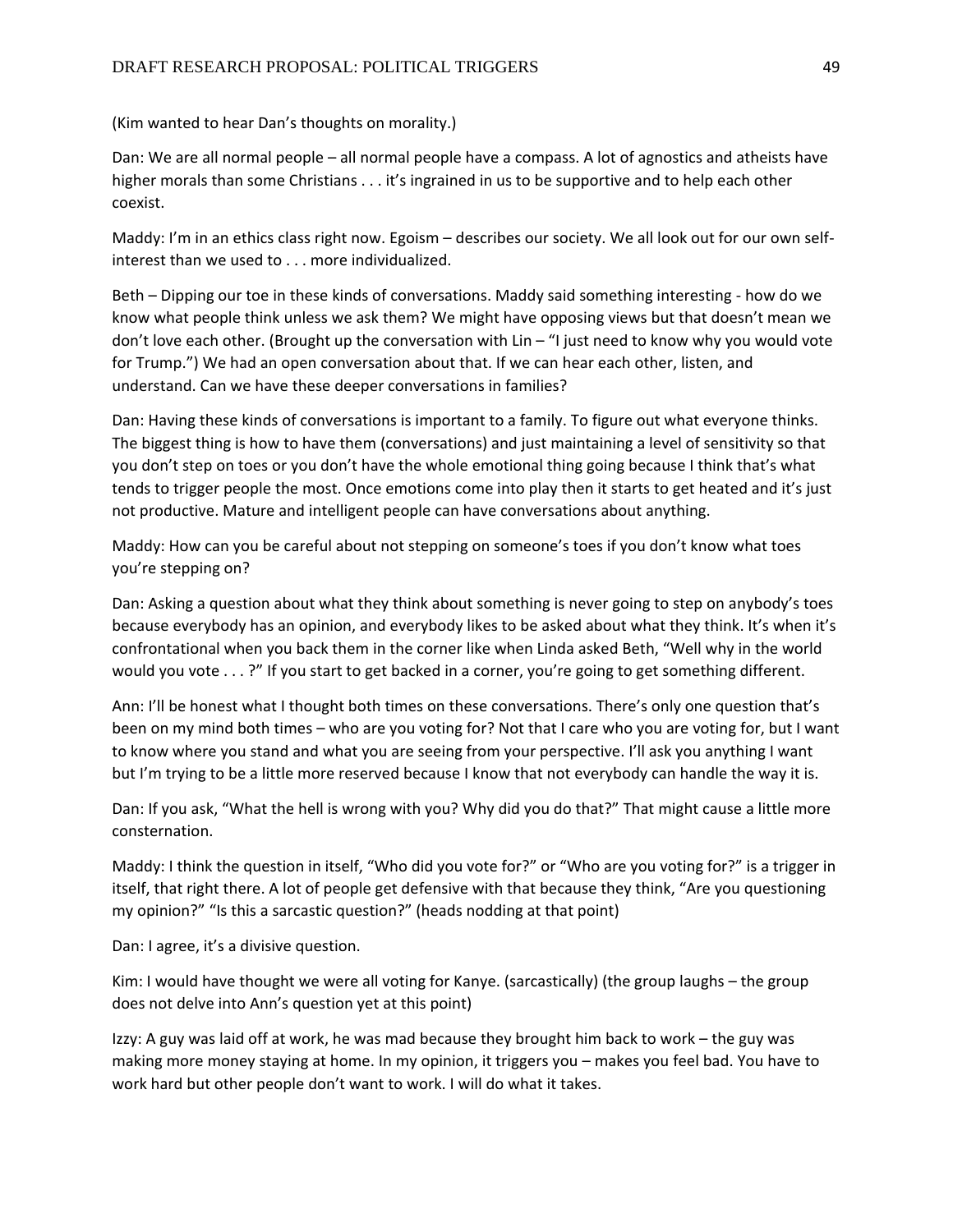Kim: I'm going to have to vote for Trump. He's a total jackass. I'm going to have to stab and vote with my finger in blood. I'm humiliated by him but when I think of the alternative I shiver and shake. I'm horrified either way. I think there's going to be anarchy.

Ann: I'd rather die than vote for him (Trump).

Travis (Kim's husband steps into the conversation off camera): If there was somebody else would you vote for them? Or is it just that binary for you – it's only Trump and Biden?

Ann: "I voted for Hillary not because I loved Hillary but because I wanted anybody other than that blankety, blank, blank, blank. If Obama came back, I would vote for Obama in a heartbeat. I know not everybody feels that way about Obama. There's no way in hell you could get me to vote for Trump."

Kim: So say why.

Ann: He's racist. He's not an idiot - He's a very intelligent person but he's intelligent in the manipulative, asshole type of way. Sorry for my language. There's no other words I can think about to describe that guy. He does not care about people – he cares about the economy, which is important, but I think people's lives come first. Everything I hear him say it doesn't even make sense. He speaks out of his ass constantly. I have really tried to listen to others who have voted for him – not one person has provided clarity about why this guy should be president again.

Dan: I'm a moderate – for me there isn't a good option. I would vote for a third option, but that third option would never win. I won't waste a vote on a third option. It comes down to where I align myself – I think Trump is a complete buffoon, a king more than a president. He is a strong leader from the perspective that he's got a successful track record and he knows how to make decisions on a corporate level. That appeals to me. For me the most important thing is the economy – I want a sound economy. He is a better candidate from that perspective. I haven't decided yet, but I'm leaning more right but it's going to come down to the debates for me.

Maddy: I'll probably vote for Trump, but it mostly depends on how he carries himself. It's for me cutting the political BS and getting things done. He's making economical differences and I appreciate that, and I value that. He's pro-life – things like that matter. He has kept a lot of his promises, not all them, but he's done a lot. Despite his stupid venting on Twitter.

Ann: I think it's interesting – Dan is looking at it from economy point of view and Maddy sees abortion and his views on abortion. I do understand if those are your viewpoints and what you are focusing on, I could see how you would possibly be interested in voting for Trump. It helps me to see it through your eyes a little. Does it persuade me in any way? Absolutely not.

Kim: Ann, I like what you said, after listening to Dan's and Maddie's arguments why you would vote for Trump. Certainly I can understand why you are voting for Biden because of the issues are important to you. It makes sense.

Ann: That's where Obama comes in. Because of the laws he passed, Izzy was able to become a citizen without him leaving the country for a period of time. I know Obama deported a ton of people, but I'll be honest, I remember the good that he did for us and I'll forever love him for it. I think that's what happens to a lot of people, they remember that. Trump would be really smart to pass another stimulus check right now.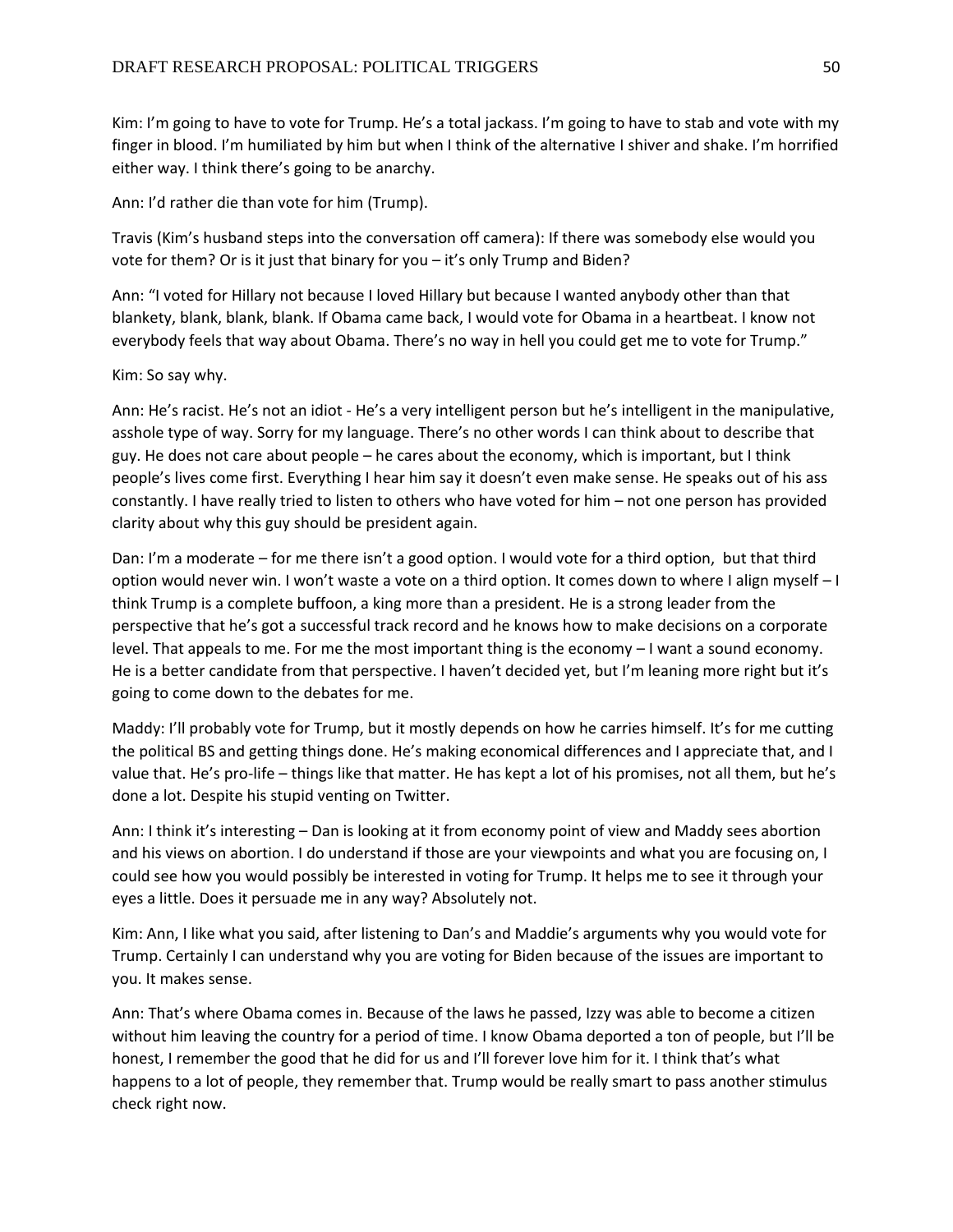Izzy: He's working on getting immigration reform. I'm not on either side. For me, the guy I was following was Sanders because of college education for kids. I don't like Biden, I don't like Trump. I don't know. Trump has been attacking the Mexican population a lot. Now that I have become an American citizen – I was here 14 years illegally; the paperwork wasn't a problem. I don't think people should get free stuff because it will make them lazy. The way Trump is doing this reform I think it's smart because he will end up getting a lot of the Latino vote. The Latino population will see who is going to help them more.

Ann: I think a lot of our viewpoints come from what we know or what we understand about a situation. For example people's viewpoints on immigration. He paid taxes for 12 years being illegal. I think little things like that would change their perspective. Economy is not my thing.

Maddy: Whoever is the most closely aligned is who you're going to vote for.

Ann: Maddy's talk about abortion I think that's a big one because you think about girls have who have been raped by their father. I mean, how are they ever going to say they don't agree with abortion? If you know that has happened to someone, I completely understand their point of view. Or you were saved because you didn't have an abortion then I can see why you would think the other way.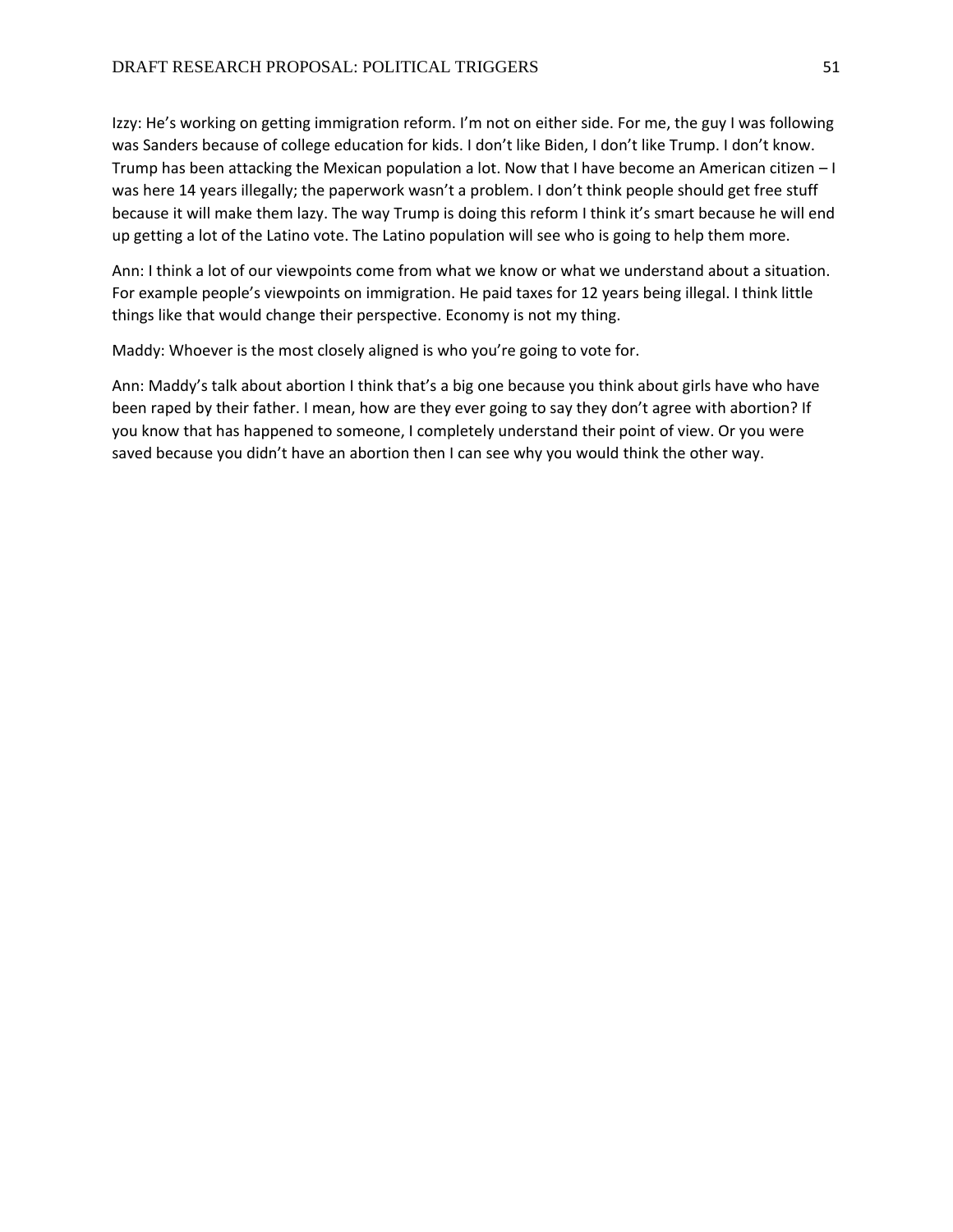#### **References**

- Arnett, R. C. (1986). *Communication and Community: Implications of Martin Buber's Dialogue*. Southern Illinois University Press.
- Clifford, S. (2019), How emotional frames moralize and polarize political attitudes. Political Psychology, 40:75-91. doi: 10.1111/pops.12507
- Creswell, J. W., & Creswell, J. D. (2018). Research design: Qualitative, quantitative & mixed methods approaches. Thousand Oaks, CA: SAGE.
- Johnson, A. J., Bostwick, E. N., & Cionea, I. A. (2019). Talking turkey: Effects of family discussions about the 2016 election over the Thanksgiving Holiday. Journal of Family Communication, 19:1, 63-76, doi: [https://doi](https://doi-/)org.ezproxy.regent.edu/10.1080/15267431.2018.1543688
- McDonald, C. (2012). Understanding participatory action research: A qualitative research methodology research option. Canadian Journal of Action Research, 13(2), 34-50. doi: https://pdfs.semanticscholar.org/3b78/ecfe0b4a0a7591d2ea068c71e8ea320ff451.pdf
- Miller, S., & Miller, P. (2007). Couple communication instructor manual. Evergreen, CO; Interpersonal Programs, Inc.
- Oetzel, J. G., & Ting-Toomey, S. (2013). The SAGE Handbook of Conflict Communication: Integrating Theory, Research, and Practice. Thousand Oaks: SAGE Publications, Inc. http://eres.regent.edu:2048/login?url=http://search.ebscohost.com/login.aspx?direct=true